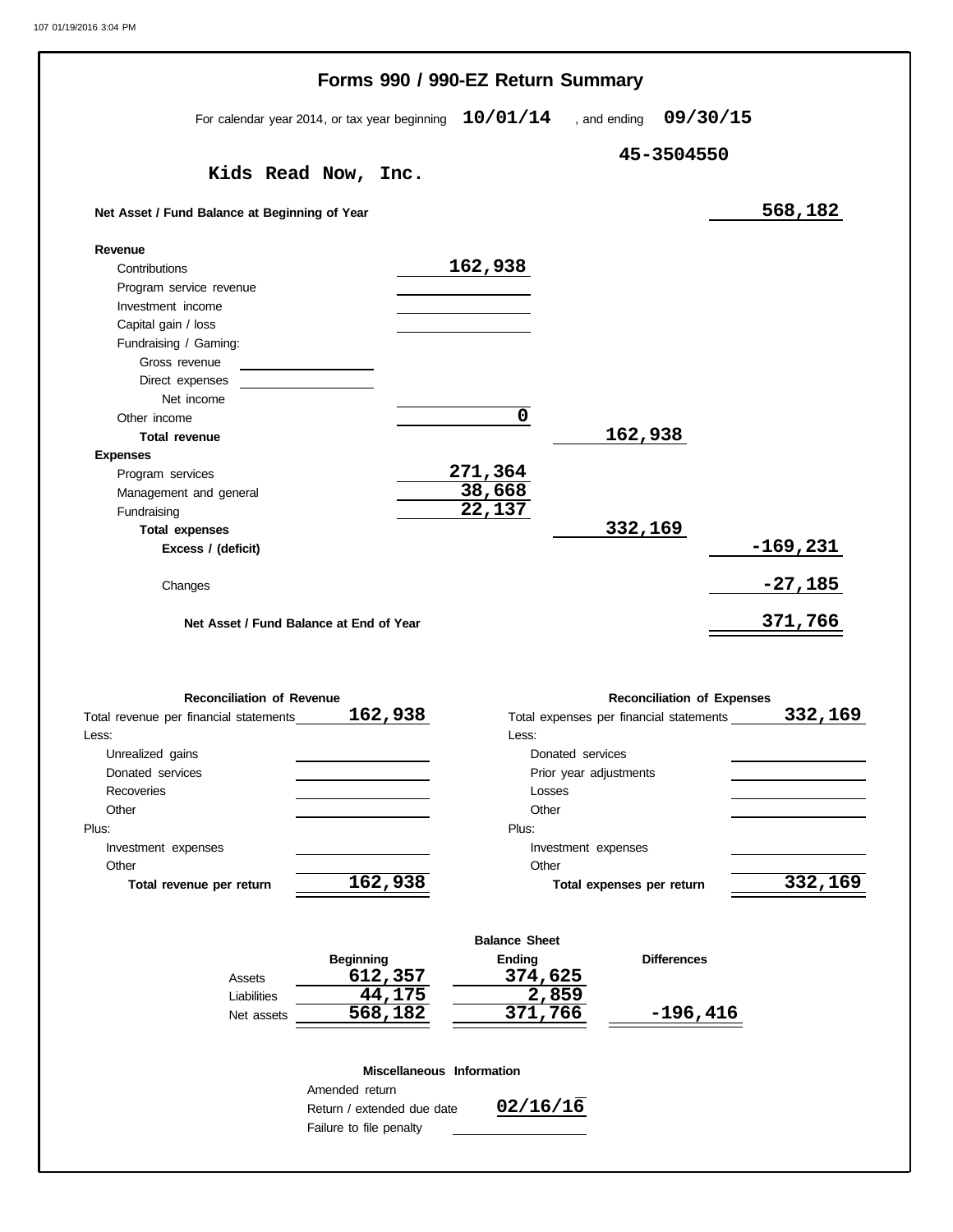| For calendar year 2014, or fiscal year beginning $\ldots$ $10/01$ , 2014, and ending<br>U Do not send to the IRS. Keep for your records.<br>Department of the Treasury<br>U Information about Form 8879-EO and its instructions is at www.irs.gov/form8879eo.<br>Internal Revenue Service<br>Name of exempt organization<br>Kids Read Now, Inc.<br>Name and title of officer<br>Barbara Lurie<br>Executive Director<br>Type of Return and Return Information (Whole Dollars Only)<br>Part I<br>Check the box for the return for which you are using this Form 8879-EO and enter the applicable amount, if any, from the return. If you                                                                                                                                                                                                                                                                                                                                                                                                                                                                                                                                                                                                                                                                                                                                                                                                                                                                               | $9/30_{20}$ 15<br>Employer identification number<br>45-3504550 | 2014                                                                                                                                                                                                                           |
|----------------------------------------------------------------------------------------------------------------------------------------------------------------------------------------------------------------------------------------------------------------------------------------------------------------------------------------------------------------------------------------------------------------------------------------------------------------------------------------------------------------------------------------------------------------------------------------------------------------------------------------------------------------------------------------------------------------------------------------------------------------------------------------------------------------------------------------------------------------------------------------------------------------------------------------------------------------------------------------------------------------------------------------------------------------------------------------------------------------------------------------------------------------------------------------------------------------------------------------------------------------------------------------------------------------------------------------------------------------------------------------------------------------------------------------------------------------------------------------------------------------------|----------------------------------------------------------------|--------------------------------------------------------------------------------------------------------------------------------------------------------------------------------------------------------------------------------|
|                                                                                                                                                                                                                                                                                                                                                                                                                                                                                                                                                                                                                                                                                                                                                                                                                                                                                                                                                                                                                                                                                                                                                                                                                                                                                                                                                                                                                                                                                                                      |                                                                |                                                                                                                                                                                                                                |
|                                                                                                                                                                                                                                                                                                                                                                                                                                                                                                                                                                                                                                                                                                                                                                                                                                                                                                                                                                                                                                                                                                                                                                                                                                                                                                                                                                                                                                                                                                                      |                                                                |                                                                                                                                                                                                                                |
|                                                                                                                                                                                                                                                                                                                                                                                                                                                                                                                                                                                                                                                                                                                                                                                                                                                                                                                                                                                                                                                                                                                                                                                                                                                                                                                                                                                                                                                                                                                      |                                                                |                                                                                                                                                                                                                                |
|                                                                                                                                                                                                                                                                                                                                                                                                                                                                                                                                                                                                                                                                                                                                                                                                                                                                                                                                                                                                                                                                                                                                                                                                                                                                                                                                                                                                                                                                                                                      |                                                                |                                                                                                                                                                                                                                |
|                                                                                                                                                                                                                                                                                                                                                                                                                                                                                                                                                                                                                                                                                                                                                                                                                                                                                                                                                                                                                                                                                                                                                                                                                                                                                                                                                                                                                                                                                                                      |                                                                |                                                                                                                                                                                                                                |
|                                                                                                                                                                                                                                                                                                                                                                                                                                                                                                                                                                                                                                                                                                                                                                                                                                                                                                                                                                                                                                                                                                                                                                                                                                                                                                                                                                                                                                                                                                                      |                                                                |                                                                                                                                                                                                                                |
|                                                                                                                                                                                                                                                                                                                                                                                                                                                                                                                                                                                                                                                                                                                                                                                                                                                                                                                                                                                                                                                                                                                                                                                                                                                                                                                                                                                                                                                                                                                      |                                                                |                                                                                                                                                                                                                                |
|                                                                                                                                                                                                                                                                                                                                                                                                                                                                                                                                                                                                                                                                                                                                                                                                                                                                                                                                                                                                                                                                                                                                                                                                                                                                                                                                                                                                                                                                                                                      |                                                                |                                                                                                                                                                                                                                |
| check the box on line 1a, 2a, 3a, 4a, or 5a, below, and the amount on that line for the return being filed with this form was blank, then<br>leave line 1b, 2b, 3b, 4b, or 5b, whichever is applicable, blank (do not enter -0-). But, if you entered -0- on the return, then enter -0- on<br>the applicable line below. Do not complete more than 1 line in Part I.<br>1a Form 990 check here $\blacktriangleright$                                                                                                                                                                                                                                                                                                                                                                                                                                                                                                                                                                                                                                                                                                                                                                                                                                                                                                                                                                                                                                                                                                 | 1 <sub>b</sub>                                                 | 162,938                                                                                                                                                                                                                        |
| <b>b</b> Total revenue, if any (Form 990-EZ, line 9) $\ldots$ $\ldots$ $\ldots$ $\ldots$ $\ldots$ $\ldots$<br>2a Form 990-EZ check here $\blacktriangleright$<br>3a Form 1120-POL check here                                                                                                                                                                                                                                                                                                                                                                                                                                                                                                                                                                                                                                                                                                                                                                                                                                                                                                                                                                                                                                                                                                                                                                                                                                                                                                                         |                                                                |                                                                                                                                                                                                                                |
| Form 990-PF check here $\blacktriangleright$<br><b>b</b> Tax based on investment income (Form 990-PF, Part VI, line 5)<br>4a                                                                                                                                                                                                                                                                                                                                                                                                                                                                                                                                                                                                                                                                                                                                                                                                                                                                                                                                                                                                                                                                                                                                                                                                                                                                                                                                                                                         |                                                                | 4b and the same state of the state of the state of the state of the state of the state of the state of the state of the state of the state of the state of the state of the state of the state of the state of the state of th |
| 5a Form 8868 check here $\blacktriangleright$                                                                                                                                                                                                                                                                                                                                                                                                                                                                                                                                                                                                                                                                                                                                                                                                                                                                                                                                                                                                                                                                                                                                                                                                                                                                                                                                                                                                                                                                        | 5b                                                             |                                                                                                                                                                                                                                |
|                                                                                                                                                                                                                                                                                                                                                                                                                                                                                                                                                                                                                                                                                                                                                                                                                                                                                                                                                                                                                                                                                                                                                                                                                                                                                                                                                                                                                                                                                                                      |                                                                |                                                                                                                                                                                                                                |
| Declaration and Signature Authorization of Officer<br>Part II                                                                                                                                                                                                                                                                                                                                                                                                                                                                                                                                                                                                                                                                                                                                                                                                                                                                                                                                                                                                                                                                                                                                                                                                                                                                                                                                                                                                                                                        |                                                                |                                                                                                                                                                                                                                |
| are true, correct, and complete. I further declare that the amount in Part I above is the amount shown on the copy of the<br>organization's electronic return. I consent to allow my intermediate service provider, transmitter, or electronic return originator (ERO)<br>to send the organization's return to the IRS and to receive from the IRS (a) an acknowledgement of receipt or reason for rejection of<br>the transmission, (b) the reason for any delay in processing the return or refund, and (c) the date of any refund. If applicable, I<br>authorize the U.S. Treasury and its designated Financial Agent to initiate an electronic funds withdrawal (direct debit) entry to the<br>financial institution account indicated in the tax preparation software for payment of the organization's federal taxes owed on this<br>return, and the financial institution to debit the entry to this account. To revoke a payment, I must contact the U.S. Treasury Financial<br>Agent at 1-888-353-4537 no later than 2 business days prior to the payment (settlement) date. I also authorize the financial institutions<br>involved in the processing of the electronic payment of taxes to receive confidential information necessary to answer inquiries and<br>resolve issues related to the payment. I have selected a personal identification number (PIN) as my signature for the organization's<br>electronic return and, if applicable, the organization's consent to electronic funds withdrawal. |                                                                |                                                                                                                                                                                                                                |
| Officer's PIN: check one box only                                                                                                                                                                                                                                                                                                                                                                                                                                                                                                                                                                                                                                                                                                                                                                                                                                                                                                                                                                                                                                                                                                                                                                                                                                                                                                                                                                                                                                                                                    |                                                                |                                                                                                                                                                                                                                |
|                                                                                                                                                                                                                                                                                                                                                                                                                                                                                                                                                                                                                                                                                                                                                                                                                                                                                                                                                                                                                                                                                                                                                                                                                                                                                                                                                                                                                                                                                                                      |                                                                |                                                                                                                                                                                                                                |
| l authorize Sam Brown, CPA, Inc<br>$ {\bf X} $<br>to enter my PIN<br>ERO firm name                                                                                                                                                                                                                                                                                                                                                                                                                                                                                                                                                                                                                                                                                                                                                                                                                                                                                                                                                                                                                                                                                                                                                                                                                                                                                                                                                                                                                                   | 99510<br>Enter five numbers, but<br>do not enter all zeros     | as my signature                                                                                                                                                                                                                |
| on the organization's tax year 2014 electronically filed return. If I have indicated within this return that a copy of the return is<br>being filed with a state agency(ies) regulating charities as part of the IRS Fed/State program, I also authorize the aforementioned<br>ERO to enter my PIN on the return's disclosure consent screen.                                                                                                                                                                                                                                                                                                                                                                                                                                                                                                                                                                                                                                                                                                                                                                                                                                                                                                                                                                                                                                                                                                                                                                        |                                                                |                                                                                                                                                                                                                                |
| As an officer of the organization, I will enter my PIN as my signature on the organization's tax year 2014 electronically filed return.<br>If I have indicated within this return that a copy of the return is being filed with a state agency(ies) regulating charities as part of<br>the IRS Fed/State program, I will enter my PIN on the return's disclosure consent screen.                                                                                                                                                                                                                                                                                                                                                                                                                                                                                                                                                                                                                                                                                                                                                                                                                                                                                                                                                                                                                                                                                                                                     |                                                                |                                                                                                                                                                                                                                |
| Date<br>Officer's signature                                                                                                                                                                                                                                                                                                                                                                                                                                                                                                                                                                                                                                                                                                                                                                                                                                                                                                                                                                                                                                                                                                                                                                                                                                                                                                                                                                                                                                                                                          | 01/19/16                                                       |                                                                                                                                                                                                                                |
| <b>Certification and Authentication</b><br>Part III                                                                                                                                                                                                                                                                                                                                                                                                                                                                                                                                                                                                                                                                                                                                                                                                                                                                                                                                                                                                                                                                                                                                                                                                                                                                                                                                                                                                                                                                  |                                                                |                                                                                                                                                                                                                                |
| <b>ERO's EFIN/PIN.</b> Enter your six-digit electronic filing identification<br>number (EFIN) followed by your five-digit self-selected PIN.                                                                                                                                                                                                                                                                                                                                                                                                                                                                                                                                                                                                                                                                                                                                                                                                                                                                                                                                                                                                                                                                                                                                                                                                                                                                                                                                                                         |                                                                | 31887519510<br>do not enter all zeros                                                                                                                                                                                          |
| I certify that the above numeric entry is my PIN, which is my signature on the 2014 electronically filed return for the organization<br>indicated above. I confirm that I am submitting this return in accordance with the requirements of Pub. 4163, Modernized e-File (MeF)<br>Information for Authorized IRS e-file Providers for Business Returns.                                                                                                                                                                                                                                                                                                                                                                                                                                                                                                                                                                                                                                                                                                                                                                                                                                                                                                                                                                                                                                                                                                                                                               |                                                                |                                                                                                                                                                                                                                |
| Sam B. Brown<br>ERO's signature<br>Date                                                                                                                                                                                                                                                                                                                                                                                                                                                                                                                                                                                                                                                                                                                                                                                                                                                                                                                                                                                                                                                                                                                                                                                                                                                                                                                                                                                                                                                                              | 01/19/16                                                       |                                                                                                                                                                                                                                |
|                                                                                                                                                                                                                                                                                                                                                                                                                                                                                                                                                                                                                                                                                                                                                                                                                                                                                                                                                                                                                                                                                                                                                                                                                                                                                                                                                                                                                                                                                                                      |                                                                |                                                                                                                                                                                                                                |
| <b>ERO Must Retain This Form-See Instructions</b><br>Do Not Submit This Form To the IRS Unless Requested To Do So                                                                                                                                                                                                                                                                                                                                                                                                                                                                                                                                                                                                                                                                                                                                                                                                                                                                                                                                                                                                                                                                                                                                                                                                                                                                                                                                                                                                    |                                                                | 0070F <sub>0</sub>                                                                                                                                                                                                             |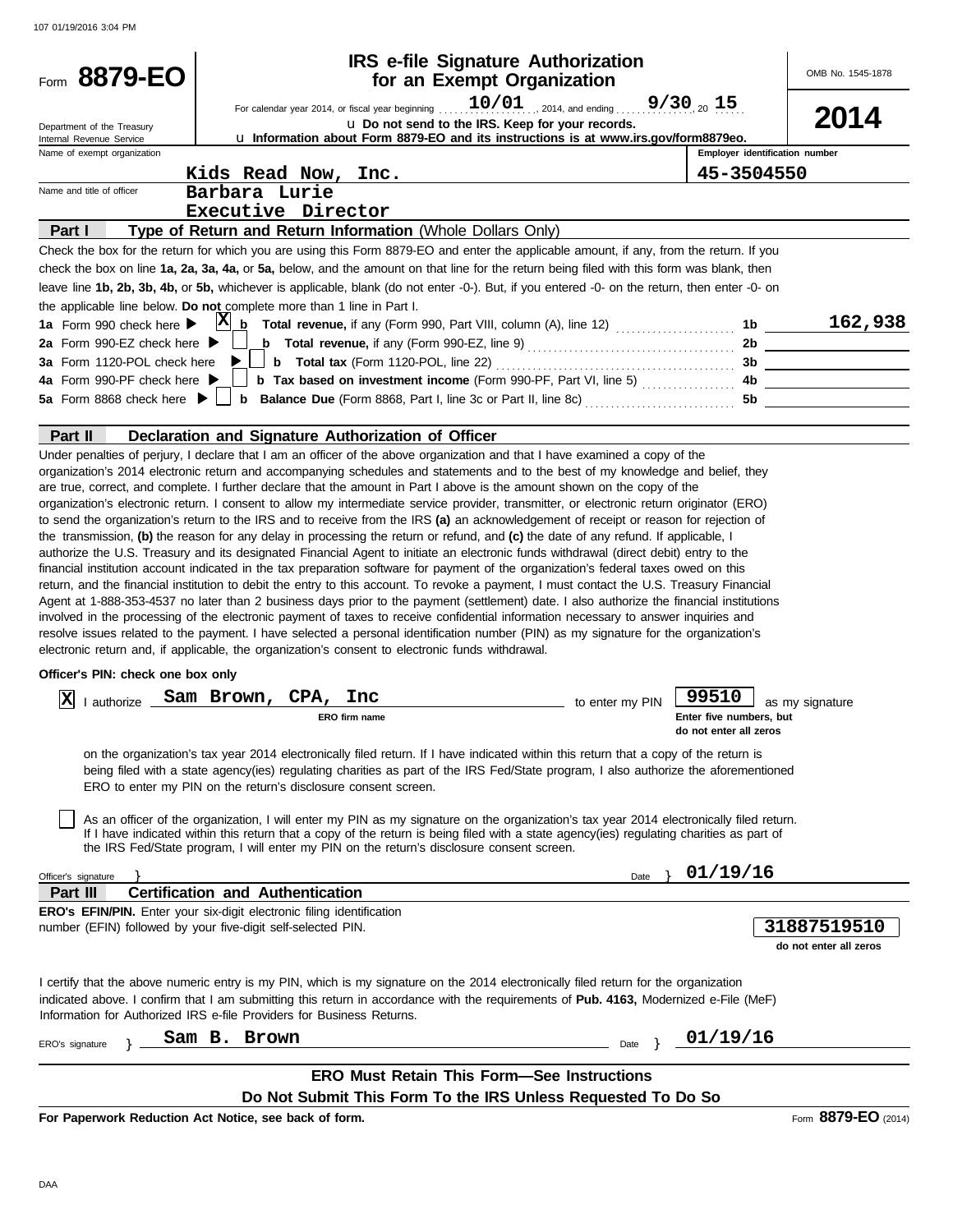Form

Department of the Treasury<br>Internal Boyonye Sension

Internal Revenue Service **Internation about Form 990 and its instructions is at www.irs.gov/form990.** u **Do not enter social security numbers on this form as it may be made public. Open to Public 990 1990 2014 Dunder section 501(c), 527, or 4947(a)(1) of the Internal Revenue Code (except private foundations) 2014** 

OMB No. 1545-0047

|            | ----                  |
|------------|-----------------------|
|            | <b>Open to Public</b> |
|            |                       |
| Inspection |                       |
|            |                       |

|                                |                                                                                          |                                                                                   | O information about Form 990 and its instructions is at www.irs.gov/rorm990.                                                                                               |                                               |                          | <b>IIISPECUOLI</b>                         |                   |  |  |
|--------------------------------|------------------------------------------------------------------------------------------|-----------------------------------------------------------------------------------|----------------------------------------------------------------------------------------------------------------------------------------------------------------------------|-----------------------------------------------|--------------------------|--------------------------------------------|-------------------|--|--|
|                                |                                                                                          | For the 2014 calendar year, or tax year beginning $10/01/14$ , and ending         | 09/30/15                                                                                                                                                                   |                                               |                          |                                            |                   |  |  |
|                                | <b>B</b> Check if applicable:                                                            | C Name of organization                                                            |                                                                                                                                                                            |                                               |                          | D Employer identification number           |                   |  |  |
|                                | Address change                                                                           |                                                                                   | Kids Read Now, Inc.                                                                                                                                                        |                                               |                          |                                            |                   |  |  |
|                                | Name change                                                                              | Doing business as                                                                 |                                                                                                                                                                            |                                               | 45-3504550               |                                            |                   |  |  |
|                                | Number and street (or P.O. box if mail is not delivered to street address)<br>Room/suite |                                                                                   |                                                                                                                                                                            |                                               |                          | E Telephone number<br>937-673-7712         |                   |  |  |
|                                | Initial return                                                                           | 110 Foss Way, Suite 200                                                           |                                                                                                                                                                            |                                               |                          |                                            |                   |  |  |
|                                | Final return<br>terminated                                                               | City or town, state or province, country, and ZIP or foreign postal code          |                                                                                                                                                                            |                                               |                          |                                            |                   |  |  |
|                                | Amended return                                                                           | Troy                                                                              | OH 45373                                                                                                                                                                   |                                               | G Gross receipts\$       |                                            | 162,938           |  |  |
|                                |                                                                                          | F Name and address of principal officer:                                          |                                                                                                                                                                            | H(a) Is this a group return for subordinates? |                          | Yes                                        | $ \mathbf{X} $ No |  |  |
|                                | Application pending                                                                      | Barbara Lurie                                                                     |                                                                                                                                                                            |                                               |                          |                                            |                   |  |  |
|                                |                                                                                          | 110 Foss Way, Suite 200                                                           |                                                                                                                                                                            | H(b) Are all subordinates included?           |                          | Yes                                        | No                |  |  |
|                                |                                                                                          | Troy                                                                              | OH 45373                                                                                                                                                                   |                                               |                          | If "No," attach a list. (see instructions) |                   |  |  |
|                                | Tax-exempt status:                                                                       | $ \mathbf{X} $ 501(c)(3)<br>$501(c)$ (                                            | ) $t$ (insert no.)<br>4947(a)(1) or<br>527                                                                                                                                 |                                               |                          |                                            |                   |  |  |
|                                | Website: U                                                                               | www.kidsreadnow.org                                                               |                                                                                                                                                                            | H(c) Group exemption number U                 |                          |                                            |                   |  |  |
|                                | Form of organization:                                                                    | $ \mathbf{X} $ Corporation<br>Trust<br>Association                                | Other <b>LI</b>                                                                                                                                                            | L Year of formation: 2012                     |                          | $M$ State of legal domicile: $OH$          |                   |  |  |
|                                | Part I                                                                                   |                                                                                   |                                                                                                                                                                            |                                               |                          |                                            |                   |  |  |
|                                |                                                                                          | <b>Summary</b>                                                                    |                                                                                                                                                                            |                                               |                          |                                            |                   |  |  |
|                                |                                                                                          | 1 Briefly describe the organization's mission or most significant activities:     |                                                                                                                                                                            |                                               |                          |                                            |                   |  |  |
|                                |                                                                                          |                                                                                   | To elimante the summer reading slide by helping children and parents keep                                                                                                  |                                               |                          |                                            |                   |  |  |
|                                |                                                                                          |                                                                                   | those skills through summer, by providing books, cutting edge technology,                                                                                                  |                                               |                          |                                            |                   |  |  |
|                                |                                                                                          |                                                                                   | and constant motivatin for children, families, schools, and communities.                                                                                                   |                                               |                          |                                            |                   |  |  |
| Governance                     |                                                                                          |                                                                                   | 2 Check this box $u$   if the organization discontinued its operations or disposed of more than 25% of its net assets.                                                     |                                               |                          |                                            |                   |  |  |
| ೲ                              |                                                                                          | 3 Number of voting members of the governing body (Part VI, line 1a)               |                                                                                                                                                                            |                                               |                          | 7                                          |                   |  |  |
|                                |                                                                                          |                                                                                   |                                                                                                                                                                            |                                               | $\overline{\mathbf{4}}$  | 6                                          |                   |  |  |
|                                |                                                                                          |                                                                                   |                                                                                                                                                                            |                                               | 5                        | $\overline{2}$                             |                   |  |  |
| Activities                     |                                                                                          | 6 Total number of volunteers (estimate if necessary)                              |                                                                                                                                                                            |                                               | 6                        | 300                                        |                   |  |  |
|                                |                                                                                          |                                                                                   |                                                                                                                                                                            |                                               | 7a                       |                                            | 0                 |  |  |
|                                |                                                                                          |                                                                                   |                                                                                                                                                                            |                                               | 7b                       |                                            | 0                 |  |  |
|                                |                                                                                          |                                                                                   |                                                                                                                                                                            | <b>Prior Year</b>                             |                          | <b>Current Year</b>                        |                   |  |  |
|                                |                                                                                          |                                                                                   |                                                                                                                                                                            |                                               | 143,047                  |                                            | 162,938           |  |  |
|                                |                                                                                          | 9 Program service revenue (Part VIII, line 2g)                                    |                                                                                                                                                                            |                                               |                          |                                            |                   |  |  |
| Revenue                        |                                                                                          |                                                                                   |                                                                                                                                                                            |                                               |                          |                                            |                   |  |  |
|                                |                                                                                          |                                                                                   |                                                                                                                                                                            |                                               |                          |                                            |                   |  |  |
|                                |                                                                                          |                                                                                   | 11 Other revenue (Part VIII, column (A), lines 5, 6d, 8c, 9c, 10c, and 11e)                                                                                                |                                               |                          |                                            |                   |  |  |
|                                |                                                                                          |                                                                                   | 12 Total revenue – add lines 8 through 11 (must equal Part VIII, column (A), line 12)                                                                                      |                                               | 143,047                  |                                            | 162,938           |  |  |
|                                |                                                                                          |                                                                                   | 13 Grants and similar amounts paid (Part IX, column (A), lines 1-3)                                                                                                        |                                               |                          |                                            |                   |  |  |
|                                |                                                                                          |                                                                                   |                                                                                                                                                                            |                                               |                          |                                            |                   |  |  |
|                                |                                                                                          |                                                                                   | 15 Salaries, other compensation, employee benefits (Part IX, column (A), lines 5-10)                                                                                       |                                               | 27,381                   |                                            | 156,341           |  |  |
| inses                          |                                                                                          | 16a Professional fundraising fees (Part IX, column (A), line 11e)                 |                                                                                                                                                                            |                                               | 4,661                    |                                            |                   |  |  |
|                                |                                                                                          | <b>b</b> Total fundraising expenses (Part IX, column (D), line 25) <b>u</b>       | 22,137                                                                                                                                                                     |                                               |                          |                                            |                   |  |  |
| ű                              |                                                                                          |                                                                                   |                                                                                                                                                                            |                                               | 262,334                  |                                            | 175,828           |  |  |
|                                |                                                                                          |                                                                                   | 18 Total expenses. Add lines 13-17 (must equal Part IX, column (A), line 25)                                                                                               |                                               | 294,376                  |                                            | 332,169           |  |  |
|                                |                                                                                          |                                                                                   |                                                                                                                                                                            |                                               | $-151,329$               |                                            | $-169,231$        |  |  |
|                                |                                                                                          |                                                                                   |                                                                                                                                                                            | <b>Beginning of Current Year</b>              |                          | <b>End of Year</b>                         |                   |  |  |
| Net Assets or<br>Fund Balances |                                                                                          | 20 Total assets (Part X, line 16)                                                 |                                                                                                                                                                            |                                               | 612,357                  |                                            | 374,625           |  |  |
|                                |                                                                                          | 21 Total liabilities (Part X, line 26)                                            |                                                                                                                                                                            |                                               | 44,175                   |                                            | 2,859             |  |  |
|                                |                                                                                          |                                                                                   |                                                                                                                                                                            |                                               | 568,182                  |                                            | 371,766           |  |  |
|                                | Part II                                                                                  | <b>Signature Block</b>                                                            |                                                                                                                                                                            |                                               |                          |                                            |                   |  |  |
|                                |                                                                                          |                                                                                   | Under penalties of perjury, I declare that I have examined this return, including accompanying schedules and statements, and to the best of my knowledge and belief, it is |                                               |                          |                                            |                   |  |  |
|                                |                                                                                          |                                                                                   | true, correct, and complete. Declaration of preparer (other than officer) is based on all information of which preparer has any knowledge.                                 |                                               |                          |                                            |                   |  |  |
|                                |                                                                                          |                                                                                   |                                                                                                                                                                            |                                               |                          |                                            |                   |  |  |
|                                |                                                                                          | Signature of officer                                                              |                                                                                                                                                                            |                                               | Date                     |                                            |                   |  |  |
| Sign                           |                                                                                          |                                                                                   |                                                                                                                                                                            |                                               |                          |                                            |                   |  |  |
| Here                           |                                                                                          | Barbara Lurie                                                                     |                                                                                                                                                                            | Executive Director                            |                          |                                            |                   |  |  |
|                                |                                                                                          | Type or print name and title                                                      |                                                                                                                                                                            |                                               |                          |                                            |                   |  |  |
|                                |                                                                                          | Print/Type preparer's name                                                        | Preparer's signature                                                                                                                                                       | Date                                          | Check                    | PTIN<br>if                                 |                   |  |  |
| Paid                           |                                                                                          | Sam B. Brown                                                                      | Sam B. Brown                                                                                                                                                               |                                               | $01/19/16$ self-employed | P00178037                                  |                   |  |  |
|                                | Preparer<br>Firm's name                                                                  | Sam Brown,<br>CPA,                                                                | Inc                                                                                                                                                                        |                                               | Firm's $EIN$ }           | 47-3123679                                 |                   |  |  |
|                                | Use Only                                                                                 | PO Box 1027                                                                       |                                                                                                                                                                            |                                               |                          |                                            |                   |  |  |
|                                | Firm's address                                                                           | Troy, OH                                                                          | 45373-8027                                                                                                                                                                 |                                               | Phone no.                | 937-875-9510                               |                   |  |  |
|                                |                                                                                          | May the IRS discuss this return with the preparer shown above? (see instructions) |                                                                                                                                                                            |                                               |                          | Yes                                        | No                |  |  |

| Sign<br>Here     | Signature of officer<br>Barbara            | Lurie<br>Type or print name and title                                                                                                                  |                                              | Executive | Director                       | Date                              |                                                  |
|------------------|--------------------------------------------|--------------------------------------------------------------------------------------------------------------------------------------------------------|----------------------------------------------|-----------|--------------------------------|-----------------------------------|--------------------------------------------------|
| Paid<br>Preparer | Print/Type preparer's name<br>Sam B. Brown | Sam Brown, CPA,                                                                                                                                        | Preparer's signature<br> Sam B. Brown<br>Inc |           | Date                           | Check<br>$01/19/16$ self-employed | PTIN<br>P00178037<br>47-3123679                  |
| Use Only         | Firm's name<br>Firm's address              | Box 1027<br>PO.<br>OH<br>Troy,                                                                                                                         | 45373-8027                                   |           | Firm's $EIN$ $\}$<br>Phone no. |                                   | 937-875-9510                                     |
|                  |                                            | May the IRS discuss this return with the preparer shown above? (see instructions)<br>For Panerwork Reduction Act Notice, see the senarate instructions |                                              |           |                                |                                   | No<br><b>Yes</b><br>$F_{\text{max}}$ QQ $\Omega$ |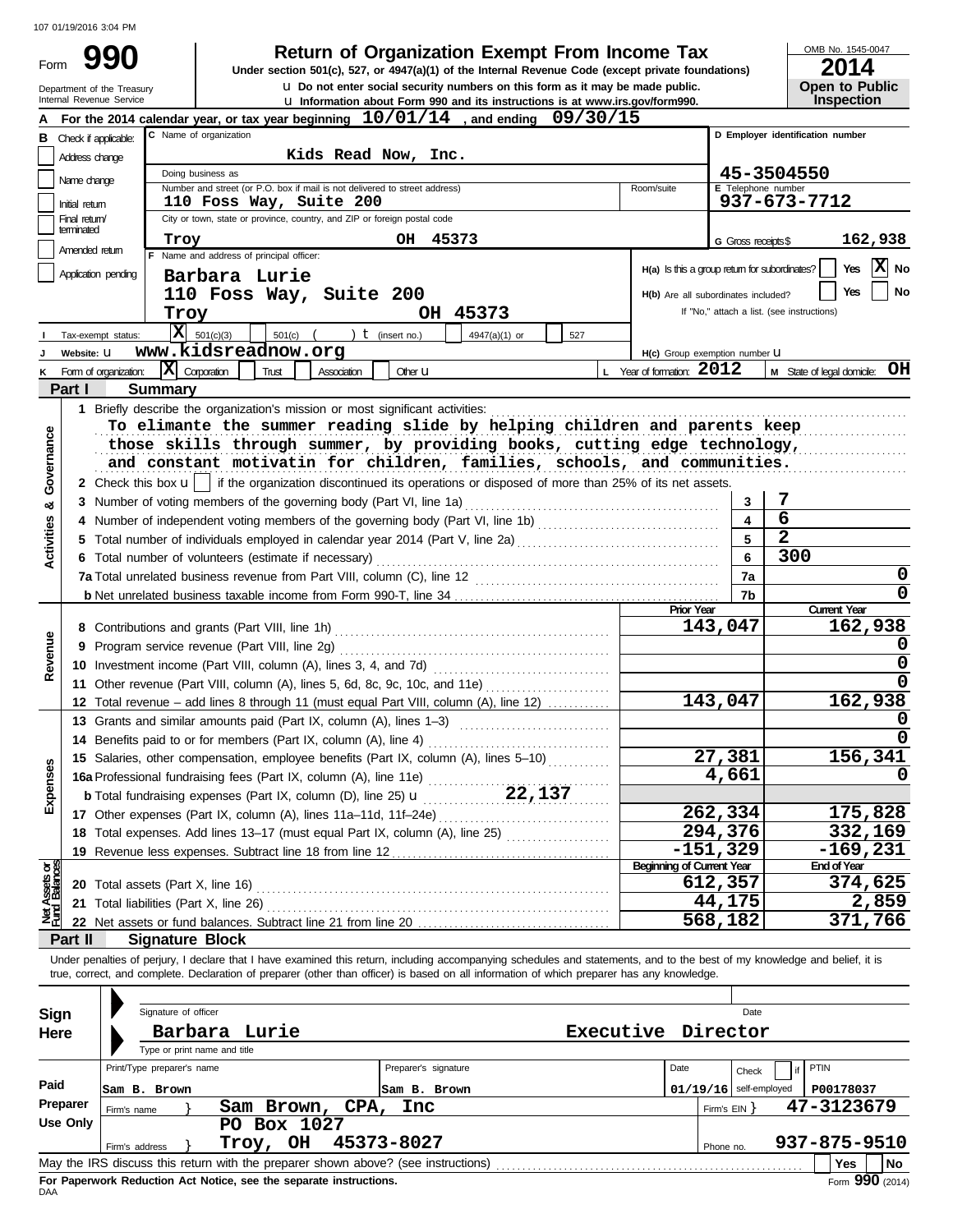|    | Form 990 (2014) Kids Read Now, Inc.                                                                                                                    |                                  | 45-3504550  |               | Page 2                |
|----|--------------------------------------------------------------------------------------------------------------------------------------------------------|----------------------------------|-------------|---------------|-----------------------|
|    | <b>Statement of Program Service Accomplishments</b><br>Part III                                                                                        |                                  |             |               |                       |
|    |                                                                                                                                                        |                                  |             |               |                       |
|    | 1 Briefly describe the organization's mission:                                                                                                         |                                  |             |               |                       |
|    | To elimante the summer reading slide by helping children and parents keep<br>those skills through summer, by providing books, cutting edge technology, |                                  |             |               |                       |
|    | and constant motivatin for children, families, schools, and communities.                                                                               |                                  |             |               |                       |
|    |                                                                                                                                                        |                                  |             |               |                       |
|    | 2 Did the organization undertake any significant program services during the year which were not listed on the                                         |                                  |             |               |                       |
|    | prior Form 990 or 990-EZ?                                                                                                                              |                                  |             |               | Yes $\overline{X}$ No |
|    | If "Yes," describe these new services on Schedule O.                                                                                                   |                                  |             |               |                       |
| 3. | Did the organization cease conducting, or make significant changes in how it conducts, any program                                                     |                                  |             |               |                       |
|    | services?                                                                                                                                              |                                  |             |               | Yes $\overline{X}$ No |
|    | If "Yes," describe these changes on Schedule O.                                                                                                        |                                  |             |               |                       |
| 4  | Describe the organization's program service accomplishments for each of its three largest program services, as measured by                             |                                  |             |               |                       |
|    | expenses. Section 501(c)(3) and 501(c)(4) organizations are required to report the amount of grants and allocations to others,                         |                                  |             |               |                       |
|    | the total expenses, and revenue, if any, for each program service reported.                                                                            |                                  |             |               |                       |
|    | ) (Expenses \$<br>4a (Code:                                                                                                                            | $271,364$ including grants of \$ |             | ) (Revenue \$ |                       |
|    | The Organization provided approximately 29,953 books to over 4,653                                                                                     |                                  |             |               |                       |
|    | elementary students in an effort to prevent summer learning loss and boost                                                                             |                                  |             |               |                       |
|    | academic achievement.                                                                                                                                  |                                  |             |               |                       |
|    |                                                                                                                                                        |                                  |             |               |                       |
|    |                                                                                                                                                        |                                  |             |               |                       |
|    |                                                                                                                                                        |                                  |             |               |                       |
|    |                                                                                                                                                        |                                  |             |               |                       |
|    |                                                                                                                                                        |                                  |             |               |                       |
|    |                                                                                                                                                        |                                  |             |               |                       |
|    |                                                                                                                                                        |                                  |             |               |                       |
|    |                                                                                                                                                        |                                  |             |               |                       |
|    |                                                                                                                                                        |                                  |             |               |                       |
|    |                                                                                                                                                        |                                  |             |               |                       |
|    |                                                                                                                                                        |                                  |             |               |                       |
|    |                                                                                                                                                        |                                  |             |               |                       |
|    |                                                                                                                                                        |                                  |             |               |                       |
|    |                                                                                                                                                        |                                  |             |               |                       |
|    |                                                                                                                                                        |                                  |             |               |                       |
|    |                                                                                                                                                        |                                  |             |               |                       |
|    |                                                                                                                                                        |                                  |             |               |                       |
|    |                                                                                                                                                        |                                  |             |               |                       |
|    |                                                                                                                                                        |                                  |             |               |                       |
|    |                                                                                                                                                        |                                  |             |               |                       |
|    | ) (Expenses \$<br>4c (Code:                                                                                                                            | including grants of \$           |             | ) (Revenue \$ |                       |
|    |                                                                                                                                                        |                                  |             |               |                       |
|    |                                                                                                                                                        |                                  |             |               |                       |
|    |                                                                                                                                                        |                                  |             |               |                       |
|    |                                                                                                                                                        |                                  |             |               |                       |
|    |                                                                                                                                                        |                                  |             |               |                       |
|    |                                                                                                                                                        |                                  |             |               |                       |
|    |                                                                                                                                                        |                                  |             |               |                       |
|    |                                                                                                                                                        |                                  |             |               |                       |
|    |                                                                                                                                                        |                                  |             |               |                       |
|    |                                                                                                                                                        |                                  |             |               |                       |
|    |                                                                                                                                                        |                                  |             |               |                       |
|    | 4d Other program services (Describe in Schedule O.)                                                                                                    |                                  |             |               |                       |
|    | (Expenses \$                                                                                                                                           | including grants of \$           | (Revenue \$ |               |                       |
|    | 4e Total program service expenses u                                                                                                                    | 271,364                          |             |               |                       |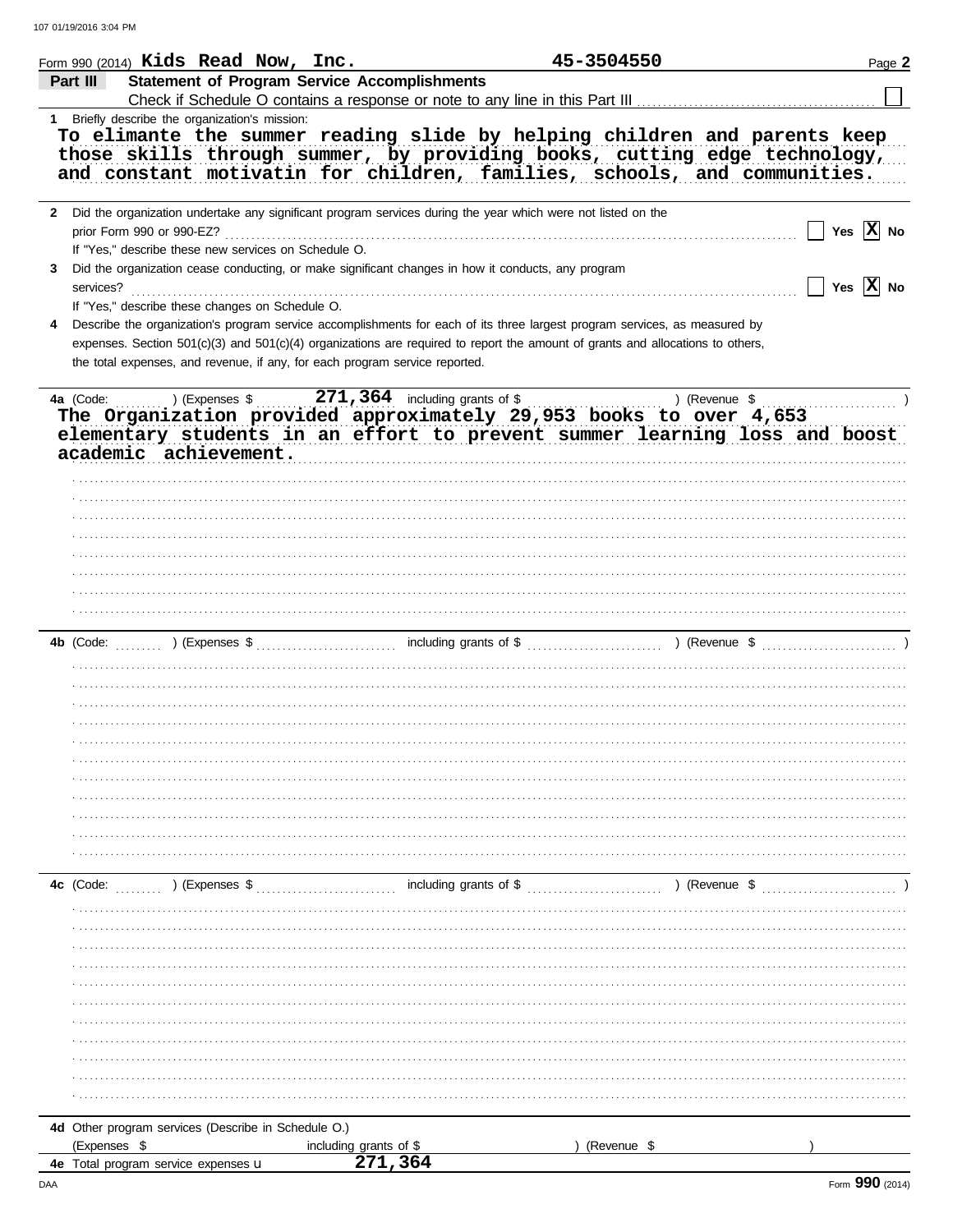|          | 45-3504550<br>Form 990 (2014) Kids Read Now, Inc.                                                                                                                                               |                 |     | Page 3 |
|----------|-------------------------------------------------------------------------------------------------------------------------------------------------------------------------------------------------|-----------------|-----|--------|
|          | <b>Checklist of Required Schedules</b><br>Part IV                                                                                                                                               |                 |     |        |
|          |                                                                                                                                                                                                 |                 | Yes | No     |
| 1.       | Is the organization described in section $501(c)(3)$ or $4947(a)(1)$ (other than a private foundation)? If "Yes,"                                                                               |                 |     |        |
|          | complete Schedule A                                                                                                                                                                             | 1               | х   |        |
| 2        | Is the organization required to complete Schedule B, Schedule of Contributors (see instructions)?                                                                                               | $\mathbf{2}$    | X   |        |
| 3        | Did the organization engage in direct or indirect political campaign activities on behalf of or in opposition to                                                                                |                 |     | X      |
| 4        | candidates for public office? If "Yes," complete Schedule C, Part I<br>Section 501(c)(3) organizations. Did the organization engage in lobbying activities, or have a section 501(h)            | 3               |     |        |
|          | election in effect during the tax year? If "Yes," complete Schedule C, Part II                                                                                                                  | 4               |     | x      |
| 5        | Is the organization a section 501(c)(4), 501(c)(5), or 501(c)(6) organization that receives membership dues,                                                                                    |                 |     |        |
|          | assessments, or similar amounts as defined in Revenue Procedure 98-19? If "Yes," complete Schedule C,                                                                                           |                 |     |        |
|          | Part III                                                                                                                                                                                        | 5               |     | x      |
| 6        | Did the organization maintain any donor advised funds or any similar funds or accounts for which donors                                                                                         |                 |     |        |
|          | have the right to provide advice on the distribution or investment of amounts in such funds or accounts? If                                                                                     |                 |     |        |
|          | "Yes," complete Schedule D, Part I                                                                                                                                                              | 6               |     | X      |
| 7        | Did the organization receive or hold a conservation easement, including easements to preserve open space,                                                                                       |                 |     |        |
|          | the environment, historic land areas, or historic structures? If "Yes," complete Schedule D, Part II                                                                                            | 7               |     | X      |
| 8        | Did the organization maintain collections of works of art, historical treasures, or other similar assets? If "Yes,"                                                                             |                 |     |        |
|          | complete Schedule D, Part III                                                                                                                                                                   | 8               |     | X      |
| 9        | Did the organization report an amount in Part X, line 21, for escrow or custodial account liability; serve as a                                                                                 |                 |     |        |
|          | custodian for amounts not listed in Part X; or provide credit counseling, debt management, credit repair, or                                                                                    |                 |     |        |
|          | debt negotiation services? If "Yes," complete Schedule D, Part IV                                                                                                                               | 9               |     | x      |
| 10       | Did the organization, directly or through a related organization, hold assets in temporarily restricted                                                                                         |                 |     |        |
|          | endowments, permanent endowments, or quasi-endowments? If "Yes," complete Schedule D, Part V                                                                                                    | 10              |     | x      |
| 11       | If the organization's answer to any of the following questions is "Yes," then complete Schedule D, Parts VI,<br>VII, VIII, IX, or X as applicable.                                              |                 |     |        |
|          | Did the organization report an amount for land, buildings, and equipment in Part X, line 10? If "Yes,"                                                                                          |                 |     |        |
|          | complete Schedule D, Part VI                                                                                                                                                                    | 11a             |     | x      |
|          | Did the organization report an amount for investments—other securities in Part X, line 12 that is 5% or more                                                                                    |                 |     |        |
|          | of its total assets reported in Part X, line 16? If "Yes," complete Schedule D, Part VII                                                                                                        | 11b             |     | X      |
|          | Did the organization report an amount for investments—program related in Part X, line 13 that is 5% or more                                                                                     |                 |     |        |
|          | of its total assets reported in Part X, line 16? If "Yes," complete Schedule D, Part VIII                                                                                                       | 11c             |     | x      |
| d        | Did the organization report an amount for other assets in Part X, line 15 that is 5% or more of its total assets                                                                                |                 |     |        |
|          | reported in Part X, line 16? If "Yes," complete Schedule D, Part IX                                                                                                                             | 11d             |     | X      |
|          | Did the organization report an amount for other liabilities in Part X, line 25? If "Yes," complete Schedule D, Part X                                                                           | 11e             |     | X      |
| f        | Did the organization's separate or consolidated financial statements for the tax year include a footnote that addresses                                                                         |                 |     |        |
|          | the organization's liability for uncertain tax positions under FIN 48 (ASC 740)? If "Yes," complete Schedule D, Part X                                                                          | 11f             | X   |        |
| 12a      | Did the organization obtain separate, independent audited financial statements for the tax year? If "Yes," complete                                                                             |                 |     |        |
|          |                                                                                                                                                                                                 | 12a             | X   |        |
| b        | Was the organization included in consolidated, independent audited financial statements for the tax year? If "Yes," and if                                                                      |                 |     |        |
|          |                                                                                                                                                                                                 | 12 <sub>b</sub> |     | X<br>X |
| 13       |                                                                                                                                                                                                 | 13<br>14a       |     | X      |
| 14a<br>b | Did the organization maintain an office, employees, or agents outside of the United States?<br>Did the organization have aggregate revenues or expenses of more than \$10,000 from grantmaking, |                 |     |        |
|          | fundraising, business, investment, and program service activities outside the United States, or aggregate                                                                                       |                 |     |        |
|          | foreign investments valued at \$100,000 or more? If "Yes," complete Schedule F, Parts I and IV [[[[[[[[[[[[[[[[                                                                                 | 14b             |     | X      |
| 15       | Did the organization report on Part IX, column (A), line 3, more than \$5,000 of grants or other assistance to or                                                                               |                 |     |        |
|          | for any foreign organization? If "Yes," complete Schedule F, Parts II and IV                                                                                                                    | 15              |     | X      |
| 16       | Did the organization report on Part IX, column (A), line 3, more than \$5,000 of aggregate grants or other                                                                                      |                 |     |        |
|          | assistance to or for foreign individuals? If "Yes," complete Schedule F, Parts III and IV                                                                                                       | 16              |     | X      |
| 17       | Did the organization report a total of more than \$15,000 of expenses for professional fundraising services on                                                                                  |                 |     |        |
|          |                                                                                                                                                                                                 | 17              |     | X      |
| 18       | Did the organization report more than \$15,000 total of fundraising event gross income and contributions on                                                                                     |                 |     |        |
|          | Part VIII, lines 1c and 8a? If "Yes," complete Schedule G, Part II                                                                                                                              | 18              |     | X      |
| 19       | Did the organization report more than \$15,000 of gross income from gaming activities on Part VIII, line 9a?                                                                                    |                 |     |        |
|          | If "Yes," complete Schedule G, Part III                                                                                                                                                         | 19              |     | X      |
| 20a      | Did the organization operate one or more hospital facilities? If "Yes," complete Schedule H                                                                                                     | 20a             |     | X      |
|          |                                                                                                                                                                                                 | 20 <sub>b</sub> |     |        |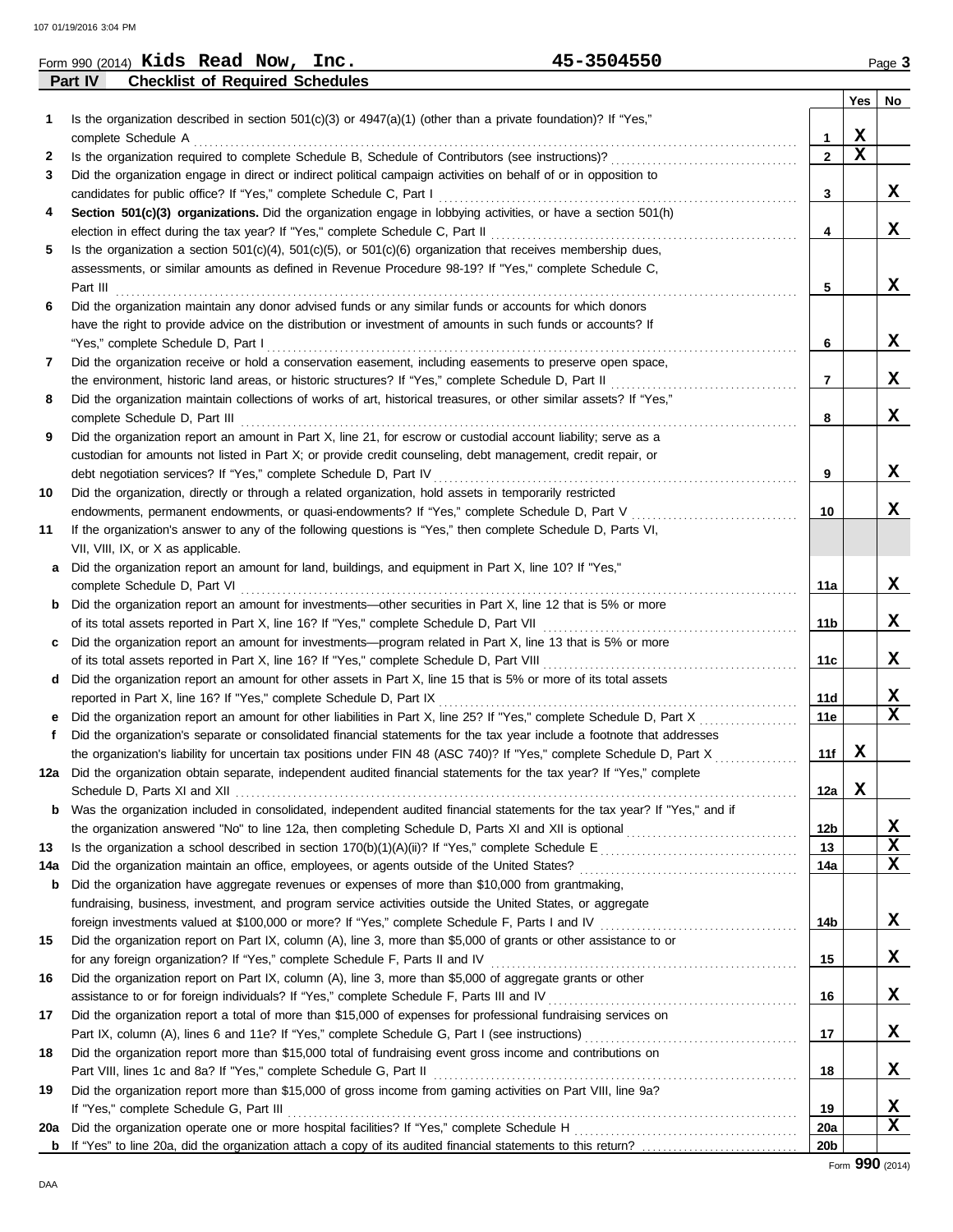|     | 45-3504550<br>Form 990 (2014) Kids Read Now, $Inc.$                                                              |                 |     | Page 4      |
|-----|------------------------------------------------------------------------------------------------------------------|-----------------|-----|-------------|
|     | Part IV<br><b>Checklist of Required Schedules (continued)</b>                                                    |                 |     |             |
|     |                                                                                                                  |                 | Yes | No          |
| 21  | Did the organization report more than \$5,000 of grants or other assistance to any domestic organization or      |                 |     |             |
|     | domestic government on Part IX, column (A), line 1? If "Yes," complete Schedule I, Parts I and II                | 21              |     | X           |
| 22  | Did the organization report more than \$5,000 of grants or other assistance to or for domestic individuals on    |                 |     |             |
|     | Part IX, column (A), line 2? If "Yes," complete Schedule I, Parts I and III                                      | 22              |     | X           |
| 23  | Did the organization answer "Yes" to Part VII, Section A, line 3, 4, or 5 about compensation of the              |                 |     |             |
|     | organization's current and former officers, directors, trustees, key employees, and highest compensated          |                 |     |             |
|     | employees? If "Yes," complete Schedule J                                                                         | 23              |     | X           |
| 24a | Did the organization have a tax-exempt bond issue with an outstanding principal amount of more than              |                 |     |             |
|     | \$100,000 as of the last day of the year, that was issued after December 31, 2002? If "Yes," answer lines 24b    |                 |     |             |
|     | through 24d and complete Schedule K. If "No," go to line 25a                                                     | 24a             |     | X           |
| b   | Did the organization invest any proceeds of tax-exempt bonds beyond a temporary period exception?                | 24b             |     |             |
| c   | Did the organization maintain an escrow account other than a refunding escrow at any time during the year        |                 |     |             |
|     | to defease any tax-exempt bonds?                                                                                 | 24c             |     |             |
| d   | Did the organization act as an "on behalf of" issuer for bonds outstanding at any time during the year?          | 24d             |     |             |
| 25а | Section 501(c)(3), 501(c)(4), and 501(c)(29) organizations. Did the organization engage in an excess benefit     |                 |     |             |
|     | transaction with a disqualified person during the year? If "Yes," complete Schedule L, Part I                    | 25a             |     | X           |
| b   | Is the organization aware that it engaged in an excess benefit transaction with a disqualified person in a prior |                 |     |             |
|     | year, and that the transaction has not been reported on any of the organization's prior Forms 990 or 990-EZ?     |                 |     |             |
|     | If "Yes," complete Schedule L, Part I                                                                            | 25 <sub>b</sub> |     | X           |
|     |                                                                                                                  |                 |     |             |
| 26  | Did the organization report any amount on Part X, line 5, 6, or 22 for receivables from or payables to any       |                 |     |             |
|     | current or former officers, directors, trustees, key employees, highest compensated employees, or                |                 |     | X           |
|     | disqualified persons? If "Yes," complete Schedule L, Part II                                                     | 26              |     |             |
| 27  | Did the organization provide a grant or other assistance to an officer, director, trustee, key employee,         |                 |     |             |
|     | substantial contributor or employee thereof, a grant selection committee member, or to a 35% controlled          |                 |     | X           |
|     | entity or family member of any of these persons? If "Yes," complete Schedule L, Part III                         | 27              |     |             |
| 28  | Was the organization a party to a business transaction with one of the following parties (see Schedule L,        |                 |     |             |
|     | Part IV instructions for applicable filing thresholds, conditions, and exceptions):                              |                 |     |             |
| а   | A current or former officer, director, trustee, or key employee? If "Yes," complete Schedule L, Part IV          | 28a             |     | X           |
| b   | A family member of a current or former officer, director, trustee, or key employee? If "Yes," complete           |                 |     |             |
|     | Schedule L, Part IV                                                                                              | 28b             |     | X           |
| c   | An entity of which a current or former officer, director, trustee, or key employee (or a family member thereof)  |                 |     |             |
|     | was an officer, director, trustee, or direct or indirect owner? If "Yes," complete Schedule L, Part IV           | 28c             |     | X           |
| 29  | Did the organization receive more than \$25,000 in non-cash contributions? If "Yes," complete Schedule M         | 29              |     | $\mathbf x$ |
| 30  | Did the organization receive contributions of art, historical treasures, or other similar assets, or qualified   |                 |     |             |
|     | conservation contributions? If "Yes," complete Schedule M                                                        | 30              |     | X           |
| 31  | Did the organization liquidate, terminate, or dissolve and cease operations? If "Yes," complete Schedule N,      |                 |     |             |
|     | Part I                                                                                                           | 31              |     | X           |
| 32  | Did the organization sell, exchange, dispose of, or transfer more than 25% of its net assets? If "Yes,"          |                 |     |             |
|     | complete Schedule N, Part II                                                                                     | 32              |     | X           |
| 33  | Did the organization own 100% of an entity disregarded as separate from the organization under Regulations       |                 |     |             |
|     |                                                                                                                  | 33              |     | X           |
| 34  | Was the organization related to any tax-exempt or taxable entity? If "Yes," complete Schedule R, Parts II, III,  |                 |     |             |
|     | or IV, and Part V, line 1                                                                                        | 34              |     | X           |
| 35a |                                                                                                                  | 35a             |     | $\mathbf x$ |
| b   | If "Yes" to line 35a, did the organization receive any payment from or engage in any transaction with a          |                 |     |             |
|     |                                                                                                                  | 35 <sub>b</sub> |     |             |
| 36  | Section 501(c)(3) organizations. Did the organization make any transfers to an exempt non-charitable             |                 |     |             |
|     | related organization? If "Yes," complete Schedule R, Part V, line 2                                              | 36              |     | X           |
| 37  | Did the organization conduct more than 5% of its activities through an entity that is not a related organization |                 |     |             |
|     | and that is treated as a partnership for federal income tax purposes? If "Yes," complete Schedule R,             |                 |     |             |
|     | Part VI                                                                                                          | 37              |     | X           |
| 38  | Did the organization complete Schedule O and provide explanations in Schedule O for Part VI, lines 11b and       |                 |     |             |
|     |                                                                                                                  | 38              |     | x           |
|     |                                                                                                                  |                 |     |             |

Form **990** (2014)

DAA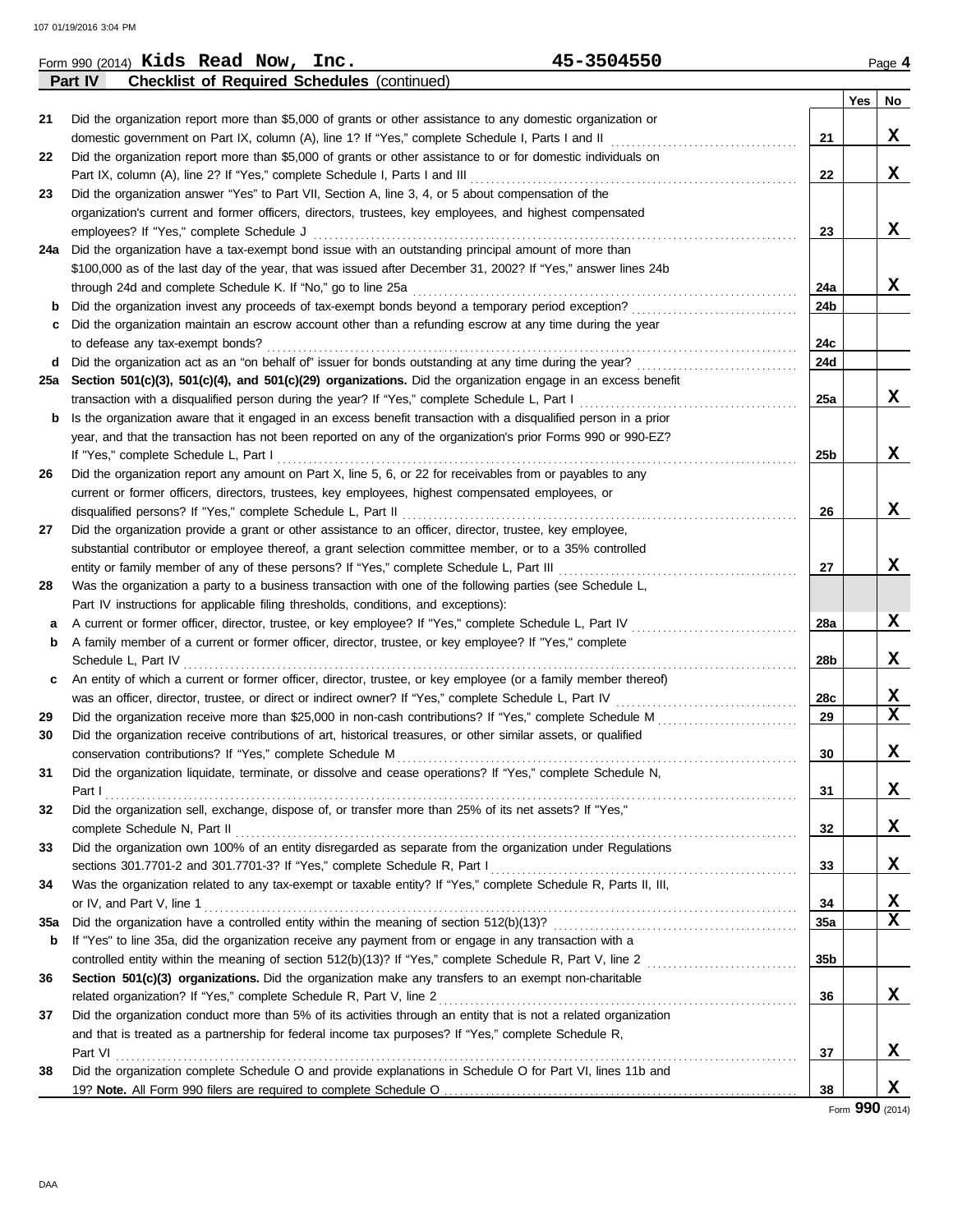|         | Form 990 (2014) Kids Read Now, $Inc.$                                                                                                                                                                                     | 45-3504550     |                 |                                           |                      |     | Page 5 |
|---------|---------------------------------------------------------------------------------------------------------------------------------------------------------------------------------------------------------------------------|----------------|-----------------|-------------------------------------------|----------------------|-----|--------|
|         | Statements Regarding Other IRS Filings and Tax Compliance<br>Part V                                                                                                                                                       |                |                 |                                           |                      |     |        |
|         | Check if Schedule O contains a response or note to any line in this Part V                                                                                                                                                |                |                 |                                           |                      |     |        |
|         |                                                                                                                                                                                                                           |                |                 |                                           |                      | Yes | No     |
| 1а      | Enter the number reported in Box 3 of Form 1096. Enter -0- if not applicable                                                                                                                                              |                | 1a              | $\overline{\mathbf{3}}$<br>$\overline{0}$ |                      |     |        |
| b       | Enter the number of Forms W-2G included in line 1a. Enter -0- if not applicable                                                                                                                                           | 1 <sub>b</sub> |                 |                                           |                      |     |        |
| c       | Did the organization comply with backup withholding rules for reportable payments to vendors and                                                                                                                          |                |                 |                                           |                      |     |        |
|         | reportable gaming (gambling) winnings to prize winners?                                                                                                                                                                   |                |                 |                                           | 1c                   | X   |        |
| 2a      | Enter the number of employees reported on Form W-3, Transmittal of Wage and Tax                                                                                                                                           |                |                 |                                           |                      |     |        |
|         | Statements, filed for the calendar year ending with or within the year covered by this return                                                                                                                             |                | 2a              | $\mathbf{2}$                              |                      |     |        |
| b       | If at least one is reported on line 2a, did the organization file all required federal employment tax returns?                                                                                                            |                |                 |                                           | 2b                   | X   |        |
|         | Note. If the sum of lines 1a and 2a is greater than 250, you may be required to e-file (see instructions)                                                                                                                 |                |                 |                                           |                      |     |        |
| За      | Did the organization have unrelated business gross income of \$1,000 or more during the year?                                                                                                                             |                |                 |                                           | 3a                   |     | x      |
| b       | If "Yes," has it filed a Form 990-T for this year? If "No" to line 3b, provide an explanation in Schedule O                                                                                                               |                |                 |                                           | 3b                   |     |        |
| 4a      | At any time during the calendar year, did the organization have an interest in, or a signature or other authority                                                                                                         |                |                 |                                           |                      |     |        |
|         | over, a financial account in a foreign country (such as a bank account, securities account, or other financial                                                                                                            |                |                 |                                           |                      |     | X      |
|         | account)?                                                                                                                                                                                                                 |                |                 |                                           | 4a                   |     |        |
| b       | If "Yes," enter the name of the foreign country: u<br>See instructions for filing requirements for FinCEN Form 114, Report of Foreign Bank and Financial Accounts                                                         |                |                 |                                           |                      |     |        |
|         |                                                                                                                                                                                                                           |                |                 |                                           |                      |     |        |
|         | (FBAR).                                                                                                                                                                                                                   |                |                 |                                           |                      |     | X      |
| 5a      | Was the organization a party to a prohibited tax shelter transaction at any time during the tax year?<br>Did any taxable party notify the organization that it was or is a party to a prohibited tax shelter transaction? |                |                 |                                           | 5a<br>5 <sub>b</sub> |     | X      |
| b       | If "Yes" to line 5a or 5b, did the organization file Form 8886-T?                                                                                                                                                         |                |                 |                                           | 5c                   |     |        |
| c<br>6а | Does the organization have annual gross receipts that are normally greater than \$100,000, and did the                                                                                                                    |                |                 |                                           |                      |     |        |
|         | organization solicit any contributions that were not tax deductible as charitable contributions?                                                                                                                          |                |                 |                                           | 6a                   |     | X      |
| b       | If "Yes," did the organization include with every solicitation an express statement that such contributions or                                                                                                            |                |                 |                                           |                      |     |        |
|         | gifts were not tax deductible?                                                                                                                                                                                            |                |                 |                                           | 6b                   |     |        |
| 7       | Organizations that may receive deductible contributions under section 170(c).                                                                                                                                             |                |                 |                                           |                      |     |        |
| а       | Did the organization receive a payment in excess of \$75 made partly as a contribution and partly for goods                                                                                                               |                |                 |                                           |                      |     |        |
|         | and services provided to the payor?                                                                                                                                                                                       |                |                 |                                           | 7a                   |     |        |
| b       |                                                                                                                                                                                                                           |                |                 |                                           | 7b                   |     |        |
| c       | Did the organization sell, exchange, or otherwise dispose of tangible personal property for which it was                                                                                                                  |                |                 |                                           |                      |     |        |
|         | required to file Form 8282?                                                                                                                                                                                               |                |                 |                                           | 7с                   |     |        |
| d       | If "Yes," indicate the number of Forms 8282 filed during the year                                                                                                                                                         |                | 7d              |                                           |                      |     |        |
| е       | Did the organization receive any funds, directly or indirectly, to pay premiums on a personal benefit contract?                                                                                                           |                |                 |                                           | 7e                   |     |        |
|         | Did the organization, during the year, pay premiums, directly or indirectly, on a personal benefit contract?                                                                                                              |                |                 |                                           | 7f                   |     |        |
|         | If the organization received a contribution of qualified intellectual property, did the organization file Form 8899 as required?                                                                                          |                |                 |                                           | 7g                   |     |        |
|         | If the organization received a contribution of cars, boats, airplanes, or other vehicles, did the organization file a Form 1098-C?                                                                                        |                |                 |                                           | 7h                   |     |        |
| 8       | Sponsoring organizations maintaining donor advised funds. Did a donor advised fund maintained by the                                                                                                                      |                |                 |                                           |                      |     |        |
|         |                                                                                                                                                                                                                           |                |                 |                                           | 8                    |     |        |
| 9       | Sponsoring organizations maintaining donor advised funds.                                                                                                                                                                 |                |                 |                                           |                      |     |        |
| a       | Did the sponsoring organization make any taxable distributions under section 4966?                                                                                                                                        |                |                 |                                           | 9а                   |     |        |
| b       | Did the sponsoring organization make a distribution to a donor, donor advisor, or related person?                                                                                                                         |                |                 |                                           | 9b                   |     |        |
| 10      | Section 501(c)(7) organizations. Enter:                                                                                                                                                                                   |                |                 |                                           |                      |     |        |
| а       | Initiation fees and capital contributions included on Part VIII, line 12 [11] [11] [12] [11] [12] [11] [12] [1                                                                                                            |                | 10a             |                                           |                      |     |        |
| b       | Gross receipts, included on Form 990, Part VIII, line 12, for public use of club facilities                                                                                                                               |                | 10b             |                                           |                      |     |        |
| 11      | Section 501(c)(12) organizations. Enter:                                                                                                                                                                                  |                |                 |                                           |                      |     |        |
| а       | Gross income from members or shareholders                                                                                                                                                                                 |                | 11a             |                                           |                      |     |        |
| b       | Gross income from other sources (Do not net amounts due or paid to other sources                                                                                                                                          |                |                 |                                           |                      |     |        |
|         | against amounts due or received from them.)                                                                                                                                                                               |                | 11 <sub>b</sub> |                                           |                      |     |        |
| 12a     | Section 4947(a)(1) non-exempt charitable trusts. Is the organization filing Form 990 in lieu of Form 1041?                                                                                                                |                |                 |                                           | 12a                  |     |        |
| b       | If "Yes," enter the amount of tax-exempt interest received or accrued during the year <i>minimizion</i> .                                                                                                                 |                | 12 <sub>b</sub> |                                           |                      |     |        |
| 13      | Section 501(c)(29) qualified nonprofit health insurance issuers.                                                                                                                                                          |                |                 |                                           |                      |     |        |
| а       | Is the organization licensed to issue qualified health plans in more than one state?                                                                                                                                      |                |                 |                                           | 13a                  |     |        |
|         | Note. See the instructions for additional information the organization must report on Schedule O.                                                                                                                         |                |                 |                                           |                      |     |        |
| b       | Enter the amount of reserves the organization is required to maintain by the states in which                                                                                                                              |                |                 |                                           |                      |     |        |
|         |                                                                                                                                                                                                                           |                | 13 <sub>b</sub> |                                           |                      |     |        |
| c       | Enter the amount of reserves on hand                                                                                                                                                                                      |                | 13 <sub>c</sub> |                                           |                      |     |        |
| 14a     | Did the organization receive any payments for indoor tanning services during the tax year?                                                                                                                                |                |                 |                                           | 14a                  |     | x      |
| b       | If "Yes," has it filed a Form 720 to report these payments? If "No," provide an explanation in Schedule O                                                                                                                 |                |                 |                                           | 14b                  |     |        |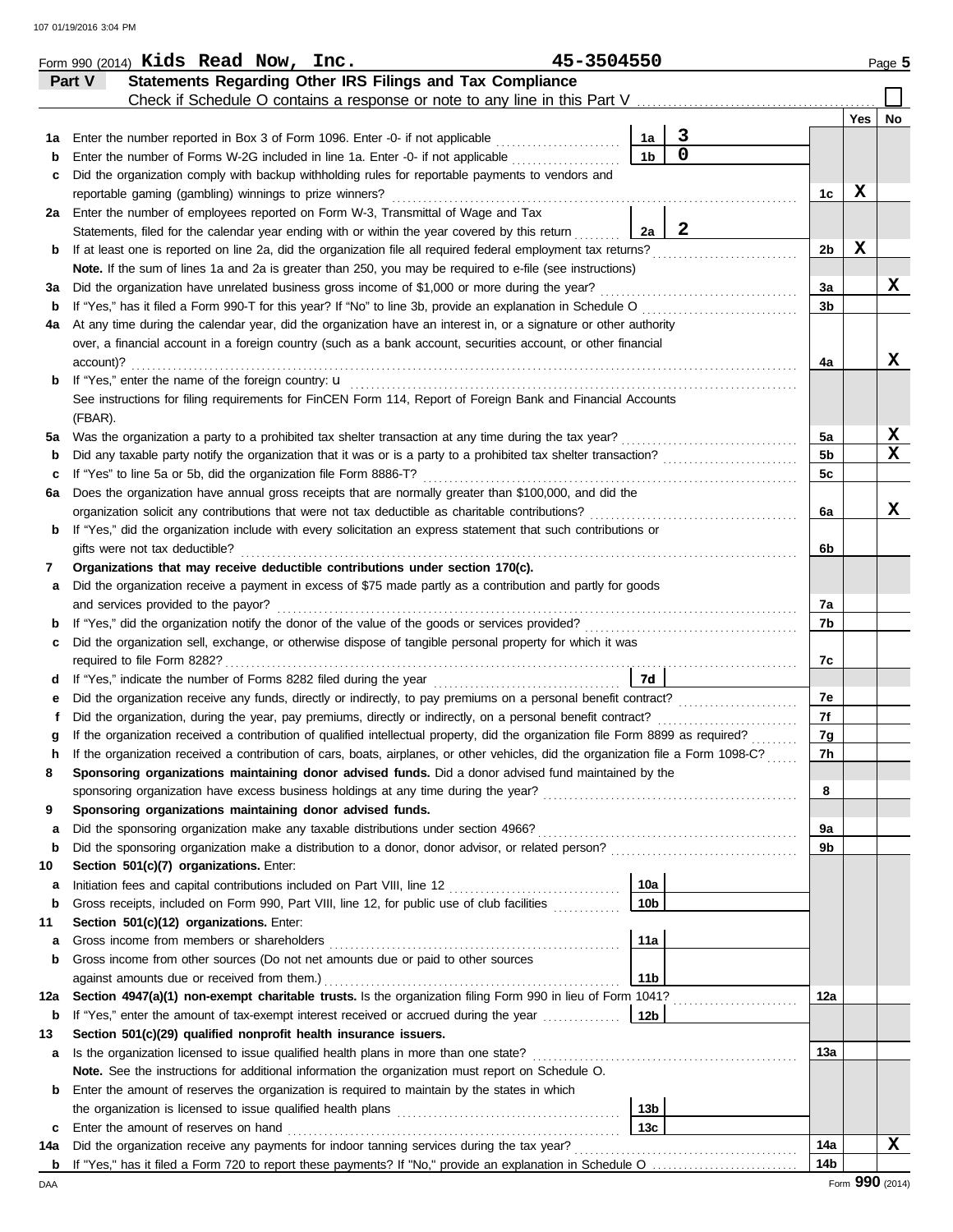|     | 45-3504550<br>Form 990 $(2014)$ Kids Read Now, Inc.                                                                                 |                 |       | Page 6          |
|-----|-------------------------------------------------------------------------------------------------------------------------------------|-----------------|-------|-----------------|
|     | Governance, Management, and Disclosure For each "Yes" response to lines 2 through 7b below, and for a "No"<br>Part VI               |                 |       |                 |
|     | response to line 8a, 8b, or 10b below, describe the circumstances, processes, or changes in Schedule O. See instructions.           |                 |       |                 |
|     |                                                                                                                                     |                 |       | X               |
|     | Section A. Governing Body and Management                                                                                            |                 |       |                 |
|     |                                                                                                                                     |                 | Yes l | No              |
| 1a  | 7<br>Enter the number of voting members of the governing body at the end of the tax year<br>1a                                      |                 |       |                 |
|     | If there are material differences in voting rights among members of the governing body, or                                          |                 |       |                 |
|     | if the governing body delegated broad authority to an executive committee or similar                                                |                 |       |                 |
|     | committee, explain in Schedule O.                                                                                                   |                 |       |                 |
| b   | 6<br>Enter the number of voting members included in line 1a, above, who are independent<br>1b                                       |                 |       |                 |
| 2   | Did any officer, director, trustee, or key employee have a family relationship or a business relationship with                      |                 |       |                 |
|     | any other officer, director, trustee, or key employee?                                                                              | 2               | X     |                 |
| 3   | Did the organization delegate control over management duties customarily performed by or under the direct                           |                 |       |                 |
|     | supervision of officers, directors, or trustees, or key employees to a management company or other person?                          | 3               |       | X               |
| 4   | Did the organization make any significant changes to its governing documents since the prior Form 990 was filed?                    | 4               |       | X               |
| 5   | Did the organization become aware during the year of a significant diversion of the organization's assets?                          | 5               |       | X               |
| 6   | Did the organization have members or stockholders?                                                                                  | 6               |       | $\mathbf x$     |
| 7a  | Did the organization have members, stockholders, or other persons who had the power to elect or appoint                             |                 |       |                 |
|     | one or more members of the governing body?                                                                                          | 7a              |       | x               |
| b   | Are any governance decisions of the organization reserved to (or subject to approval by) members,                                   |                 |       |                 |
|     | stockholders, or persons other than the governing body?                                                                             | 7b              |       | x               |
| 8   | Did the organization contemporaneously document the meetings held or written actions undertaken during the year by the following:   |                 |       |                 |
| а   | The governing body?                                                                                                                 | 8a              | X     |                 |
| b   | Each committee with authority to act on behalf of the governing body?                                                               | 8b              | X     |                 |
| 9   | Is there any officer, director, trustee, or key employee listed in Part VII, Section A, who cannot be reached at                    |                 |       |                 |
|     |                                                                                                                                     | 9               |       | x               |
|     | Section B. Policies (This Section B requests information about policies not required by the Internal Revenue Code.)                 |                 |       |                 |
|     |                                                                                                                                     |                 | Yes   | No              |
| 10a | Did the organization have local chapters, branches, or affiliates?                                                                  | 10a             |       | $\mathbf x$     |
| b   | If "Yes," did the organization have written policies and procedures governing the activities of such chapters,                      |                 |       |                 |
|     | affiliates, and branches to ensure their operations are consistent with the organization's exempt purposes?                         | 10b             |       |                 |
| 11a | Has the organization provided a complete copy of this Form 990 to all members of its governing body before filing the form?         | 11a             | х     |                 |
| b   | Describe in Schedule O the process, if any, used by the organization to review this Form 990.                                       |                 |       |                 |
| 12a | Did the organization have a written conflict of interest policy? If "No," go to line 13                                             | 12a             | X     |                 |
| b   | Were officers, directors, or trustees, and key employees required to disclose annually interests that could give rise to conflicts? | 12 <sub>b</sub> | X     |                 |
| с   | Did the organization regularly and consistently monitor and enforce compliance with the policy? If "Yes,"                           |                 |       |                 |
|     | describe in Schedule O how this was done                                                                                            | 12c             | х     |                 |
| 13  | Did the organization have a written whistleblower policy?                                                                           | 13              | X     |                 |
| 14  | Did the organization have a written document retention and destruction policy?                                                      | 14              | X     |                 |
| 15  | Did the process for determining compensation of the following persons include a review and approval by                              |                 |       |                 |
|     | independent persons, comparability data, and contemporaneous substantiation of the deliberation and decision?                       |                 |       |                 |
| а   |                                                                                                                                     | 15a             |       | x               |
| b   | Other officers or key employees of the organization                                                                                 | 15b             |       | X               |
|     | If "Yes" to line 15a or 15b, describe the process in Schedule O (see instructions).                                                 |                 |       |                 |
| 16a | Did the organization invest in, contribute assets to, or participate in a joint venture or similar arrangement                      |                 |       |                 |
|     | with a taxable entity during the year?                                                                                              | 16a             |       | х               |
| b   | If "Yes," did the organization follow a written policy or procedure requiring the organization to evaluate its                      |                 |       |                 |
|     | participation in joint venture arrangements under applicable federal tax law, and take steps to safeguard the                       |                 |       |                 |
|     |                                                                                                                                     | 16b             |       |                 |
|     | <b>Section C. Disclosure</b>                                                                                                        |                 |       |                 |
| 17  | List the states with which a copy of this Form 990 is required to be filed $\mu$ OH                                                 |                 |       |                 |
| 18  | Section 6104 requires an organization to make its Forms 1023 (or 1024 if applicable), 990, and 990-T (Section 501(c)(3)s only)      |                 |       |                 |
|     | available for public inspection. Indicate how you made these available. Check all that apply.                                       |                 |       |                 |
|     | Own website $\vert$ Another's website $\vert X \vert$ Upon request<br>Other (explain in Schedule O)                                 |                 |       |                 |
| 19  | Describe in Schedule O whether (and if so, how) the organization made its governing documents, conflict of interest policy, and     |                 |       |                 |
|     | financial statements available to the public during the tax year.                                                                   |                 |       |                 |
| 20  | State the name, address, and telephone number of the person who possesses the organization's books and records: u                   |                 |       |                 |
|     | Barbara Lurie<br>110 Foss Way                                                                                                       |                 |       |                 |
|     | OH 45373<br>Troy                                                                                                                    | 937-673-7712    |       |                 |
| DAA |                                                                                                                                     |                 |       | Form 990 (2014) |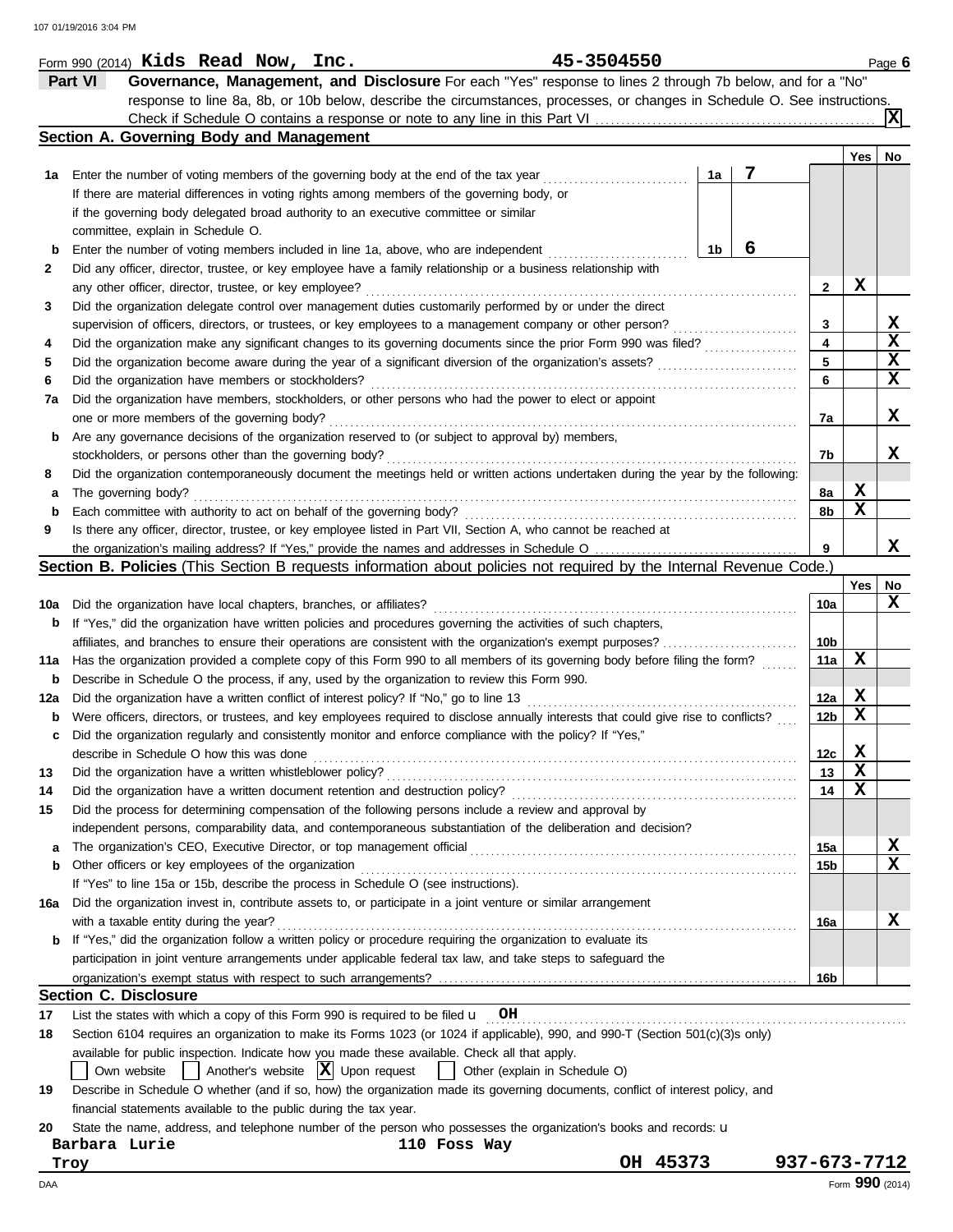|                          | Form 990 (2014) Kids Read Now, $Inc.$                                           | 45-3504550                                                                                                                                                                                                                                                              | Page 7 |
|--------------------------|---------------------------------------------------------------------------------|-------------------------------------------------------------------------------------------------------------------------------------------------------------------------------------------------------------------------------------------------------------------------|--------|
| Part VII                 |                                                                                 | Compensation of Officers, Directors, Trustees, Key Employees, Highest Compensated Employees, and                                                                                                                                                                        |        |
|                          | Independent Contractors                                                         | Check if Schedule O contains a response or note to any line in this Part VII <i>CHARG SCHOLD CHARG CONDI</i>                                                                                                                                                            |        |
| Section A.               | Officers, Directors, Trustees, Key Employees, and Highest Compensated Employees |                                                                                                                                                                                                                                                                         |        |
| organization's tax year. |                                                                                 | 1a Complete this table for all persons required to be listed. Report compensation for the calendar year ending with or within the<br>I jet all of the organization's current officers directors trustees (whether individuals or organizations) regardless of amount of |        |

List all of the organization's **current** officers, directors, trustees (whether individuals or organizations), regardless of amount of ● List all of the organization's **current** officers, directors, trustees (whether indicompensation. Enter -0- in columns (D), (E), and (F) if no compensation was paid.

● List all of the organization's **current** key employees, if any. See instructions for definition of "key employee."

who received reportable compensation (Box 5 of Form W-2 and/or Box 7 of Form 1099-MISC) of more than \$100,000 from the organization and any related organizations. ■ List the organization's five **current** highest compensated employees (other than an officer, director, trustee, or key employee)<br> **•** Processed reportable compensation (Box 5 of Form *M, 2 and/or Box 7 of Form 1000 MISC* 

■ List all of the organization's **former** officers, key employees, and highest compensated employees who received more than<br> **•** 00.000 of reportable compensation from the ergonization and any related ergonizations \$100,000 of reportable compensation from the organization and any related organizations.

■ List all of the organization's **former directors or trustees** that received, in the capacity as a former director or trustee of the<br>paization, more than \$10,000 of reportable compensation from the organization and any r organization, more than \$10,000 of reportable compensation from the organization and any related organizations. List persons in the following order: individual trustees or directors; institutional trustees; officers; key employees; highest

compensated employees; and former such persons.

 $\overline{X}$  Check this box if neither the organization nor any related organization compensated any current officer, director, or trustee.

| organization<br>(W-2/1099-MISC)<br>from the<br>hours for<br>Individual trustee<br>or director<br>Officer<br>Key employee<br>Highest compensated<br>employee<br>Former<br>Institutional<br>(W-2/1099-MISC)<br>related<br>organization<br>and related<br>organizations<br>organizations<br>below dotted<br>line)<br>trustee |             |
|---------------------------------------------------------------------------------------------------------------------------------------------------------------------------------------------------------------------------------------------------------------------------------------------------------------------------|-------------|
| (1) Leib Lurie<br>10.00                                                                                                                                                                                                                                                                                                   |             |
| 0.00<br>President<br>$\mathbf x$<br>$\mathbf x$<br>0<br>0                                                                                                                                                                                                                                                                 | 0           |
| (2) Richard Allington                                                                                                                                                                                                                                                                                                     |             |
| 1.00                                                                                                                                                                                                                                                                                                                      |             |
| 0.00<br>0<br>Director<br>$\mathbf x$<br>0                                                                                                                                                                                                                                                                                 | $\pmb{0}$   |
| (3) Matthew Hilliard                                                                                                                                                                                                                                                                                                      |             |
| 1.00                                                                                                                                                                                                                                                                                                                      |             |
| 0.00<br>$\mathbf x$<br>0<br>Director<br>0                                                                                                                                                                                                                                                                                 | $\mathbf 0$ |
| (4) Glenn Keifer                                                                                                                                                                                                                                                                                                          |             |
| 1.00<br>0.00<br>$\mathbf x$<br>0<br>0<br>Director                                                                                                                                                                                                                                                                         | $\mathbf 0$ |
| (5) Harry Loyle                                                                                                                                                                                                                                                                                                           |             |
| 1.00                                                                                                                                                                                                                                                                                                                      |             |
| 0.00<br>$\mathbf x$<br>$\mathbf 0$<br>Director<br>0                                                                                                                                                                                                                                                                       | $\mathbf 0$ |
| (6) Jon Steinke                                                                                                                                                                                                                                                                                                           |             |
| 1.00                                                                                                                                                                                                                                                                                                                      |             |
| 0.00<br>$\mathbf x$<br>0<br>0<br>Director                                                                                                                                                                                                                                                                                 | $\mathbf 0$ |
| (7) Michael Wathen                                                                                                                                                                                                                                                                                                        |             |
| 1.00                                                                                                                                                                                                                                                                                                                      |             |
| 0.00<br>$\mathbf x$<br>0<br>Director<br>0                                                                                                                                                                                                                                                                                 | $\mathbf 0$ |
| (8) Barbara Lurie                                                                                                                                                                                                                                                                                                         |             |
| 40.00<br>0.00<br>$\mathbf x$<br>0<br>0<br>Executive Director                                                                                                                                                                                                                                                              | $\mathbf 0$ |
|                                                                                                                                                                                                                                                                                                                           |             |
| (9)                                                                                                                                                                                                                                                                                                                       |             |
|                                                                                                                                                                                                                                                                                                                           |             |
| (10)                                                                                                                                                                                                                                                                                                                      |             |
|                                                                                                                                                                                                                                                                                                                           |             |
| (11)                                                                                                                                                                                                                                                                                                                      |             |
|                                                                                                                                                                                                                                                                                                                           |             |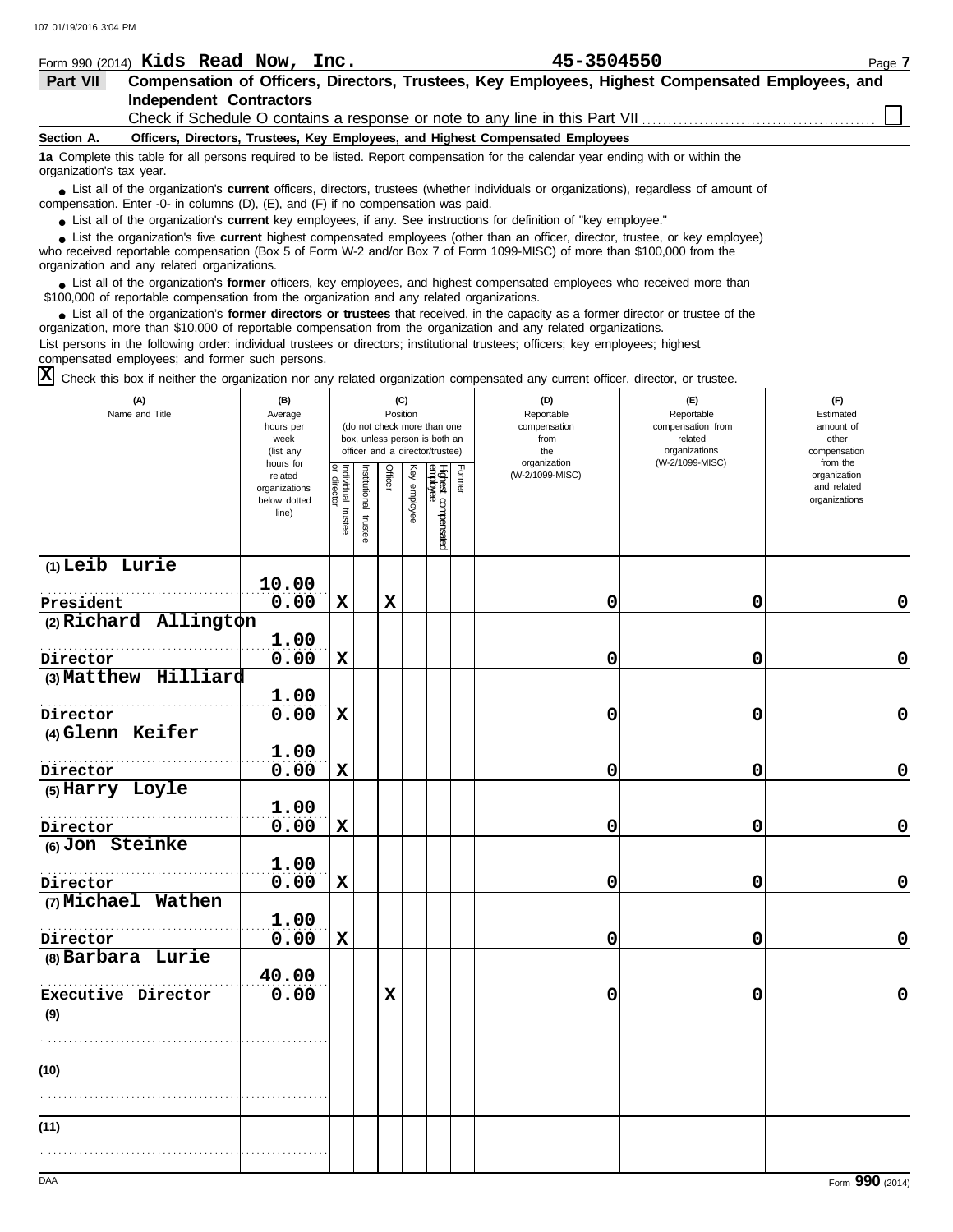|              | 107 01/19/2016 3:04 PM<br>Form 990 (2014) Kids Read Now, Inc.<br>Part VII                                                                                                                                                                                                                                                                       |                                                                |                                   |                       |         |                 |                                                                                                 |        | 45-3504550<br>Section A. Officers, Directors, Trustees, Key Employees, and Highest Compensated Employees (continued) |                                                                    | Page 8                                                   |
|--------------|-------------------------------------------------------------------------------------------------------------------------------------------------------------------------------------------------------------------------------------------------------------------------------------------------------------------------------------------------|----------------------------------------------------------------|-----------------------------------|-----------------------|---------|-----------------|-------------------------------------------------------------------------------------------------|--------|----------------------------------------------------------------------------------------------------------------------|--------------------------------------------------------------------|----------------------------------------------------------|
|              | (A)<br>Name and title                                                                                                                                                                                                                                                                                                                           | (B)<br>Average<br>hours per<br>week<br>(list any               |                                   |                       |         | (C)<br>Position | (do not check more than one<br>box, unless person is both an<br>officer and a director/trustee) |        | (D)<br>Reportable<br>compensation<br>from<br>the                                                                     | (F)<br>Reportable<br>compensation from<br>related<br>organizations | (F)<br>Estimated<br>amount of<br>other<br>compensation   |
|              |                                                                                                                                                                                                                                                                                                                                                 | hours for<br>related<br>organizations<br>below dotted<br>line) | Individual trustee<br>or director | Institutional trustee | Officer | Key employee    | Highest compensated<br>employee                                                                 | Former | organization<br>(W-2/1099-MISC)                                                                                      | (W-2/1099-MISC)                                                    | from the<br>organization<br>and related<br>organizations |
| (12)         |                                                                                                                                                                                                                                                                                                                                                 |                                                                |                                   |                       |         |                 |                                                                                                 |        |                                                                                                                      |                                                                    |                                                          |
|              |                                                                                                                                                                                                                                                                                                                                                 |                                                                |                                   |                       |         |                 |                                                                                                 |        |                                                                                                                      |                                                                    |                                                          |
| (13)         |                                                                                                                                                                                                                                                                                                                                                 |                                                                |                                   |                       |         |                 |                                                                                                 |        |                                                                                                                      |                                                                    |                                                          |
| (14)         |                                                                                                                                                                                                                                                                                                                                                 |                                                                |                                   |                       |         |                 |                                                                                                 |        |                                                                                                                      |                                                                    |                                                          |
| (15)         |                                                                                                                                                                                                                                                                                                                                                 |                                                                |                                   |                       |         |                 |                                                                                                 |        |                                                                                                                      |                                                                    |                                                          |
|              |                                                                                                                                                                                                                                                                                                                                                 |                                                                |                                   |                       |         |                 |                                                                                                 |        |                                                                                                                      |                                                                    |                                                          |
| (16)         |                                                                                                                                                                                                                                                                                                                                                 |                                                                |                                   |                       |         |                 |                                                                                                 |        |                                                                                                                      |                                                                    |                                                          |
| (17)         |                                                                                                                                                                                                                                                                                                                                                 |                                                                |                                   |                       |         |                 |                                                                                                 |        |                                                                                                                      |                                                                    |                                                          |
| (18)         |                                                                                                                                                                                                                                                                                                                                                 |                                                                |                                   |                       |         |                 |                                                                                                 |        |                                                                                                                      |                                                                    |                                                          |
|              |                                                                                                                                                                                                                                                                                                                                                 |                                                                |                                   |                       |         |                 |                                                                                                 |        |                                                                                                                      |                                                                    |                                                          |
| (19)         |                                                                                                                                                                                                                                                                                                                                                 |                                                                |                                   |                       |         |                 |                                                                                                 |        |                                                                                                                      |                                                                    |                                                          |
|              |                                                                                                                                                                                                                                                                                                                                                 |                                                                |                                   |                       |         |                 |                                                                                                 | u      |                                                                                                                      |                                                                    |                                                          |
| d            | c Total from continuation sheets to Part VII, Section A                                                                                                                                                                                                                                                                                         |                                                                |                                   |                       |         |                 |                                                                                                 |        |                                                                                                                      |                                                                    |                                                          |
| $\mathbf{2}$ | Total number of individuals (including but not limited to those listed above) who received more than \$100,000 of<br>reportable compensation from the organization $\boldsymbol{\cup}$ 0                                                                                                                                                        |                                                                |                                   |                       |         |                 |                                                                                                 |        |                                                                                                                      |                                                                    |                                                          |
| 3<br>4       | Did the organization list any former officer, director, or trustee, key employee, or highest compensated<br>For any individual listed on line 1a, is the sum of reportable compensation and other compensation from the<br>organization and related organizations greater than \$150,000? If "Yes," complete Schedule J for such                |                                                                |                                   |                       |         |                 |                                                                                                 |        |                                                                                                                      |                                                                    | Yes<br>No<br>x<br>3                                      |
| 5            | individual with the contract of the contract of the contract of the contract of the contract of the contract of the contract of the contract of the contract of the contract of the contract of the contract of the contract o<br>Did any person listed on line 1a receive or accrue compensation from any unrelated organization or individual |                                                                |                                   |                       |         |                 |                                                                                                 |        |                                                                                                                      |                                                                    | X<br>4                                                   |
|              | Section B. Independent Contractors                                                                                                                                                                                                                                                                                                              |                                                                |                                   |                       |         |                 |                                                                                                 |        |                                                                                                                      |                                                                    | x<br>5                                                   |
| 1            | Complete this table for your five highest compensated independent contractors that received more than \$100,000 of<br>compensation from the organization. Report compensation for the calendar year ending with or within the organization's tax year.                                                                                          | (A)<br>Name and business address                               |                                   |                       |         |                 |                                                                                                 |        |                                                                                                                      | (B)<br>Description of services                                     | (C)<br>Compensation                                      |
|              |                                                                                                                                                                                                                                                                                                                                                 |                                                                |                                   |                       |         |                 |                                                                                                 |        |                                                                                                                      |                                                                    |                                                          |
|              |                                                                                                                                                                                                                                                                                                                                                 |                                                                |                                   |                       |         |                 |                                                                                                 |        |                                                                                                                      |                                                                    |                                                          |
|              |                                                                                                                                                                                                                                                                                                                                                 |                                                                |                                   |                       |         |                 |                                                                                                 |        |                                                                                                                      |                                                                    |                                                          |
|              |                                                                                                                                                                                                                                                                                                                                                 |                                                                |                                   |                       |         |                 |                                                                                                 |        |                                                                                                                      |                                                                    |                                                          |
| $\mathbf{2}$ | Total number of independent contractors (including but not limited to those listed above) who                                                                                                                                                                                                                                                   |                                                                |                                   |                       |         |                 |                                                                                                 |        |                                                                                                                      |                                                                    |                                                          |
| DAA          | received more than \$100,000 of compensation from the organization u                                                                                                                                                                                                                                                                            |                                                                |                                   |                       |         |                 |                                                                                                 |        |                                                                                                                      | 0                                                                  | Form 990 (2014)                                          |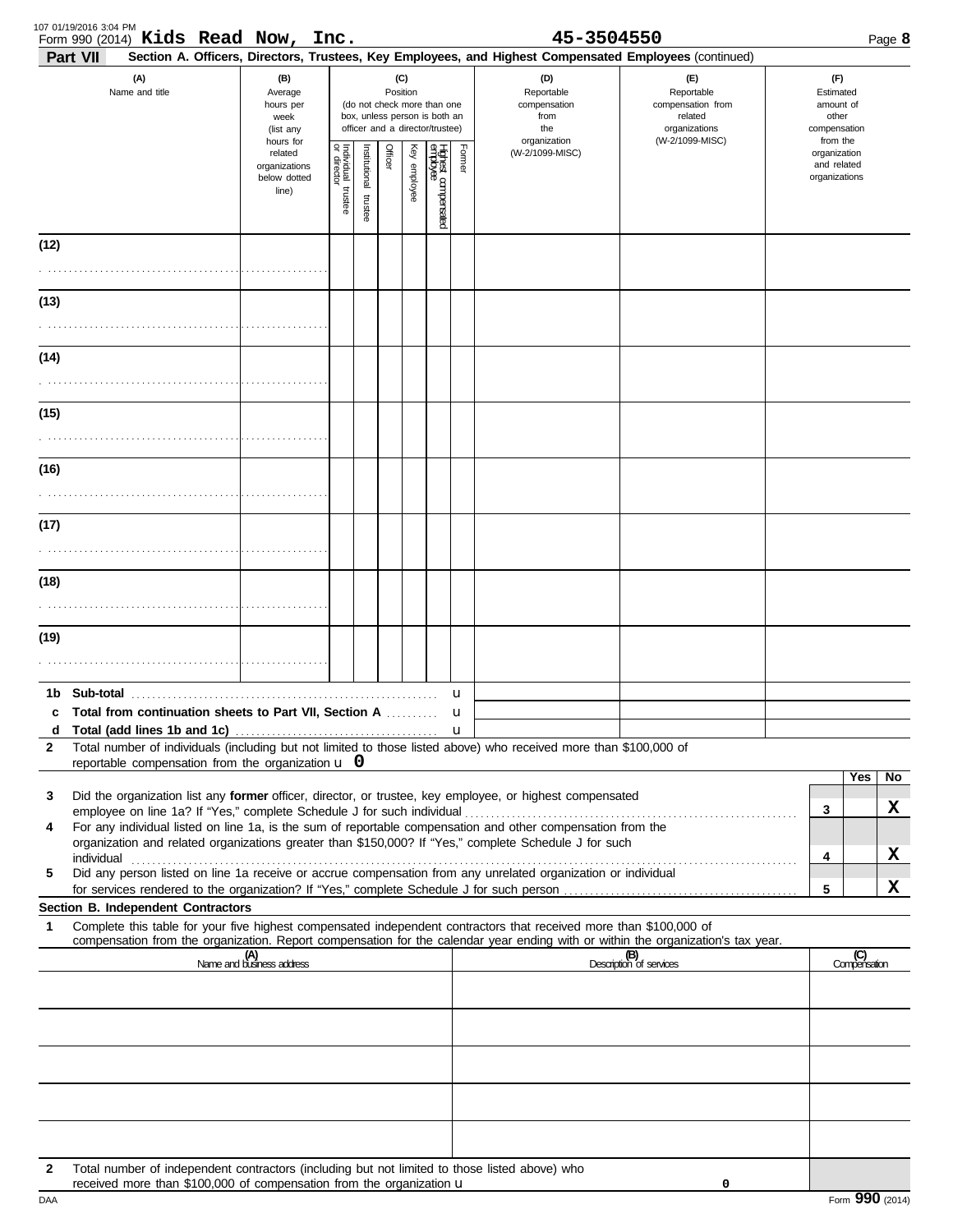| ۰. |  |
|----|--|
|    |  |

#### Form 990 (2014) Page **9 Kids Read Now, Inc. 45-3504550 Part VIII Statement of Revenue** Check if Schedule O contains a response or note to any line in this Part VIII. **(A) (B) (C) (D)** Unrelated<br>business Total revenue **Related or CONFORT CONFORT CONFORT REVENUE**<br>
exempt business excluded from tax exempt function under sections revenue 512-514 revenue fts, Grants **9,250 Contributions, Gifts, Grants and Other Similar Amounts 1a 1a** Federated campaigns ...... **1b b** Membership dues *. . . . .* . . . . **1c c** Fundraising events **. . . . . . .** ិ៍<u>ដ</u>ំ **1d d** Related organizations ...... **1e e** Government grants (contributions) . . . Program Service Reverue Contributions,<br>
Program Service Reverue and Other Sim **f** All other contributions, gifts, grants, and similar amounts not included above **153,688 1f** \$………………… **g** Noncash contributions included in lines 1a-1f: **162,938** u **h Total.** Add lines 1a–1f . . . . . . . . . . . . . . . . . . . . . . . . . . . . . . . . **Program Service Revenue Busn. Code 2a b c d** . . . . . . . . . . . . . . . . . . . . . . . . . . . . . . . . . . . . . . . . . . . . . . **e** . . . . . . . . . . . . . . . . . . . . . . . . . . . . . . . . . . . . . . . . . . . . . . **f** All other program service revenue . . . . . . . . . . **g Total.** Add lines 2a–2f . . . . . . . . . . . . . . . . . . . . . . . . . . . . . . . . u **3** Investment income (including dividends, interest, and other similar amounts) . . . . . . . . . . . . . . . . . . . . . . . . . . . u 4 Income from investment of tax-exempt bond proceeds **u 5** Royalties . . . . . . . . . . . . . . . . . . . . . . . . . . . . . . . . . . . . . . . . . . . . . u (i) Real (ii) Personal **6a** Gross rents **b** Less: rental exps. **c** Rental inc. or (loss) **d** Net rental income or (loss) ............................. u **7a** Gross amount from (i) Securities (ii) Other sales of assets other than inventory **b** Less: cost or other basis & sales exps. **c** Gain or (loss) **d** u Net gain or (loss) . . . . . . . . . . . . . . . . . . . . . . . . . . . . . . . . . . . . . **8a** Gross income from fundraising events **Other Revenue Other Revenue** (not including \$ . . . . . . . . . . . . . . . . . . . . . of contributions reported on line 1c). See Part IV, line 18 **a b b** Less: direct expenses . . . . . . . . . u **c** Net income or (loss) from fundraising events . . . . . . . . Gross income from gaming activities. **9a** See Part IV, line 19 **a b b** Less: direct expenses **........**.. u Net income or (loss) from gaming activities . . . . . . . . . . **c** 10a Gross sales of inventory, less returns and allowances . . . . . . . . . **a b b** Less: cost of goods sold ....... u Net income or (loss) from sales of inventory . . . . . . . . . **c** Miscellaneous Revenue **Busn. Code 11a b** . . . . . . . . . . . . . . . . . . . . . . . . . . . . . . . . . . . . . . . . . . . . . . **c d** All other revenue .............................. **e Total.** Add lines 11a–11d . . . . . . . . . . . . . . . . . . . . . . . . . . . . u

u

**162,938 0 0 0**

**Total revenue.** See instructions. . . . . . . . . . . . . . . . . . . . . **12**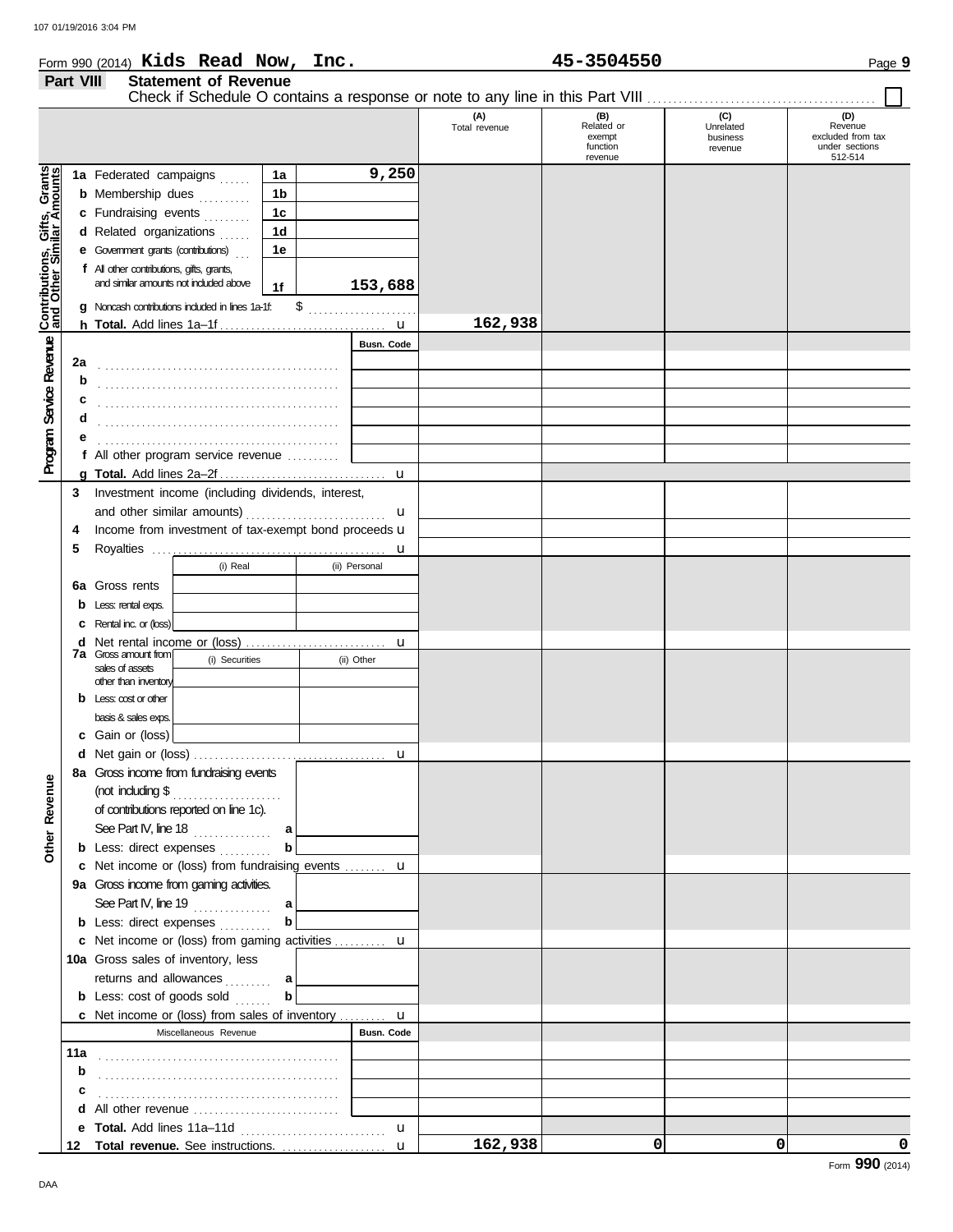#### **Part IX Statement of Functional Expenses** Form 990 (2014) Page **10 Kids Read Now, Inc. 45-3504550** Section 501(c)(3) and 501(c)(4) organizations must complete all columns. All other organizations must complete column (A). **Do not include amounts reported on lines 6b, 7b, 8b, 9b, and 10b of Part VIII. 1 2 3 4 5 6 7 8 9 10 11 a** Management ................................. **b** Legal . . . . . . . . . . . . . . . . . . . . . . . . . . . . . . . . . . . . . . . . . **c** Accounting . . . . . . . . . . . . . . . . . . . . . . . . . . . . . . . . . . . **d** Lobbying . . . . . . . . . . . . . . . . . . . . . . . . . . . . . . . . . . . . . **e** Professional fundraising services. See Part IV, line 17 **f g** Other. (If line 11g amount exceeds 10% of line 25, column **12** Advertising and promotion . . . . . . . . . . . . . . . . . . **13 14 15 16 17 18 19 20 21 22** Depreciation, depletion, and amortization ... **23 24** Other expenses. Itemize expenses not covered **a b c** Grants and other assistance to domestic organizations and domestic governments. See Part IV, line 21 . . . . . . . . . . . Grants and other assistance to domestic individuals. See Part IV, line 22 . . . . . . . . . . . . . Grants and other assistance to foreign organizations, foreign governments, and foreign individuals. See Part IV, lines 15 and 16 Benefits paid to or for members . . . . . . . . . . . . . Compensation of current officers, directors, trustees, and key employees ................ Compensation not included above, to disqualified persons (as defined under section 4958(f)(1)) and persons described in section 4958(c)(3)(B) . . . . . . . . Other salaries and wages ................... Pension plan accruals and contributions (include section 401(k) and 403(b) employer contributions) Other employee benefits .................... Payroll taxes . . . . . . . . . . . . . . . . . . . . . . . . . . . . . . . . . Fees for services (non-employees): Investment management fees ................ Office expenses ................................. Information technology ...................... Royalties . . . . . . . . . . . . . . . . . . . . . . . . . . . . . . . . . . . . . Occupancy . . . . . . . . . . . . . . . . . . . . . . . . . . . . . . . . . . Travel . . . . . . . . . . . . . . . . . . . . . . . . . . . . . . . . . . . . . . . . Payments of travel or entertainment expenses for any federal, state, or local public officials Conferences, conventions, and meetings Interest . . . . . . . . . . . . . . . . . . . . . . . . . . . . . . . . . . . . . . Payments to affiliates . . . . . . . . . . . . . . . . . . . . . . . . Insurance . . . . . . . . . . . . . . . . . . . . . . . . . . . . . . . . . . . . above (List miscellaneous expenses in line 24e. If line 24e amount exceeds 10% of line 25, column (A) amount, list line 24e expenses on Schedule O.) **(A) (B) (C) (D)** Total expenses Program service Management and expenses and general expenses (D)<br>Fundraising expenses . . . . . . . . . . . . . . . . . . . . . . . . . . . . . . . . . . . . . . . . . . . . . . . . . . . . . . . . . . . . . . . . . . . . . . . . . . . . . . . . . . . . . . . . . . . . . . Check if Schedule O contains a response or note to any line in this Part IX (A) amount, list line 11g expenses on Schedule O.)  $\ldots \ldots$ **148,790 98,862 32,892 17,036 7,551 5,958 550 1,043 5,500 5,500 2,049 2,049 17,187 13,252 94 3,841 6,391 6,391 8,967 8,070 897 2,836 1,218 1,500 118 1,541 1,541 128,207 127,958 150 99 3,150 2,106 1,044**

**d**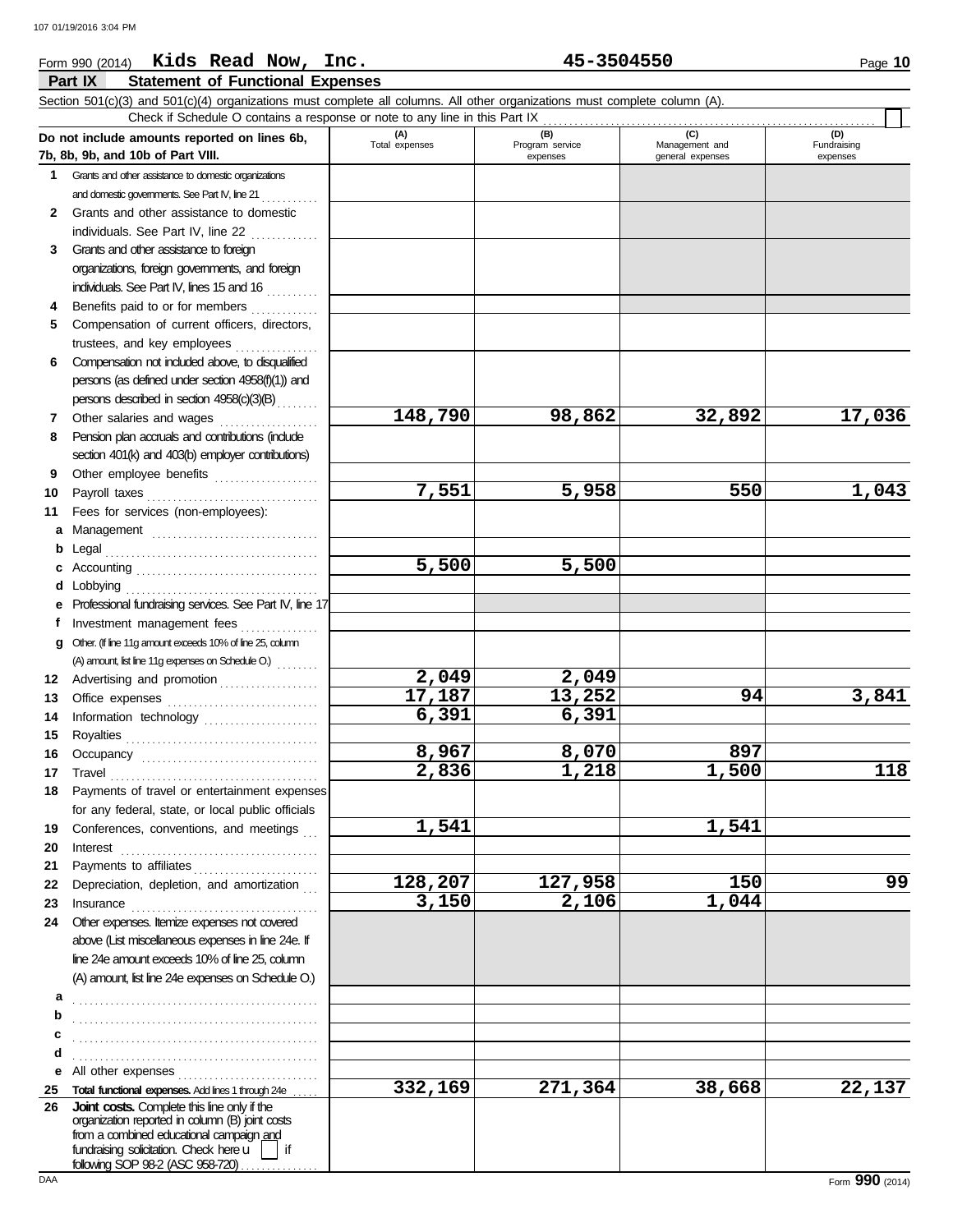# Form 990 (2014) Page **11 Kids Read Now, Inc. 45-3504550 Part X Balance Sheet**

|                 |          | Check if Schedule O contains a response or note to any line in this Part X                                                                                                                                                                                           |                      |                          |                |                    |
|-----------------|----------|----------------------------------------------------------------------------------------------------------------------------------------------------------------------------------------------------------------------------------------------------------------------|----------------------|--------------------------|----------------|--------------------|
|                 |          |                                                                                                                                                                                                                                                                      |                      | (A)<br>Beginning of year |                | (B)<br>End of year |
|                 | 1        |                                                                                                                                                                                                                                                                      |                      | 34,592                   | $\mathbf{1}$   | 44,014             |
|                 | 2        |                                                                                                                                                                                                                                                                      |                      | $\mathbf{2}$             |                |                    |
|                 | 3        |                                                                                                                                                                                                                                                                      | 322,854              | 3                        | 20,000         |                    |
|                 | 4        | Accounts receivable, net                                                                                                                                                                                                                                             |                      |                          | 4              |                    |
|                 | 5        | Loans and other receivables from current and former officers, directors,                                                                                                                                                                                             |                      |                          |                |                    |
|                 |          | trustees, key employees, and highest compensated employees.                                                                                                                                                                                                          |                      |                          |                |                    |
|                 |          | Complete Part II of Schedule L                                                                                                                                                                                                                                       |                      | 5                        |                |                    |
|                 | 6        | Loans and other receivables from other disqualified persons (as defined under section                                                                                                                                                                                |                      |                          |                |                    |
|                 |          | $4958(f)(1)$ , persons described in section $4958(c)(3)(B)$ , and contributing employers and                                                                                                                                                                         |                      |                          |                |                    |
|                 |          | sponsoring organizations of section 501(c)(9) voluntary employees' beneficiary                                                                                                                                                                                       |                      |                          |                |                    |
|                 |          |                                                                                                                                                                                                                                                                      |                      |                          | 6              |                    |
| Assets          | 7        |                                                                                                                                                                                                                                                                      |                      |                          | $\overline{7}$ |                    |
|                 | 8        | Inventories for sale or use                                                                                                                                                                                                                                          |                      | 254,911                  | 8              | 310,611            |
|                 | 9        | Prepaid expenses and deferred charges                                                                                                                                                                                                                                |                      |                          | 9              |                    |
|                 | 10a      | Land, buildings, and equipment: cost or                                                                                                                                                                                                                              |                      |                          |                |                    |
|                 |          | other basis. Complete Part VI of Schedule D                                                                                                                                                                                                                          | 10a                  |                          |                |                    |
|                 | b        | Less: accumulated depreciation                                                                                                                                                                                                                                       | 10b                  |                          | 10c            |                    |
|                 | 11       |                                                                                                                                                                                                                                                                      |                      |                          | 11             |                    |
|                 | 12       |                                                                                                                                                                                                                                                                      |                      |                          | $12 \,$        |                    |
|                 | 13       |                                                                                                                                                                                                                                                                      |                      |                          | 13             |                    |
|                 | 14       |                                                                                                                                                                                                                                                                      |                      |                          | 14             |                    |
|                 | 15       | Intangible assets with a state of the contract of the state of the state of the state of the state of the state of the state of the state of the state of the state of the state of the state of the state of the state of the<br>Other assets. See Part IV, line 11 |                      |                          | 15             |                    |
|                 | 16       |                                                                                                                                                                                                                                                                      |                      | 612,357                  | 16             | 374,625            |
|                 | 17       |                                                                                                                                                                                                                                                                      |                      | 44,175                   | 17             | 2,859              |
|                 | 18       | Grants payable                                                                                                                                                                                                                                                       |                      |                          | 18             |                    |
|                 | 19       | Deferred revenue                                                                                                                                                                                                                                                     |                      |                          | 19             |                    |
|                 | 20       |                                                                                                                                                                                                                                                                      |                      |                          | 20             |                    |
|                 | 21       | Escrow or custodial account liability. Complete Part IV of Schedule D                                                                                                                                                                                                |                      |                          | 21             |                    |
|                 |          |                                                                                                                                                                                                                                                                      |                      |                          |                |                    |
|                 | 22       | Loans and other payables to current and former officers, directors,                                                                                                                                                                                                  |                      |                          |                |                    |
| Liabilities     |          | trustees, key employees, highest compensated employees, and                                                                                                                                                                                                          |                      |                          |                |                    |
|                 |          | disqualified persons. Complete Part II of Schedule L                                                                                                                                                                                                                 |                      |                          | 22             |                    |
|                 | 23       | Secured mortgages and notes payable to unrelated third parties                                                                                                                                                                                                       |                      |                          | 23             |                    |
|                 | 24       | Unsecured notes and loans payable to unrelated third parties                                                                                                                                                                                                         |                      |                          | 24             |                    |
|                 | 25       | Other liabilities (including federal income tax, payables to related third                                                                                                                                                                                           |                      |                          |                |                    |
|                 |          | parties, and other liabilities not included on lines 17-24). Complete Part X<br>of Schedule D                                                                                                                                                                        |                      |                          | 25             |                    |
|                 | 26       |                                                                                                                                                                                                                                                                      |                      | 44,175                   | 26             | 2,859              |
|                 |          | Organizations that follow SFAS 117 (ASC 958), check here u                                                                                                                                                                                                           | $ \overline{X} $ and |                          |                |                    |
|                 |          | complete lines 27 through 29, and lines 33 and 34.                                                                                                                                                                                                                   |                      |                          |                |                    |
|                 | 27       | Unrestricted net assets                                                                                                                                                                                                                                              |                      | 245,328                  | 27             | 351,766            |
| <b>Balances</b> | 28       | Temporarily restricted net assets                                                                                                                                                                                                                                    |                      | 322,854                  | 28             | 20,000             |
|                 | 29       | Permanently restricted net assets                                                                                                                                                                                                                                    |                      |                          | 29             |                    |
| Fund            |          | Organizations that do not follow SFAS 117 (ASC 958), check here u                                                                                                                                                                                                    | and                  |                          |                |                    |
| ð               |          | complete lines 30 through 34.                                                                                                                                                                                                                                        |                      |                          |                |                    |
|                 | 30       | Capital stock or trust principal, or current funds                                                                                                                                                                                                                   |                      |                          | 30             |                    |
| Assets          |          |                                                                                                                                                                                                                                                                      |                      |                          | 31             |                    |
|                 | 31<br>32 | Retained earnings, endowment, accumulated income, or other funds                                                                                                                                                                                                     |                      |                          | 32             |                    |
| ğ               | 33       | Total net assets or fund balances                                                                                                                                                                                                                                    |                      | 568,182                  | 33             | 371,766            |
|                 | 34       |                                                                                                                                                                                                                                                                      |                      | 612,357                  | 34             | 374,625            |
|                 |          |                                                                                                                                                                                                                                                                      |                      |                          |                |                    |

Form **990** (2014)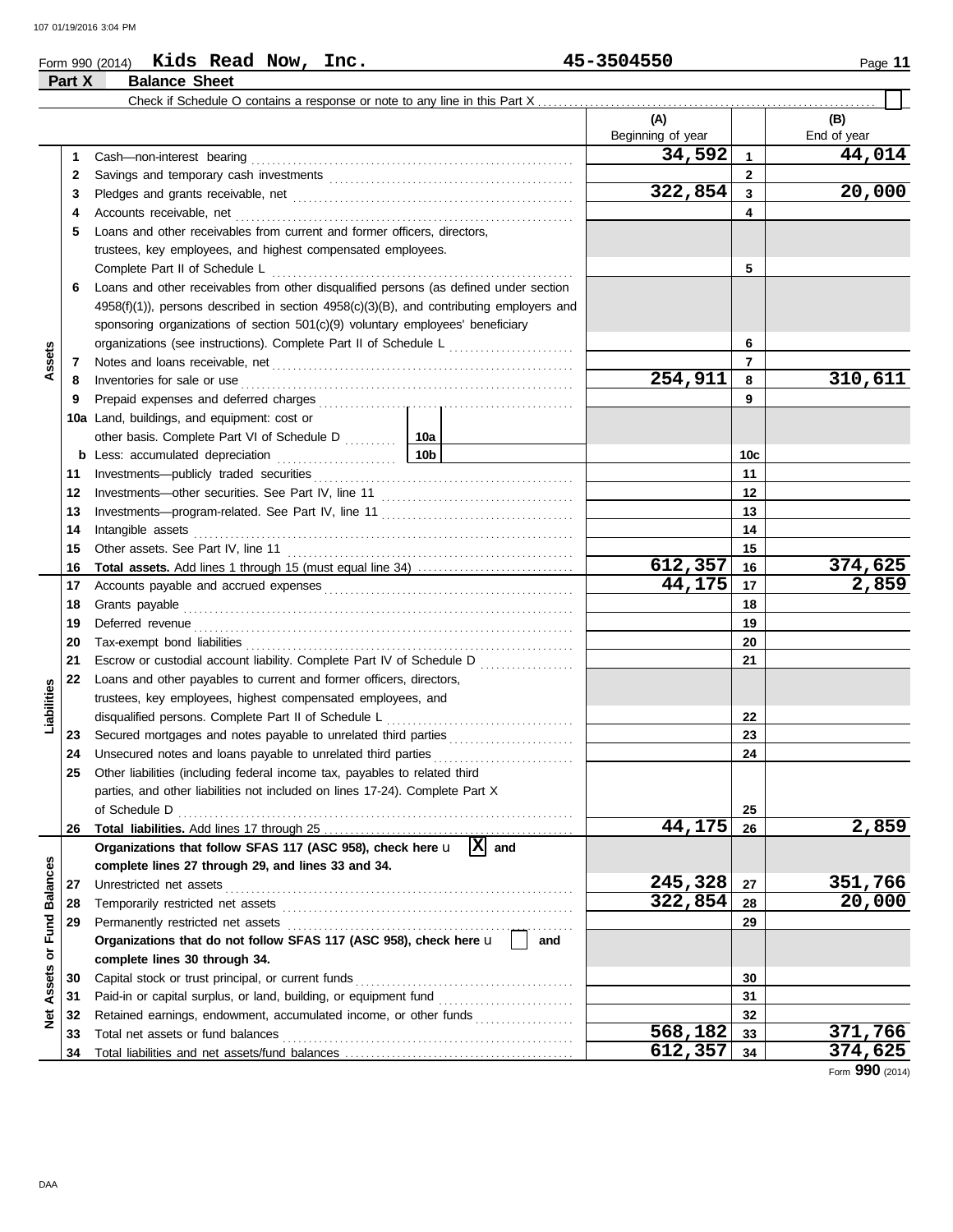|    | Form 990 (2014) Kids Read Now, $Inc.$<br>45-3504550                                                                                                                                                                            |                         |                |            | Page 12   |
|----|--------------------------------------------------------------------------------------------------------------------------------------------------------------------------------------------------------------------------------|-------------------------|----------------|------------|-----------|
|    | Part XI<br><b>Reconciliation of Net Assets</b>                                                                                                                                                                                 |                         |                |            |           |
|    |                                                                                                                                                                                                                                |                         |                |            |           |
| 1  |                                                                                                                                                                                                                                | $\mathbf{1}$            |                | 162,938    |           |
| 2  |                                                                                                                                                                                                                                | $2^{\circ}$             |                | 332,169    |           |
| 3  | Revenue less expenses. Subtract line 2 from line 1                                                                                                                                                                             | $\overline{3}$          |                | $-169,231$ |           |
| 4  |                                                                                                                                                                                                                                | $\overline{\mathbf{4}}$ |                | 568,182    |           |
| 5  |                                                                                                                                                                                                                                | 5                       |                |            |           |
| 6  |                                                                                                                                                                                                                                | 6                       |                |            |           |
| 7  | Investment expenses <b>contract and the expenses</b>                                                                                                                                                                           | $\overline{7}$          |                |            |           |
| 8  | Prior period adjustments entertainments and adjustments and account of the contract of the contract of the contract of the contract of the contract of the contract of the contract of the contract of the contract of the con | 8                       |                |            | $-31,177$ |
| 9  |                                                                                                                                                                                                                                | 9                       |                |            | 3,992     |
| 10 | Net assets or fund balances at end of year. Combine lines 3 through 9 (must equal Part X, line                                                                                                                                 |                         |                |            |           |
|    |                                                                                                                                                                                                                                | 10                      |                | 371,766    |           |
|    | <b>Financial Statements and Reporting</b><br>Part XII                                                                                                                                                                          |                         |                |            |           |
|    |                                                                                                                                                                                                                                |                         |                |            |           |
|    |                                                                                                                                                                                                                                |                         |                | Yes        | No        |
| 1  | <b>X</b><br>Accounting method used to prepare the Form 990:<br>Cash<br>Accrual<br>Other                                                                                                                                        |                         |                |            |           |
|    | If the organization changed its method of accounting from a prior year or checked "Other," explain in                                                                                                                          |                         |                |            |           |
|    | Schedule O.                                                                                                                                                                                                                    |                         |                |            |           |
|    | 2a Were the organization's financial statements compiled or reviewed by an independent accountant?                                                                                                                             |                         | 2a             |            | x         |
|    | If "Yes," check a box below to indicate whether the financial statements for the year were compiled or                                                                                                                         |                         |                |            |           |
|    | reviewed on a separate basis, consolidated basis, or both:                                                                                                                                                                     |                         |                |            |           |
|    | Consolidated basis     Both consolidated and separate basis<br>Separate basis                                                                                                                                                  |                         |                |            |           |
|    | <b>b</b> Were the organization's financial statements audited by an independent accountant?                                                                                                                                    |                         | 2b             | X          |           |
|    | If "Yes," check a box below to indicate whether the financial statements for the year were audited on a                                                                                                                        |                         |                |            |           |
|    | separate basis, consolidated basis, or both:                                                                                                                                                                                   |                         |                |            |           |
|    | $ \mathbf{X} $ Separate basis<br>Consolidated basis<br>  Both consolidated and separate basis                                                                                                                                  |                         |                |            |           |
|    | c If "Yes" to line 2a or 2b, does the organization have a committee that assumes responsibility for oversight                                                                                                                  |                         |                |            |           |
|    | of the audit, review, or compilation of its financial statements and selection of an independent accountant?                                                                                                                   |                         | 2c             | X          |           |
|    | If the organization changed either its oversight process or selection process during the tax year, explain in                                                                                                                  |                         |                |            |           |
|    | Schedule O.                                                                                                                                                                                                                    |                         |                |            |           |
|    | 3a As a result of a federal award, was the organization required to undergo an audit or audits as set forth in                                                                                                                 |                         |                |            |           |
|    | the Single Audit Act and OMB Circular A-133?                                                                                                                                                                                   |                         | За             |            |           |
|    | <b>b</b> If "Yes," did the organization undergo the required audit or audits? If the organization did not undergo the                                                                                                          |                         |                |            |           |
|    |                                                                                                                                                                                                                                |                         | 3 <sub>b</sub> |            |           |

Form **990** (2014)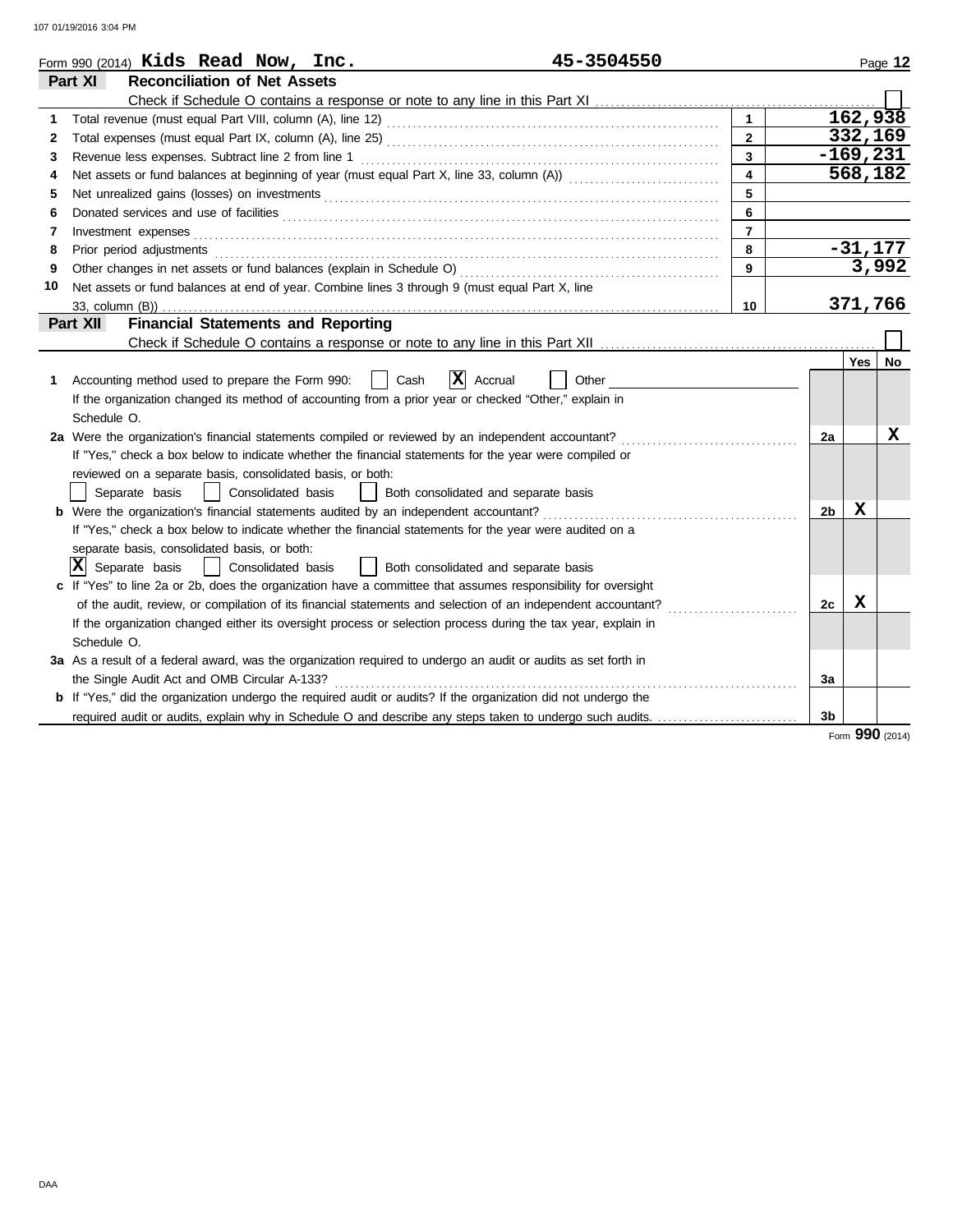| <b>SCHEDULE A</b>                                          |                                                                                                                                                                                        | <b>Public Charity Status and Public Support</b>                                                                                                                                                                                                           |     |                                                      |                                        | OMB No. 1545-0047                    |  |  |
|------------------------------------------------------------|----------------------------------------------------------------------------------------------------------------------------------------------------------------------------------------|-----------------------------------------------------------------------------------------------------------------------------------------------------------------------------------------------------------------------------------------------------------|-----|------------------------------------------------------|----------------------------------------|--------------------------------------|--|--|
| (Form 990 or 990-EZ)                                       |                                                                                                                                                                                        | Complete if the organization is a section $501(c)(3)$ organization or a section                                                                                                                                                                           |     |                                                      |                                        | 2014                                 |  |  |
|                                                            |                                                                                                                                                                                        | 4947(a)(1) nonexempt charitable trust.                                                                                                                                                                                                                    |     |                                                      |                                        | Open to Public                       |  |  |
| Department of the Treasury                                 | U Attach to Form 990 or Form 990-EZ.<br>Inspection<br>La Information about Schedule A (Form 990 or 990-EZ) and its instructions is at www.irs.gov/form990.<br>Internal Revenue Service |                                                                                                                                                                                                                                                           |     |                                                      |                                        |                                      |  |  |
| Employer identification number<br>Name of the organization |                                                                                                                                                                                        |                                                                                                                                                                                                                                                           |     |                                                      |                                        |                                      |  |  |
|                                                            | Kids Read Now, Inc.                                                                                                                                                                    |                                                                                                                                                                                                                                                           |     |                                                      | 45-3504550                             |                                      |  |  |
| Part I                                                     |                                                                                                                                                                                        | Reason for Public Charity Status (All organizations must complete this part.) See instructions.                                                                                                                                                           |     |                                                      |                                        |                                      |  |  |
|                                                            |                                                                                                                                                                                        | The organization is not a private foundation because it is: (For lines 1 through 11, check only one box.)                                                                                                                                                 |     |                                                      |                                        |                                      |  |  |
| 1                                                          |                                                                                                                                                                                        | A church, convention of churches, or association of churches described in section 170(b)(1)(A)(i).                                                                                                                                                        |     |                                                      |                                        |                                      |  |  |
| 2<br>3                                                     | A school described in section 170(b)(1)(A)(ii). (Attach Schedule E.)                                                                                                                   |                                                                                                                                                                                                                                                           |     |                                                      |                                        |                                      |  |  |
| 4                                                          | A hospital or a cooperative hospital service organization described in section 170(b)(1)(A)(iii).                                                                                      |                                                                                                                                                                                                                                                           |     |                                                      |                                        |                                      |  |  |
| city, and state:                                           | A medical research organization operated in conjunction with a hospital described in section 170(b)(1)(A)(iii). Enter the hospital's name,                                             |                                                                                                                                                                                                                                                           |     |                                                      |                                        |                                      |  |  |
| 5                                                          |                                                                                                                                                                                        | An organization operated for the benefit of a college or university owned or operated by a governmental unit described in                                                                                                                                 |     |                                                      |                                        |                                      |  |  |
|                                                            | section 170(b)(1)(A)(iv). (Complete Part II.)                                                                                                                                          |                                                                                                                                                                                                                                                           |     |                                                      |                                        |                                      |  |  |
| 6                                                          |                                                                                                                                                                                        | A federal, state, or local government or governmental unit described in section 170(b)(1)(A)(v).                                                                                                                                                          |     |                                                      |                                        |                                      |  |  |
| X<br>7                                                     |                                                                                                                                                                                        | An organization that normally receives a substantial part of its support from a governmental unit or from the general public                                                                                                                              |     |                                                      |                                        |                                      |  |  |
|                                                            | described in section 170(b)(1)(A)(vi). (Complete Part II.)                                                                                                                             | A community trust described in section 170(b)(1)(A)(vi). (Complete Part II.)                                                                                                                                                                              |     |                                                      |                                        |                                      |  |  |
| 8<br>9                                                     |                                                                                                                                                                                        | An organization that normally receives: (1) more than 33 1/3% of its support from contributions, membership fees, and gross                                                                                                                               |     |                                                      |                                        |                                      |  |  |
|                                                            |                                                                                                                                                                                        | receipts from activities related to its exempt functions—subject to certain exceptions, and (2) no more than 33 1/3% of its                                                                                                                               |     |                                                      |                                        |                                      |  |  |
|                                                            |                                                                                                                                                                                        | support from gross investment income and unrelated business taxable income (less section 511 tax) from businesses                                                                                                                                         |     |                                                      |                                        |                                      |  |  |
|                                                            |                                                                                                                                                                                        | acquired by the organization after June 30, 1975. See section 509(a)(2). (Complete Part III.)                                                                                                                                                             |     |                                                      |                                        |                                      |  |  |
| 10                                                         |                                                                                                                                                                                        | An organization organized and operated exclusively to test for public safety. See section 509(a)(4).                                                                                                                                                      |     |                                                      |                                        |                                      |  |  |
| 11                                                         |                                                                                                                                                                                        | An organization organized and operated exclusively for the benefit of, to perform the functions of, or to carry out the purposes of                                                                                                                       |     |                                                      |                                        |                                      |  |  |
|                                                            |                                                                                                                                                                                        | one or more publicly supported organizations described in section 509(a)(1) or section 509(a)(2). See section 509(a)(3). Check                                                                                                                            |     |                                                      |                                        |                                      |  |  |
|                                                            |                                                                                                                                                                                        | the box in lines 11a through 11d that describes the type of supporting organization and complete lines 11e, 11f, and 11g.<br>Type I. A supporting organization operated, supervised, or controlled by its supported organization(s), typically by giving  |     |                                                      |                                        |                                      |  |  |
| а                                                          |                                                                                                                                                                                        | the supported organization(s) the power to regularly appoint or elect a majority of the directors or trustees of the supporting                                                                                                                           |     |                                                      |                                        |                                      |  |  |
|                                                            | organization. You must complete Part IV, Sections A and B.                                                                                                                             |                                                                                                                                                                                                                                                           |     |                                                      |                                        |                                      |  |  |
| b                                                          |                                                                                                                                                                                        | Type II. A supporting organization supervised or controlled in connection with its supported organization(s), by having                                                                                                                                   |     |                                                      |                                        |                                      |  |  |
|                                                            |                                                                                                                                                                                        | control or management of the supporting organization vested in the same persons that control or manage the supported                                                                                                                                      |     |                                                      |                                        |                                      |  |  |
|                                                            | organization(s). You must complete Part IV, Sections A and C.                                                                                                                          |                                                                                                                                                                                                                                                           |     |                                                      |                                        |                                      |  |  |
| c                                                          |                                                                                                                                                                                        | Type III functionally integrated. A supporting organization operated in connection with, and functionally integrated with,                                                                                                                                |     |                                                      |                                        |                                      |  |  |
|                                                            |                                                                                                                                                                                        | its supported organization(s) (see instructions). You must complete Part IV, Sections A, D, and E.                                                                                                                                                        |     |                                                      |                                        |                                      |  |  |
|                                                            |                                                                                                                                                                                        | Type III non-functionally integrated. A supporting organization operated in connection with its supported organization(s)<br>that is not functionally integrated. The organization generally must satisfy a distribution requirement and an attentiveness |     |                                                      |                                        |                                      |  |  |
|                                                            |                                                                                                                                                                                        | requirement (see instructions). You must complete Part IV, Sections A and D, and Part V.                                                                                                                                                                  |     |                                                      |                                        |                                      |  |  |
| е                                                          |                                                                                                                                                                                        | Check this box if the organization received a written determination from the IRS that it is a Type I, Type II, Type III                                                                                                                                   |     |                                                      |                                        |                                      |  |  |
|                                                            |                                                                                                                                                                                        | functionally integrated, or Type III non-functionally integrated supporting organization.                                                                                                                                                                 |     |                                                      |                                        |                                      |  |  |
| f                                                          | Enter the number of supported organizations                                                                                                                                            |                                                                                                                                                                                                                                                           |     |                                                      |                                        |                                      |  |  |
|                                                            | Provide the following information about the supported organization(s).                                                                                                                 |                                                                                                                                                                                                                                                           |     |                                                      |                                        |                                      |  |  |
| (i) Name of supported<br>organization                      | (ii) EIN                                                                                                                                                                               | (iii) Type of organization<br>(described on lines 1-9                                                                                                                                                                                                     |     | (iv) Is the organization<br>listed in your governing | (v) Amount of monetary<br>support (see | (vi) Amount of<br>other support (see |  |  |
|                                                            |                                                                                                                                                                                        | above or IRC section                                                                                                                                                                                                                                      |     | document?                                            | instructions)                          | instructions)                        |  |  |
|                                                            |                                                                                                                                                                                        | (see instructions))                                                                                                                                                                                                                                       | Yes | No                                                   |                                        |                                      |  |  |
| (A)                                                        |                                                                                                                                                                                        |                                                                                                                                                                                                                                                           |     |                                                      |                                        |                                      |  |  |
|                                                            |                                                                                                                                                                                        |                                                                                                                                                                                                                                                           |     |                                                      |                                        |                                      |  |  |
| (B)                                                        |                                                                                                                                                                                        |                                                                                                                                                                                                                                                           |     |                                                      |                                        |                                      |  |  |
|                                                            |                                                                                                                                                                                        |                                                                                                                                                                                                                                                           |     |                                                      |                                        |                                      |  |  |
| (C)                                                        |                                                                                                                                                                                        |                                                                                                                                                                                                                                                           |     |                                                      |                                        |                                      |  |  |
|                                                            |                                                                                                                                                                                        |                                                                                                                                                                                                                                                           |     |                                                      |                                        |                                      |  |  |
| (D)                                                        |                                                                                                                                                                                        |                                                                                                                                                                                                                                                           |     |                                                      |                                        |                                      |  |  |
| (E)                                                        |                                                                                                                                                                                        |                                                                                                                                                                                                                                                           |     |                                                      |                                        |                                      |  |  |
|                                                            |                                                                                                                                                                                        |                                                                                                                                                                                                                                                           |     |                                                      |                                        |                                      |  |  |
|                                                            |                                                                                                                                                                                        |                                                                                                                                                                                                                                                           |     |                                                      |                                        |                                      |  |  |
| Total                                                      |                                                                                                                                                                                        |                                                                                                                                                                                                                                                           |     |                                                      |                                        |                                      |  |  |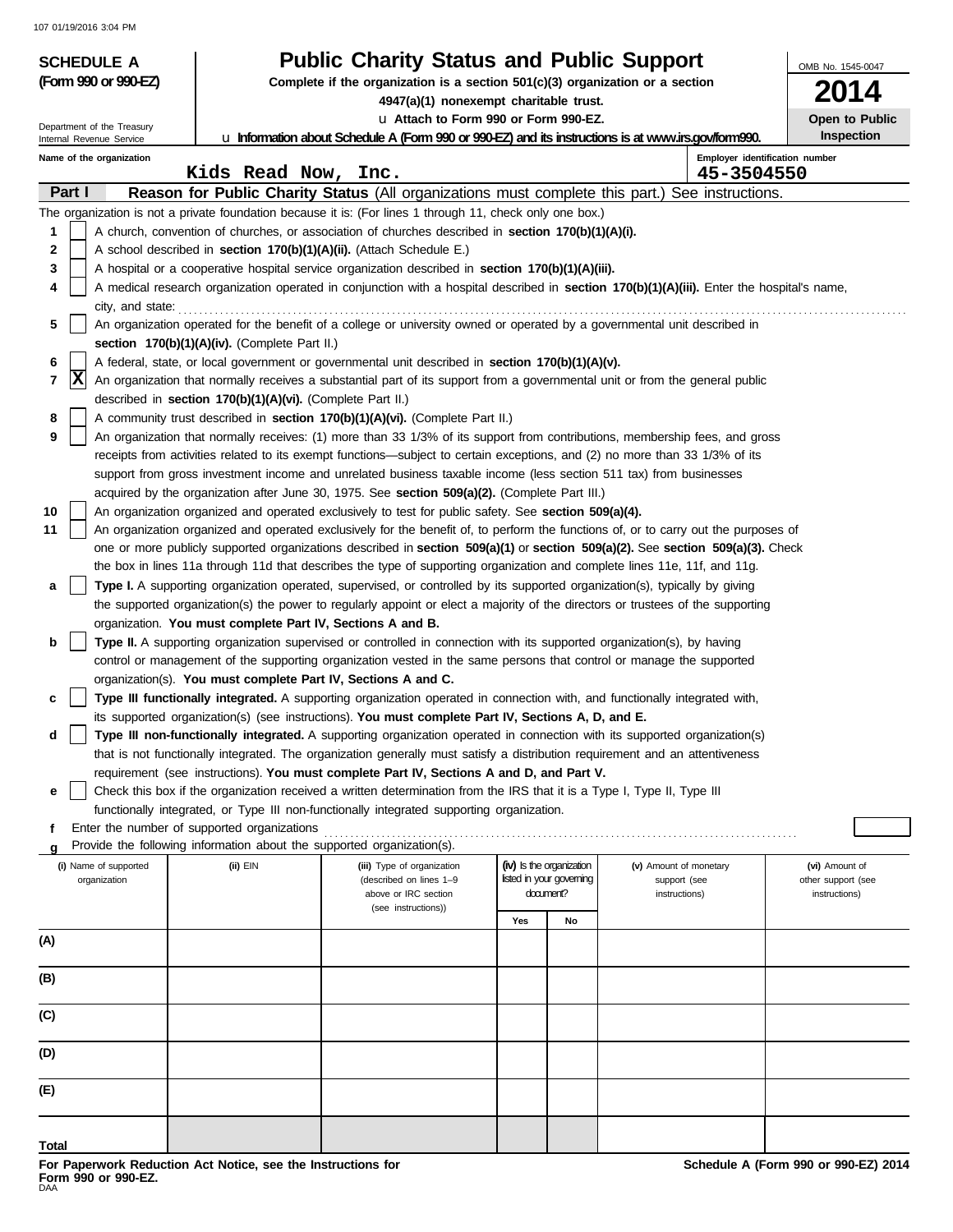|              | Schedule A (Form 990 or 990-EZ) 2014 Kids Read Now, Inc.                                                                           |          |          |          |            | 45-3504550 | Page 2                          |
|--------------|------------------------------------------------------------------------------------------------------------------------------------|----------|----------|----------|------------|------------|---------------------------------|
|              | Support Schedule for Organizations Described in Sections 170(b)(1)(A)(iv) and 170(b)(1)(A)(vi)<br>Part II                          |          |          |          |            |            |                                 |
|              | (Complete only if you checked the box on line 5, 7, or 8 of Part I or if the organization failed to qualify under                  |          |          |          |            |            |                                 |
|              | Part III. If the organization fails to qualify under the tests listed below, please complete Part III.)                            |          |          |          |            |            |                                 |
|              | <b>Section A. Public Support</b>                                                                                                   |          |          |          |            |            |                                 |
|              | Calendar year (or fiscal year beginning in) u                                                                                      | (a) 2010 | (b) 2011 | (c) 2012 | $(d)$ 2013 | (e) $2014$ | (f) Total                       |
|              |                                                                                                                                    |          |          |          |            |            |                                 |
| 1            | Gifts, grants, contributions, and<br>membership fees received. (Do not                                                             |          |          |          |            |            |                                 |
|              | include any "unusual grants.")                                                                                                     |          | 831,902  | 89,980   | 143,047    | 162,938    | 1,227,867                       |
| $\mathbf{2}$ | Tax revenues levied for the                                                                                                        |          |          |          |            |            |                                 |
|              | organization's benefit and either paid                                                                                             |          |          |          |            |            |                                 |
|              | to or expended on its behalf                                                                                                       |          |          |          |            |            |                                 |
| 3            | The value of services or facilities                                                                                                |          |          |          |            |            |                                 |
|              | furnished by a governmental unit to the                                                                                            |          |          |          |            |            |                                 |
|              | organization without charge                                                                                                        |          |          |          |            |            |                                 |
| 4            | Total. Add lines 1 through 3                                                                                                       |          | 831,902  | 89,980   | 143,047    | 162,938    | 1,227,867                       |
| 5            | The portion of total contributions by                                                                                              |          |          |          |            |            |                                 |
|              | each person (other than a<br>governmental unit or publicly                                                                         |          |          |          |            |            |                                 |
|              | supported organization) included on                                                                                                |          |          |          |            |            |                                 |
|              | line 1 that exceeds 2% of the amount                                                                                               |          |          |          |            |            |                                 |
|              | shown on line 11, column (f) $\ldots$                                                                                              |          |          |          |            |            |                                 |
| 6            | <b>Public support.</b> Subtract line 5 from line 4.                                                                                |          |          |          |            |            | 1,227,867                       |
|              | <b>Section B. Total Support</b>                                                                                                    |          |          |          |            |            |                                 |
|              | Calendar year (or fiscal year beginning in) u                                                                                      | (a) 2010 | (b) 2011 | (c) 2012 | $(d)$ 2013 | (e) $2014$ | (f) Total                       |
| 7            | Amounts from line 4<br>.                                                                                                           |          | 831,902  | 89,980   | 143,047    | 162,938    | 1,227,867                       |
| 8            | Gross income from interest, dividends,<br>payments received on securities loans,                                                   |          |          |          |            |            |                                 |
|              | rents, royalties and income from similar                                                                                           |          |          |          |            |            |                                 |
|              |                                                                                                                                    |          |          |          |            |            |                                 |
| 9            | Net income from unrelated business                                                                                                 |          |          |          |            |            |                                 |
|              | activities, whether or not the business                                                                                            |          |          |          |            |            |                                 |
|              | is regularly carried on                                                                                                            |          |          |          |            |            |                                 |
| 10           | Other income. Do not include gain or                                                                                               |          |          |          |            |            |                                 |
|              | loss from the sale of capital assets<br>(Explain in Part VI.)                                                                      |          |          |          |            |            |                                 |
| 11           | Total support. Add lines 7 through 10                                                                                              |          |          |          |            |            | 1,227,867                       |
| 12           |                                                                                                                                    |          |          |          |            | 12         |                                 |
| 13           | First five years. If the Form 990 is for the organization's first, second, third, fourth, or fifth tax year as a section 501(c)(3) |          |          |          |            |            |                                 |
|              | organization, check this box and stop here                                                                                         |          |          |          |            |            | $\blacktriangleright \boxed{X}$ |
|              | Section C. Computation of Public Support Percentage                                                                                |          |          |          |            |            |                                 |
| 14           | Public support percentage for 2014 (line 6, column (f) divided by line 11, column (f)) [[[[[[[[[[[[[[[[[[[[[[                      |          |          |          |            | 14         | %                               |
| 15           | Public support percentage from 2013 Schedule A, Part II, line 14                                                                   |          |          |          |            | 15         | $\%$                            |
| 16a          | 33 1/3% support test-2014. If the organization did not check the box on line 13, and line 14 is 33 1/3% or more, check this        |          |          |          |            |            |                                 |
|              | box and stop here. The organization qualifies as a publicly supported organization                                                 |          |          |          |            |            |                                 |
| b            | 33 1/3% support test-2013. If the organization did not check a box on line 13 or 16a, and line 15 is 33 1/3% or more,              |          |          |          |            |            |                                 |
|              | check this box and stop here. The organization qualifies as a publicly supported organization                                      |          |          |          |            |            |                                 |
| 17a          | 10%-facts-and-circumstances test-2014. If the organization did not check a box on line 13, 16a, or 16b, and line 14 is             |          |          |          |            |            |                                 |
|              | 10% or more, and if the organization meets the "facts-and-circumstances" test, check this box and stop here. Explain in            |          |          |          |            |            |                                 |
|              | Part VI how the organization meets the "facts-and-circumstances" test. The organization qualifies as a publicly supported          |          |          |          |            |            |                                 |
|              | organization                                                                                                                       |          |          |          |            |            |                                 |
| b            | 10%-facts-and-circumstances test-2013. If the organization did not check a box on line 13, 16a, 16b, or 17a, and line              |          |          |          |            |            |                                 |
|              | 15 is 10% or more, and if the organization meets the "facts-and-circumstances" test, check this box and stop here.                 |          |          |          |            |            |                                 |
|              | Explain in Part VI how the organization meets the "facts-and-circumstances" test. The organization qualifies as a publicly         |          |          |          |            |            |                                 |
|              | supported organization                                                                                                             |          |          |          |            |            |                                 |
| 18           | Private foundation. If the organization did not check a box on line 13, 16a, 16b, 17a, or 17b, check this box and see              |          |          |          |            |            |                                 |
|              | instructions                                                                                                                       |          |          |          |            |            |                                 |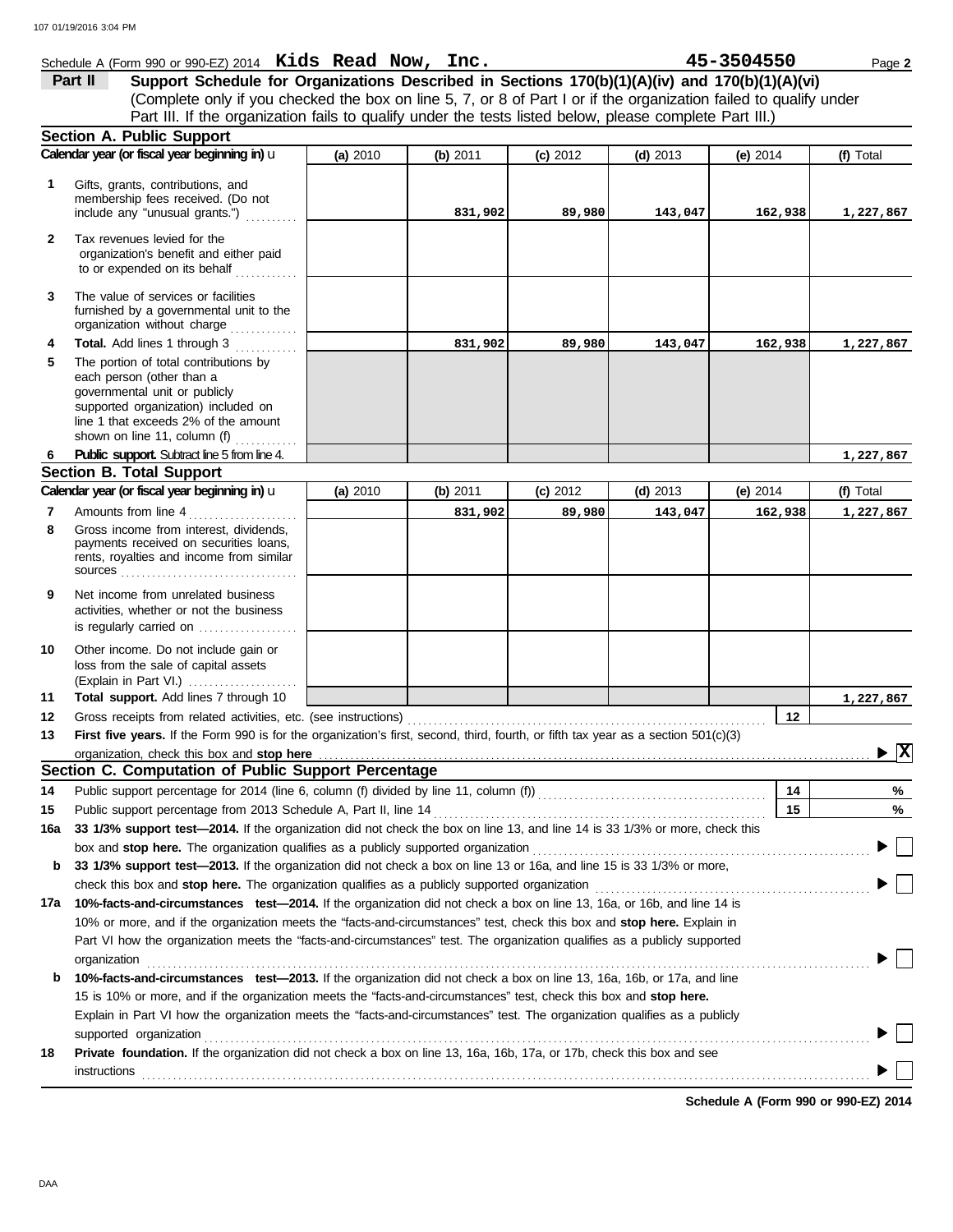# Schedule A (Form 990 or 990-EZ) 2014 Page **3 Kids Read Now, Inc. 45-3504550**

**Part III Support Schedule for Organizations Described in Section 509(a)(2)**

(Complete only if you checked the box on line 9 of Part I or if the organization failed to qualify under Part II. If the organization fails to qualify under the tests listed below, please complete Part II.)

|              | <b>Section A. Public Support</b>                                                                                                                                                                                                     |          |          |            |            |            |           |
|--------------|--------------------------------------------------------------------------------------------------------------------------------------------------------------------------------------------------------------------------------------|----------|----------|------------|------------|------------|-----------|
|              | Calendar year (or fiscal year beginning in) u                                                                                                                                                                                        | (a) 2010 | (b) 2011 | $(c)$ 2012 | (d) $2013$ | (e) $2014$ | (f) Total |
| 1            | Gifts, grants, contributions, and membership<br>fees received. (Do not include any "unusual                                                                                                                                          |          |          |            |            |            |           |
| $\mathbf{2}$ | Gross receipts from admissions, merchandise<br>sold or services performed, or facilities<br>fumished in any activity that is related to the<br>organization's tax-exempt purpose                                                     |          |          |            |            |            |           |
| 3            | Gross receipts from activities that are not an<br>unrelated trade or business under section 513                                                                                                                                      |          |          |            |            |            |           |
| 4            | Tax revenues levied for the<br>organization's benefit and either paid<br>to or expended on its behalf                                                                                                                                |          |          |            |            |            |           |
| 5            | The value of services or facilities<br>furnished by a governmental unit to the<br>organization without charge                                                                                                                        |          |          |            |            |            |           |
| 6            | Total. Add lines 1 through 5                                                                                                                                                                                                         |          |          |            |            |            |           |
|              | <b>7a</b> Amounts included on lines 1, 2, and 3<br>received from disqualified persons                                                                                                                                                |          |          |            |            |            |           |
|              | <b>b</b> Amounts included on lines 2 and 3<br>received from other than disqualified<br>persons that exceed the greater of \$5,000<br>or 1% of the amount on line 13 for the year                                                     |          |          |            |            |            |           |
|              | c Add lines 7a and 7b<br>.                                                                                                                                                                                                           |          |          |            |            |            |           |
| 8            | Public support (Subtract line 7c from                                                                                                                                                                                                |          |          |            |            |            |           |
|              | <b>Section B. Total Support</b>                                                                                                                                                                                                      |          |          |            |            |            |           |
|              | Calendar year (or fiscal year beginning in) u                                                                                                                                                                                        | (a) 2010 | (b) 2011 | (c) 2012   | $(d)$ 2013 | (e) $2014$ | (f) Total |
| 9            | Amounts from line 6                                                                                                                                                                                                                  |          |          |            |            |            |           |
| 10a          | Gross income from interest, dividends,<br>payments received on securities loans, rents,<br>royalties and income from similar sources                                                                                                 |          |          |            |            |            |           |
| b            | Unrelated business taxable income (less<br>section 511 taxes) from businesses<br>acquired after June 30, 1975                                                                                                                        |          |          |            |            |            |           |
|              | c Add lines 10a and 10b                                                                                                                                                                                                              |          |          |            |            |            |           |
| 11           | Net income from unrelated business<br>activities not induded in line 10b, whether<br>or not the business is regularly carried on                                                                                                     |          |          |            |            |            |           |
| 12           | Other income. Do not include gain or<br>loss from the sale of capital assets<br>(Explain in Part VI.)<br>.                                                                                                                           |          |          |            |            |            |           |
| 13           | Total support. (Add lines 9, 10c, 11,<br>and 12.) $\ldots$                                                                                                                                                                           |          |          |            |            |            |           |
| 14           | First five years. If the Form 990 is for the organization's first, second, third, fourth, or fifth tax year as a section 501(c)(3)                                                                                                   |          |          |            |            |            |           |
|              | organization, check this box and stop here <i>manual content of the content of the content of the content of the content of the content of the content of the content of the content of the content of the content of the conten</i> |          |          |            |            |            |           |
|              | Section C. Computation of Public Support Percentage                                                                                                                                                                                  |          |          |            |            |            |           |
| 15           | Public support percentage for 2014 (line 8, column (f) divided by line 13, column (f) [[[[[[[[[[[[[[[[[[[[[[[                                                                                                                        |          |          |            |            | 15         | %         |
| 16           |                                                                                                                                                                                                                                      |          |          |            |            | 16         | %         |
|              | Section D. Computation of Investment Income Percentage                                                                                                                                                                               |          |          |            |            |            |           |
| 17           |                                                                                                                                                                                                                                      |          |          |            |            | 17         | %         |
| 18           | Investment income percentage from 2013 Schedule A, Part III, line 17                                                                                                                                                                 |          |          |            |            | 18         | %         |
| 19a          | 33 1/3% support tests-2014. If the organization did not check the box on line 14, and line 15 is more than 33 1/3%, and line                                                                                                         |          |          |            |            |            |           |
|              | 17 is not more than 33 1/3%, check this box and stop here. The organization qualifies as a publicly supported organization                                                                                                           |          |          |            |            |            | $\Box$    |
| b            | 33 1/3% support tests-2013. If the organization did not check a box on line 14 or line 19a, and line 16 is more than 33 1/3%, and                                                                                                    |          |          |            |            |            |           |
|              |                                                                                                                                                                                                                                      |          |          |            |            |            |           |
| 20           | Private foundation. If the organization did not check a box on line 14, 19a, or 19b, check this box and see instructions                                                                                                             |          |          |            |            |            |           |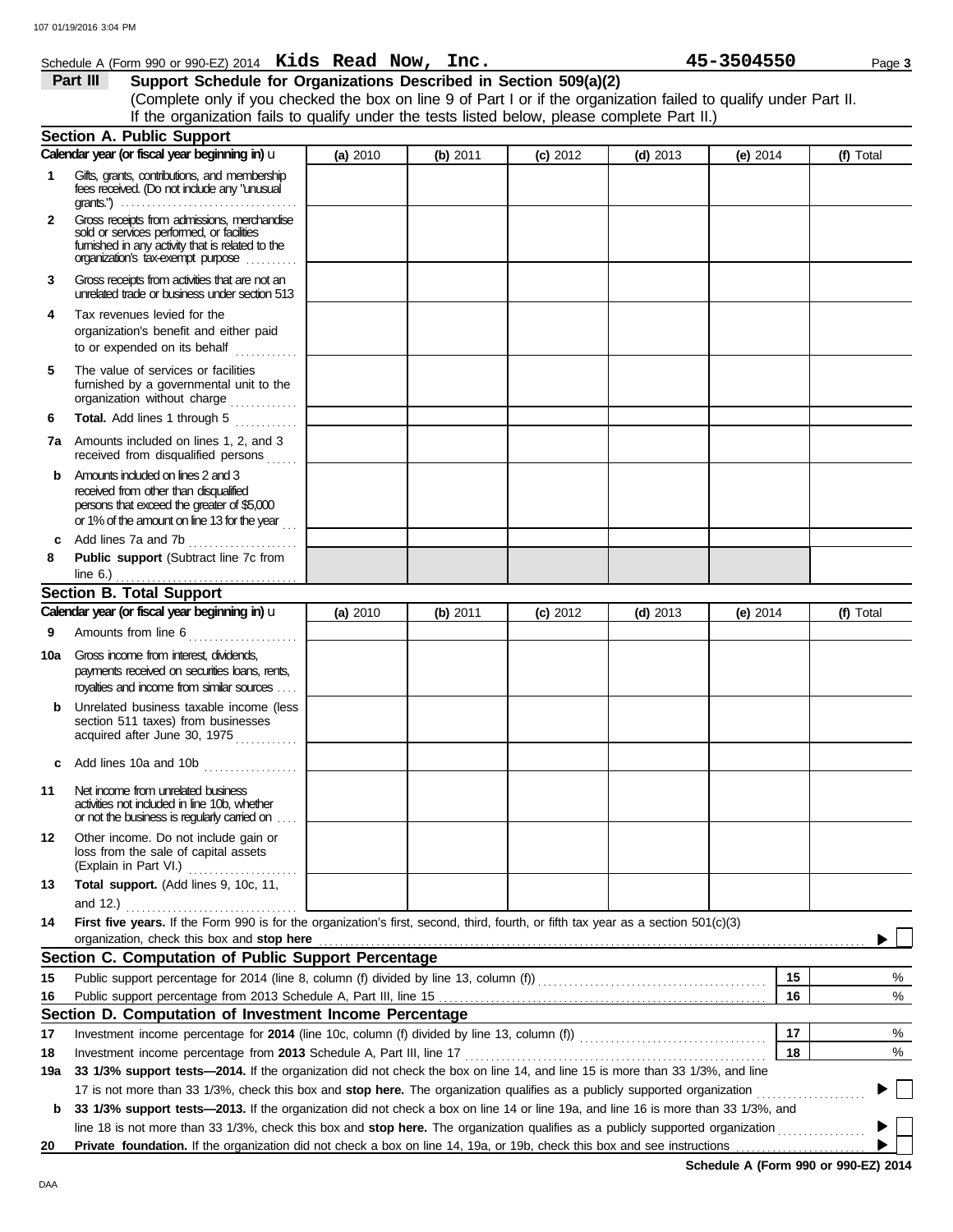|     | Schedule A (Form 990 or 990-EZ) 2014 Kids Read Now, Inc.                                                                   | 45-3504550      | Page 4    |
|-----|----------------------------------------------------------------------------------------------------------------------------|-----------------|-----------|
|     | Part IV<br><b>Supporting Organizations</b>                                                                                 |                 |           |
|     | (Complete only if you checked a box on line 11 of Part I. If you checked 11a of Part I, complete Sections A                |                 |           |
|     | and B. If you checked 11b of Part I, complete Sections A and C. If you checked 11c of Part I, complete                     |                 |           |
|     | Sections A, D, and E. If you checked 11d of Part I, complete Sections A and D, and complete Part V.)                       |                 |           |
|     | <b>Section A. All Supporting Organizations</b>                                                                             |                 |           |
| 1   | Are all of the organization's supported organizations listed by name in the organization's governing                       |                 | Yes<br>No |
|     | documents? If "No," describe in Part VI how the supported organizations are designated. If designated by                   |                 |           |
|     | class or purpose, describe the designation. If historic and continuing relationship, explain.                              | 1               |           |
| 2   | Did the organization have any supported organization that does not have an IRS determination of status                     |                 |           |
|     | under section $509(a)(1)$ or (2)? If "Yes," explain in <b>Part VI</b> how the organization determined that the supported   |                 |           |
|     | organization was described in section 509(a)(1) or (2).                                                                    | 2               |           |
| За  | Did the organization have a supported organization described in section $501(c)(4)$ , $(5)$ , or $(6)$ ? If "Yes," answer  |                 |           |
|     | (b) and (c) below.                                                                                                         | За              |           |
| b   | Did the organization confirm that each supported organization qualified under section $501(c)(4)$ , $(5)$ , or $(6)$ and   |                 |           |
|     | satisfied the public support tests under section $509(a)(2)$ ? If "Yes," describe in <b>Part VI</b> when and how the       |                 |           |
|     | organization made the determination.                                                                                       | 3b              |           |
| c   | Did the organization ensure that all support to such organizations was used exclusively for section $170(c)(2)$            |                 |           |
|     | (B) purposes? If "Yes," explain in Part VI what controls the organization put in place to ensure such use.                 | 3c              |           |
| 4a  | Was any supported organization not organized in the United States ("foreign supported organization")? If                   |                 |           |
|     | "Yes" and if you checked 11a or 11b in Part I, answer (b) and (c) below.                                                   | 4a              |           |
| b   | Did the organization have ultimate control and discretion in deciding whether to make grants to the foreign                |                 |           |
|     | supported organization? If "Yes," describe in Part VI how the organization had such control and discretion                 |                 |           |
|     | despite being controlled or supervised by or in connection with its supported organizations.                               | 4b              |           |
| c   | Did the organization support any foreign supported organization that does not have an IRS determination                    |                 |           |
|     | under sections $501(c)(3)$ and $509(a)(1)$ or (2)? If "Yes," explain in <b>Part VI</b> what controls the organization used |                 |           |
|     | to ensure that all support to the foreign supported organization was used exclusively for section $170(c)(2)(B)$           |                 |           |
|     | purposes.                                                                                                                  | 4c              |           |
| 5a  | Did the organization add, substitute, or remove any supported organizations during the tax year? If "Yes,"                 |                 |           |
|     | answer (b) and (c) below (if applicable). Also, provide detail in Part VI, including (i) the names and EIN                 |                 |           |
|     | numbers of the supported organizations added, substituted, or removed, (ii) the reasons for each such action,              |                 |           |
|     | (iii) the authority under the organization's organizing document authorizing such action, and (iv) how the action          |                 |           |
|     | was accomplished (such as by amendment to the organizing document).                                                        | 5a              |           |
| b   | Type I or Type II only. Was any added or substituted supported organization part of a class already                        |                 |           |
|     | designated in the organization's organizing document?                                                                      | 5b              |           |
| с   | Substitutions only. Was the substitution the result of an event beyond the organization's control?                         | 5c              |           |
| 6   | Did the organization provide support (whether in the form of grants or the provision of services or facilities) to         |                 |           |
|     | anyone other than (a) its supported organizations; (b) individuals that are part of the charitable class                   |                 |           |
|     | benefited by one or more of its supported organizations; or (c) other supporting organizations that also                   |                 |           |
|     | support or benefit one or more of the filing organization's supported organizations? If "Yes," provide detail in           |                 |           |
|     | Part VI.                                                                                                                   | 6               |           |
| 7   | Did the organization provide a grant, loan, compensation, or other similar payment to a substantial                        |                 |           |
|     | contributor (defined in IRC 4958(c)(3)(C)), a family member of a substantial contributor, or a 35-percent                  |                 |           |
|     | controlled entity with regard to a substantial contributor? If "Yes," complete Part I of Schedule L (Form 990).            | 7               |           |
| 8   | Did the organization make a loan to a disqualified person (as defined in section 4958) not described in line 7?            |                 |           |
|     | If "Yes," complete Part I of Schedule L (Form 990).                                                                        | 8               |           |
| 9а  | Was the organization controlled directly or indirectly at any time during the tax year by one or more                      |                 |           |
|     | disqualified persons as defined in section 4946 (other than foundation managers and organizations described                |                 |           |
|     | in section $509(a)(1)$ or $(2)$ ? If "Yes," provide detail in Part VI.                                                     | 9a              |           |
| b   | Did one or more disqualified persons (as defined in line $9(a)$ ) hold a controlling interest in any entity in which       |                 |           |
|     | the supporting organization had an interest? If "Yes," provide detail in Part VI.                                          | 9b              |           |
| c   | Did a disqualified person (as defined in line 9(a)) have an ownership interest in, or derive any personal benefit          |                 |           |
|     | from, assets in which the supporting organization also had an interest? If "Yes," provide detail in Part VI.               | 9c              |           |
| 10a | Was the organization subject to the excess business holdings rules of IRC 4943 because of IRC 4943(f)                      |                 |           |
|     | (regarding certain Type II supporting organizations, and all Type III non-functionally integrated supporting               |                 |           |
|     | organizations)? If "Yes," answer (b) below.                                                                                | 10a             |           |
| b   | Did the organization have any excess business holdings in the tax year? (Use Schedule C, Form 4720, to                     |                 |           |
|     | determine whether the organization had excess business holdings.)                                                          | 10 <sub>b</sub> |           |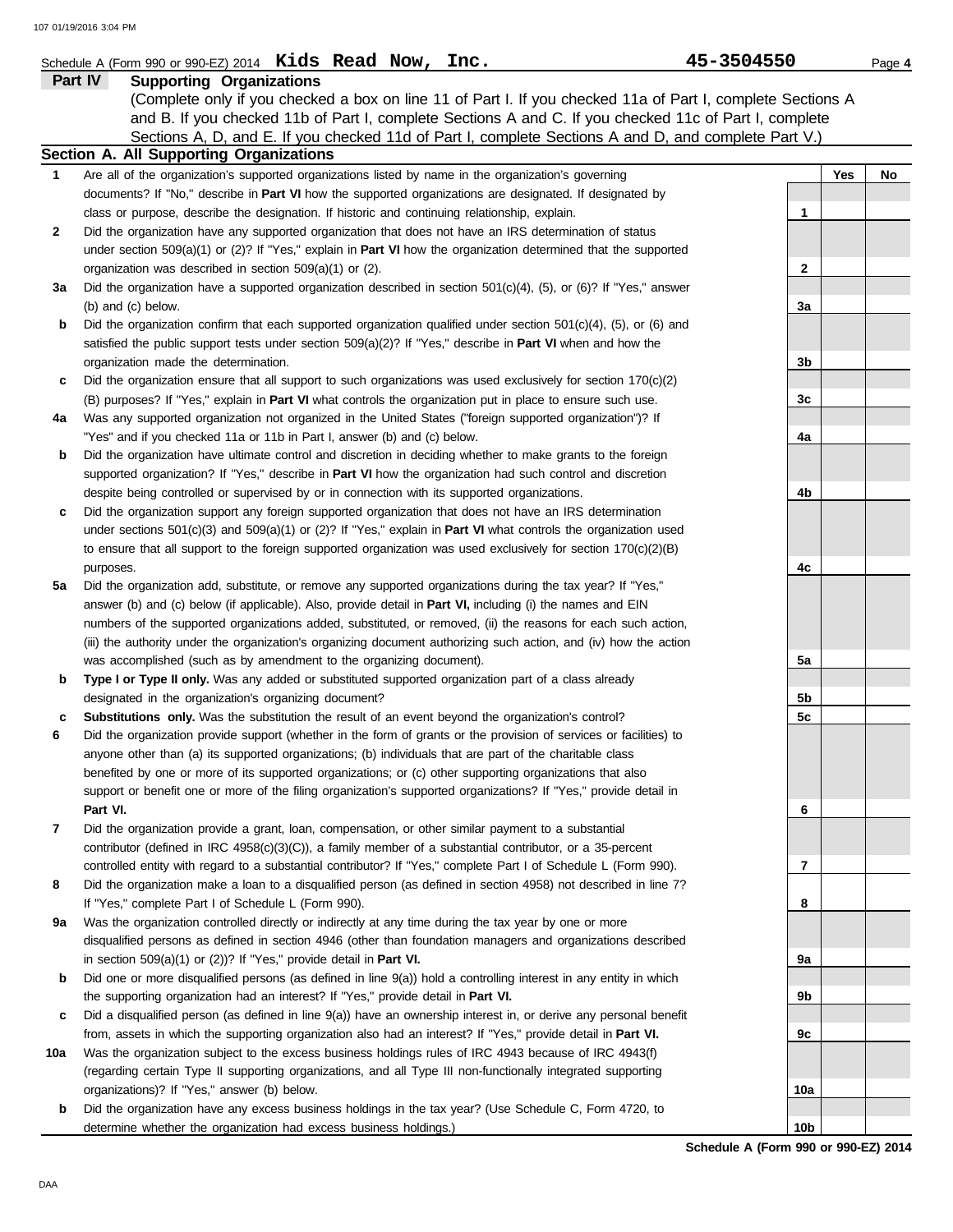# Schedule A (Form 990 or 990-EZ) 2014 Page **5 Kids Read Now, Inc. 45-3504550**

|    |                                                                                                                                                                                               |                        |     | ı ayu v |
|----|-----------------------------------------------------------------------------------------------------------------------------------------------------------------------------------------------|------------------------|-----|---------|
|    | Part IV<br><b>Supporting Organizations (continued)</b>                                                                                                                                        |                        |     |         |
|    |                                                                                                                                                                                               |                        | Yes | No      |
| 11 | Has the organization accepted a gift or contribution from any of the following persons?                                                                                                       |                        |     |         |
| a  | A person who directly or indirectly controls, either alone or together with persons described in (b) and (c)                                                                                  |                        |     |         |
|    | below, the governing body of a supported organization?                                                                                                                                        | 11a<br>11 <sub>b</sub> |     |         |
| b  | A family member of a person described in (a) above?                                                                                                                                           | 11c                    |     |         |
| c  | A 35% controlled entity of a person described in (a) or (b) above? If "Yes" to a, b, or c, provide detail in Part VI.<br><b>Section B. Type I Supporting Organizations</b>                    |                        |     |         |
| 1  | Did the directors, trustees, or membership of one or more supported organizations have the power to                                                                                           |                        | Yes | No      |
|    | regularly appoint or elect at least a majority of the organization's directors or trustees at all times during the                                                                            |                        |     |         |
|    | tax year? If "No," describe in <b>Part VI</b> how the supported organization(s) effectively operated, supervised, or                                                                          |                        |     |         |
|    | controlled the organization's activities. If the organization had more than one supported organization,                                                                                       |                        |     |         |
|    | describe how the powers to appoint and/or remove directors or trustees were allocated among the supported                                                                                     |                        |     |         |
|    | organizations and what conditions or restrictions, if any, applied to such powers during the tax year.                                                                                        | 1                      |     |         |
| 2  | Did the organization operate for the benefit of any supported organization other than the supported                                                                                           |                        |     |         |
|    | organization(s) that operated, supervised, or controlled the supporting organization? If "Yes," explain in Part                                                                               |                        |     |         |
|    | VI how providing such benefit carried out the purposes of the supported organization(s) that operated,                                                                                        |                        |     |         |
|    | supervised, or controlled the supporting organization.                                                                                                                                        | 2                      |     |         |
|    | Section C. Type II Supporting Organizations                                                                                                                                                   |                        |     |         |
|    |                                                                                                                                                                                               |                        | Yes | No      |
| 1  | Were a majority of the organization's directors or trustees during the tax year also a majority of the directors                                                                              |                        |     |         |
|    | or trustees of each of the organization's supported organization(s)? If "No," describe in Part VI how control                                                                                 |                        |     |         |
|    | or management of the supporting organization was vested in the same persons that controlled or managed                                                                                        |                        |     |         |
|    | the supported organization(s).                                                                                                                                                                | 1                      |     |         |
|    | Section D. All Type III Supporting Organizations                                                                                                                                              |                        |     |         |
|    |                                                                                                                                                                                               |                        | Yes | No      |
| 1  | Did the organization provide to each of its supported organizations, by the last day of the fifth month of the                                                                                |                        |     |         |
|    | organization's tax year, (1) a written notice describing the type and amount of support provided during the prior tax                                                                         |                        |     |         |
|    | year, (2) a copy of the Form 990 that was most recently filed as of the date of notification, and (3) copies of the                                                                           |                        |     |         |
|    | organization's governing documents in effect on the date of notification, to the extent not previously provided?                                                                              | 1                      |     |         |
| 2  | Were any of the organization's officers, directors, or trustees either (i) appointed or elected by the supported                                                                              |                        |     |         |
|    | organization(s) or (ii) serving on the governing body of a supported organization? If "No," explain in <b>Part VI</b> how                                                                     |                        |     |         |
|    | the organization maintained a close and continuous working relationship with the supported organization(s).                                                                                   | 2                      |     |         |
| 3  | By reason of the relationship described in (2), did the organization's supported organizations have a                                                                                         |                        |     |         |
|    | significant voice in the organization's investment policies and in directing the use of the organization's                                                                                    |                        |     |         |
|    | income or assets at all times during the tax year? If "Yes," describe in Part VI the role the organization's                                                                                  |                        |     |         |
|    | supported organizations played in this regard.                                                                                                                                                | 3                      |     |         |
|    | Section E. Type III Functionally-Integrated Supporting Organizations                                                                                                                          |                        |     |         |
| 1  | Check the box next to the method that the organization used to satisfy the Integral Part Test during the year (see instructions):                                                             |                        |     |         |
| а  | The organization satisfied the Activities Test. Complete line 2 below.                                                                                                                        |                        |     |         |
| b  | The organization is the parent of each of its supported organizations. Complete line 3 below.                                                                                                 |                        |     |         |
| с  | The organization supported a governmental entity. Describe in Part VI how you supported a government entity (see instructions).                                                               |                        |     |         |
|    |                                                                                                                                                                                               |                        |     |         |
| 2  | Activities Test. Answer (a) and (b) below.                                                                                                                                                    |                        | Yes | No      |
| а  | Did substantially all of the organization's activities during the tax year directly further the exempt purposes of                                                                            |                        |     |         |
|    | the supported organization(s) to which the organization was responsive? If "Yes," then in Part VI identify                                                                                    |                        |     |         |
|    | those supported organizations and explain how these activities directly furthered their exempt purposes,                                                                                      |                        |     |         |
|    | how the organization was responsive to those supported organizations, and how the organization determined                                                                                     |                        |     |         |
|    | that these activities constituted substantially all of its activities.<br>Did the activities described in (a) constitute activities that, but for the organization's involvement, one or more | 2a                     |     |         |
| b  | of the organization's supported organization(s) would have been engaged in? If "Yes," explain in <b>Part VI</b> the                                                                           |                        |     |         |
|    | reasons for the organization's position that its supported organization(s) would have engaged in these                                                                                        |                        |     |         |
|    | activities but for the organization's involvement.                                                                                                                                            | 2b                     |     |         |
| 3  | Parent of Supported Organizations. Answer (a) and (b) below.                                                                                                                                  |                        |     |         |
| a  | Did the organization have the power to regularly appoint or elect a majority of the officers, directors, or                                                                                   |                        |     |         |
|    | trustees of each of the supported organizations? Provide details in Part VI.                                                                                                                  | 3a                     |     |         |

**b** Did the organization exercise a substantial degree of direction over the policies, programs, and activities of each of its supported organizations? If "Yes," describe in **Part VI** the role played by the organization in this regard.

**Schedule A (Form 990 or 990-EZ) 2014 3b**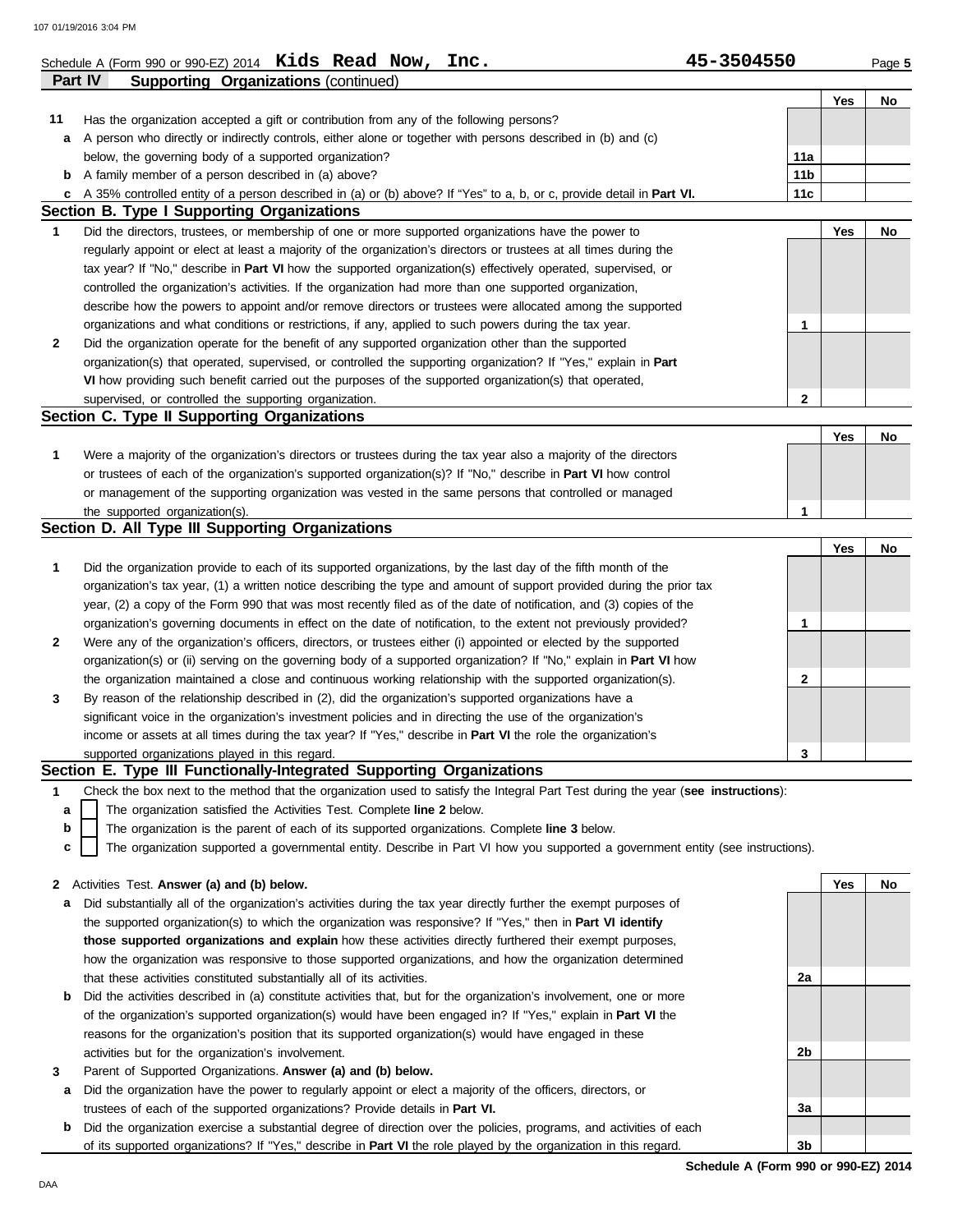|              | Schedule A (Form 990 or 990-EZ) 2014 Kids Read Now, Inc.                                                                      |                | 45-3504550     | Page 6                         |  |  |  |  |
|--------------|-------------------------------------------------------------------------------------------------------------------------------|----------------|----------------|--------------------------------|--|--|--|--|
|              | <b>Part V</b><br>Type III Non-Functionally Integrated 509(a)(3) Supporting Organizations                                      |                |                |                                |  |  |  |  |
| 1.           | Check here if the organization satisfied the Integral Part Test as a qualifying trust on Nov. 20, 1970. See instructions. All |                |                |                                |  |  |  |  |
|              | other Type III non-functionally integrated supporting organizations must complete Sections A through E.                       |                |                |                                |  |  |  |  |
|              | Section A - Adjusted Net Income                                                                                               |                | (A) Prior Year | (B) Current Year               |  |  |  |  |
|              |                                                                                                                               |                |                | (optional)                     |  |  |  |  |
| $\mathbf 1$  | Net short-term capital gain                                                                                                   | 1              |                |                                |  |  |  |  |
| $\mathbf{2}$ | Recoveries of prior-year distributions                                                                                        | $\mathbf{2}$   |                |                                |  |  |  |  |
| 3            | Other gross income (see instructions)                                                                                         | 3              |                |                                |  |  |  |  |
| 4            | Add lines 1 through 3                                                                                                         | 4              |                |                                |  |  |  |  |
| 5.           | Depreciation and depletion                                                                                                    | 5              |                |                                |  |  |  |  |
| 6            | Portion of operating expenses paid or incurred for production or                                                              |                |                |                                |  |  |  |  |
|              | collection of gross income or for management, conservation, or                                                                |                |                |                                |  |  |  |  |
|              | maintenance of property held for production of income (see instructions)                                                      | 6              |                |                                |  |  |  |  |
| 7            | Other expenses (see instructions)                                                                                             | $\overline{7}$ |                |                                |  |  |  |  |
| 8            | Adjusted Net Income (subtract lines 5, 6 and 7 from line 4)                                                                   | 8              |                |                                |  |  |  |  |
|              | Section B - Minimum Asset Amount                                                                                              |                | (A) Prior Year | (B) Current Year<br>(optional) |  |  |  |  |
| 1            | Aggregate fair market value of all non-exempt-use assets (see                                                                 |                |                |                                |  |  |  |  |
|              | instructions for short tax year or assets held for part of year):                                                             |                |                |                                |  |  |  |  |
|              | <b>a</b> Average monthly value of securities                                                                                  | 1a             |                |                                |  |  |  |  |
|              | Average monthly cash balances<br>b                                                                                            | 1 <sub>b</sub> |                |                                |  |  |  |  |
|              | Fair market value of other non-exempt-use assets<br>c                                                                         | 1c             |                |                                |  |  |  |  |
|              | <b>Total</b> (add lines 1a, 1b, and 1c)<br>d                                                                                  | 1 <sub>d</sub> |                |                                |  |  |  |  |
|              | Discount claimed for blockage or other<br>е                                                                                   |                |                |                                |  |  |  |  |
|              | factors (explain in detail in Part VI):                                                                                       |                |                |                                |  |  |  |  |
| $\mathbf{2}$ | Acquisition indebtedness applicable to non-exempt-use assets                                                                  | $\mathbf{2}$   |                |                                |  |  |  |  |
| 3            | Subtract line 2 from line 1d                                                                                                  | $\mathbf 3$    |                |                                |  |  |  |  |
| 4            | Cash deemed held for exempt use. Enter 1-1/2% of line 3 (for greater amount,                                                  |                |                |                                |  |  |  |  |
|              | see instructions)                                                                                                             | 4              |                |                                |  |  |  |  |
| 5            | Net value of non-exempt-use assets (subtract line 4 from line 3)                                                              | 5              |                |                                |  |  |  |  |
| 6            | Multiply line 5 by .035                                                                                                       | 6              |                |                                |  |  |  |  |
| 7            | Recoveries of prior-year distributions                                                                                        | $\overline{7}$ |                |                                |  |  |  |  |
| 8            | Minimum Asset Amount (add line 7 to line 6)                                                                                   | 8              |                |                                |  |  |  |  |
|              | Section C - Distributable Amount                                                                                              |                |                | <b>Current Year</b>            |  |  |  |  |
| 1            | Adjusted net income for prior year (from Section A, line 8, Column A)                                                         | 1              |                |                                |  |  |  |  |
| 2            | Enter 85% of line 1                                                                                                           | $\mathbf{2}$   |                |                                |  |  |  |  |
| 3            | Minimum asset amount for prior year (from Section B, line 8, Column A)                                                        | 3              |                |                                |  |  |  |  |
| 4            | Enter greater of line 2 or line 3                                                                                             | 4              |                |                                |  |  |  |  |
| 5            | Income tax imposed in prior year                                                                                              | 5              |                |                                |  |  |  |  |
| 6            | <b>Distributable Amount.</b> Subtract line 5 from line 4, unless subject to                                                   |                |                |                                |  |  |  |  |
|              | emergency temporary reduction (see instructions)                                                                              | 6              |                |                                |  |  |  |  |

**7** instructions). Check here if the current year is the organization's first as a non-functionally-integrated Type III supporting organization (see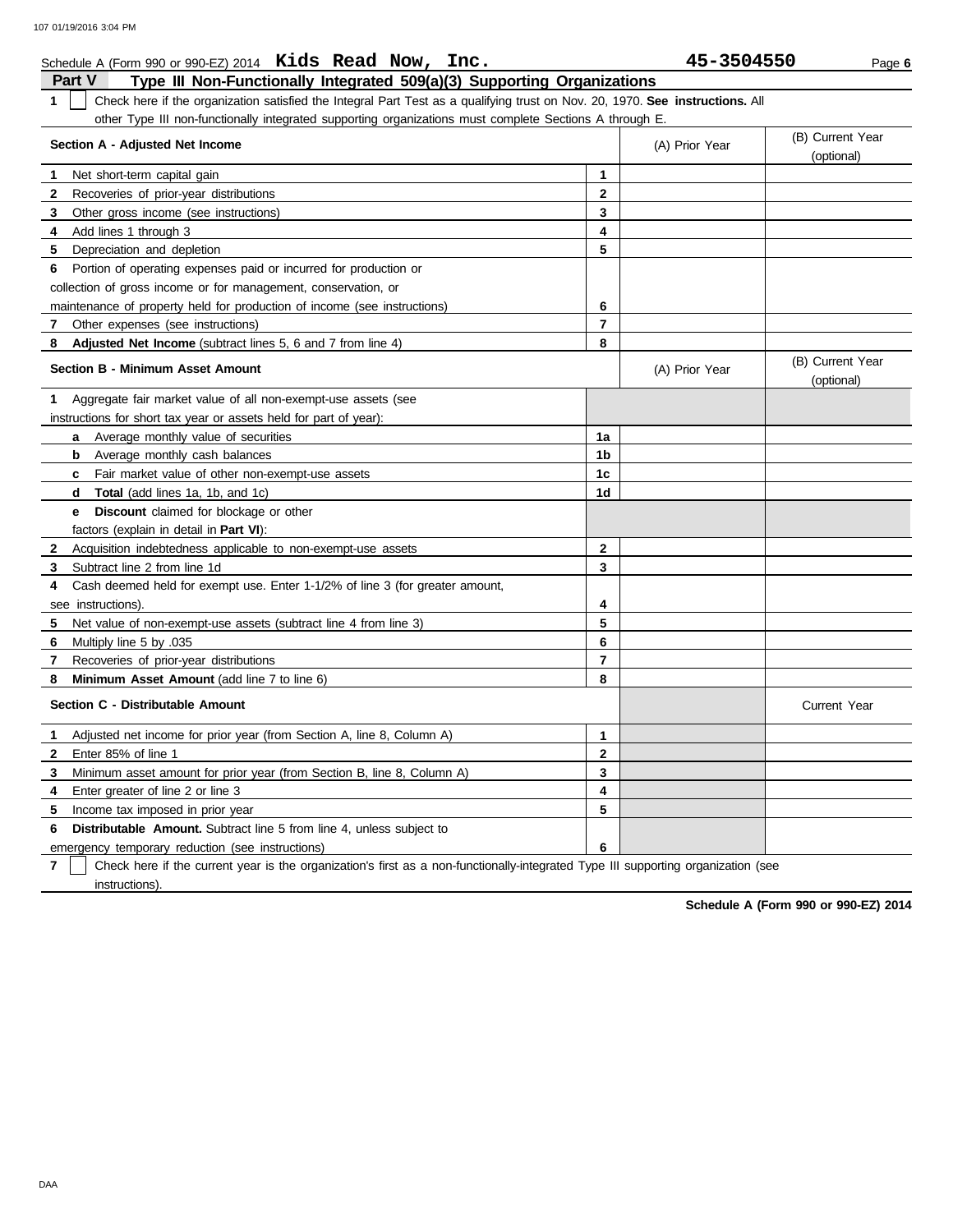|                                                                                               | Schedule A (Form 990 or 990-EZ) 2014 Kids Read Now, Inc.                                                  |                             | 45-3504550                | Page 7               |  |  |  |
|-----------------------------------------------------------------------------------------------|-----------------------------------------------------------------------------------------------------------|-----------------------------|---------------------------|----------------------|--|--|--|
| Part V<br>Type III Non-Functionally Integrated 509(a)(3) Supporting Organizations (continued) |                                                                                                           |                             |                           |                      |  |  |  |
|                                                                                               | <b>Section D - Distributions</b>                                                                          |                             |                           | <b>Current Year</b>  |  |  |  |
| 1                                                                                             | Amounts paid to supported organizations to accomplish exempt purposes                                     |                             |                           |                      |  |  |  |
| $\mathbf{2}$                                                                                  | Amounts paid to perform activity that directly furthers exempt purposes of supported                      |                             |                           |                      |  |  |  |
|                                                                                               | organizations, in excess of income from activity                                                          |                             |                           |                      |  |  |  |
| 3                                                                                             | Administrative expenses paid to accomplish exempt purposes of supported organizations                     |                             |                           |                      |  |  |  |
| 4                                                                                             | Amounts paid to acquire exempt-use assets                                                                 |                             |                           |                      |  |  |  |
| 5                                                                                             | Qualified set-aside amounts (prior IRS approval required)                                                 |                             |                           |                      |  |  |  |
| 6                                                                                             | Other distributions (describe in Part VI). See instructions.                                              |                             |                           |                      |  |  |  |
| 7                                                                                             | Total annual distributions. Add lines 1 through 6.                                                        |                             |                           |                      |  |  |  |
| 8                                                                                             | Distributions to attentive supported organizations to which the organization is responsive                |                             |                           |                      |  |  |  |
|                                                                                               | (provide details in Part VI). See instructions.                                                           |                             |                           |                      |  |  |  |
| 9                                                                                             | Distributable amount for 2014 from Section C, line 6                                                      |                             |                           |                      |  |  |  |
| 10                                                                                            | Line 8 amount divided by Line 9 amount                                                                    |                             |                           |                      |  |  |  |
|                                                                                               |                                                                                                           | (i)                         | (i)                       | (iii)                |  |  |  |
|                                                                                               | Section E - Distribution Allocations (see instructions)                                                   | <b>Excess Distributions</b> | <b>Underdistributions</b> | <b>Distributable</b> |  |  |  |
|                                                                                               |                                                                                                           |                             | Pre-2014                  | Amount for 2014      |  |  |  |
| 1                                                                                             | Distributable amount for 2014 from Section C, line 6                                                      |                             |                           |                      |  |  |  |
| $\mathbf{2}$                                                                                  | Underdistributions, if any, for years prior to 2014                                                       |                             |                           |                      |  |  |  |
|                                                                                               | (reasonable cause required-see instructions)                                                              |                             |                           |                      |  |  |  |
| 3                                                                                             | Excess distributions carryover, if any, to 2014:                                                          |                             |                           |                      |  |  |  |
| a                                                                                             |                                                                                                           |                             |                           |                      |  |  |  |
| b                                                                                             |                                                                                                           |                             |                           |                      |  |  |  |
| c                                                                                             |                                                                                                           |                             |                           |                      |  |  |  |
| d                                                                                             |                                                                                                           |                             |                           |                      |  |  |  |
|                                                                                               | e From 2013                                                                                               |                             |                           |                      |  |  |  |
|                                                                                               | f Total of lines 3a through e                                                                             |                             |                           |                      |  |  |  |
|                                                                                               | g Applied to underdistributions of prior years                                                            |                             |                           |                      |  |  |  |
|                                                                                               | h Applied to 2014 distributable amount                                                                    |                             |                           |                      |  |  |  |
|                                                                                               | Carryover from 2009 not applied (see instructions)                                                        |                             |                           |                      |  |  |  |
|                                                                                               | Remainder. Subtract lines 3g, 3h, and 3i from 3f.                                                         |                             |                           |                      |  |  |  |
| 4                                                                                             | Distributions for 2014 from Section                                                                       |                             |                           |                      |  |  |  |
|                                                                                               | \$<br>D, line 7:                                                                                          |                             |                           |                      |  |  |  |
|                                                                                               | a Applied to underdistributions of prior years                                                            |                             |                           |                      |  |  |  |
|                                                                                               | <b>b</b> Applied to 2014 distributable amount                                                             |                             |                           |                      |  |  |  |
|                                                                                               |                                                                                                           |                             |                           |                      |  |  |  |
|                                                                                               | c Remainder. Subtract lines 4a and 4b from 4.<br>Remaining underdistributions for years prior to 2014, if |                             |                           |                      |  |  |  |
|                                                                                               |                                                                                                           |                             |                           |                      |  |  |  |
|                                                                                               | any. Subtract lines 3g and 4a from line 2 (if amount                                                      |                             |                           |                      |  |  |  |
|                                                                                               | greater than zero, see instructions).                                                                     |                             |                           |                      |  |  |  |
| 6                                                                                             | Remaining underdistributions for 2014. Subtract lines 3h                                                  |                             |                           |                      |  |  |  |
|                                                                                               | and 4b from line 1 (if amount greater than zero, see                                                      |                             |                           |                      |  |  |  |
|                                                                                               | instructions).                                                                                            |                             |                           |                      |  |  |  |
| 7                                                                                             | Excess distributions carryover to 2015. Add lines 3j                                                      |                             |                           |                      |  |  |  |
|                                                                                               | and 4c.                                                                                                   |                             |                           |                      |  |  |  |
| 8                                                                                             | Breakdown of line 7:                                                                                      |                             |                           |                      |  |  |  |
| a                                                                                             |                                                                                                           |                             |                           |                      |  |  |  |
| b                                                                                             |                                                                                                           |                             |                           |                      |  |  |  |
| c                                                                                             |                                                                                                           |                             |                           |                      |  |  |  |
|                                                                                               | <b>d</b> Excess from $2013$                                                                               |                             |                           |                      |  |  |  |
|                                                                                               | e Excess from $2014$                                                                                      |                             |                           |                      |  |  |  |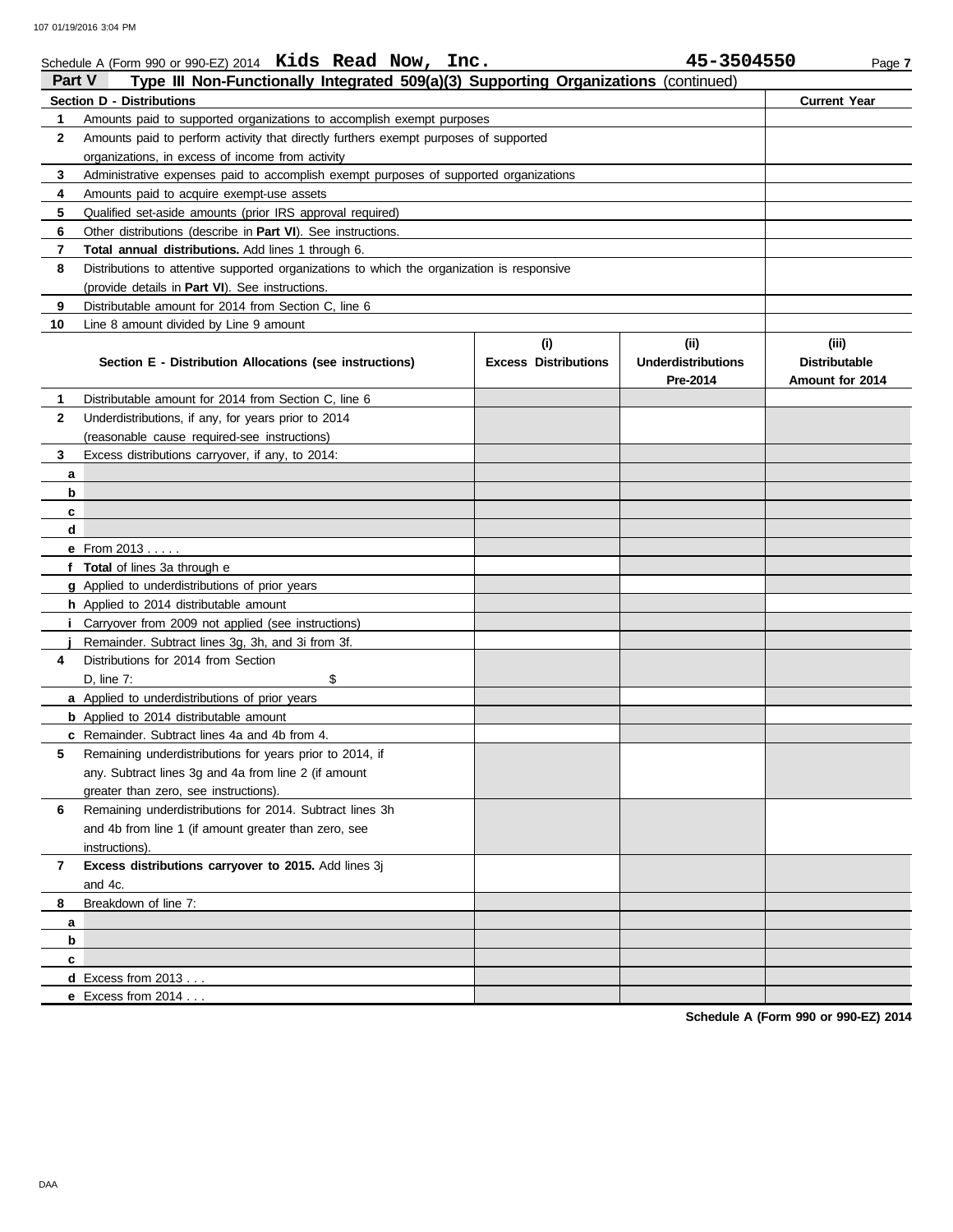| Part VI | Schedule A (Form 990 or 990-EZ) 2014 Kids Read Now, Inc.<br>Supplemental Information. Provide the explanations required by Part II, line 10; Part II, line 17a or 17b; and<br>Part III, line 12. Also complete this part for any additional information. (See instructions.) | 45-3504550<br>Page 8 |
|---------|------------------------------------------------------------------------------------------------------------------------------------------------------------------------------------------------------------------------------------------------------------------------------|----------------------|
|         | Supplemental<br>Information                                                                                                                                                                                                                                                  |                      |
|         | Organization is filing a short year return for the period January 1, 2014                                                                                                                                                                                                    |                      |
|         | through September 30, 2014 as the Organization was previously a calendar                                                                                                                                                                                                     |                      |
|         | year-end and changed its fiscal year-end to September 30th commencing the                                                                                                                                                                                                    |                      |
|         | the year beginning January 1, 2014.                                                                                                                                                                                                                                          |                      |
|         |                                                                                                                                                                                                                                                                              |                      |
|         |                                                                                                                                                                                                                                                                              |                      |
|         |                                                                                                                                                                                                                                                                              |                      |
|         |                                                                                                                                                                                                                                                                              |                      |
|         |                                                                                                                                                                                                                                                                              |                      |
|         |                                                                                                                                                                                                                                                                              |                      |
|         |                                                                                                                                                                                                                                                                              |                      |
|         |                                                                                                                                                                                                                                                                              |                      |
|         |                                                                                                                                                                                                                                                                              |                      |
|         |                                                                                                                                                                                                                                                                              |                      |
|         |                                                                                                                                                                                                                                                                              |                      |
|         |                                                                                                                                                                                                                                                                              |                      |
|         |                                                                                                                                                                                                                                                                              |                      |
|         |                                                                                                                                                                                                                                                                              |                      |
|         |                                                                                                                                                                                                                                                                              |                      |
|         |                                                                                                                                                                                                                                                                              |                      |
|         |                                                                                                                                                                                                                                                                              |                      |
|         |                                                                                                                                                                                                                                                                              |                      |
|         |                                                                                                                                                                                                                                                                              |                      |
|         |                                                                                                                                                                                                                                                                              |                      |
|         |                                                                                                                                                                                                                                                                              |                      |
|         |                                                                                                                                                                                                                                                                              |                      |
|         |                                                                                                                                                                                                                                                                              |                      |
|         |                                                                                                                                                                                                                                                                              |                      |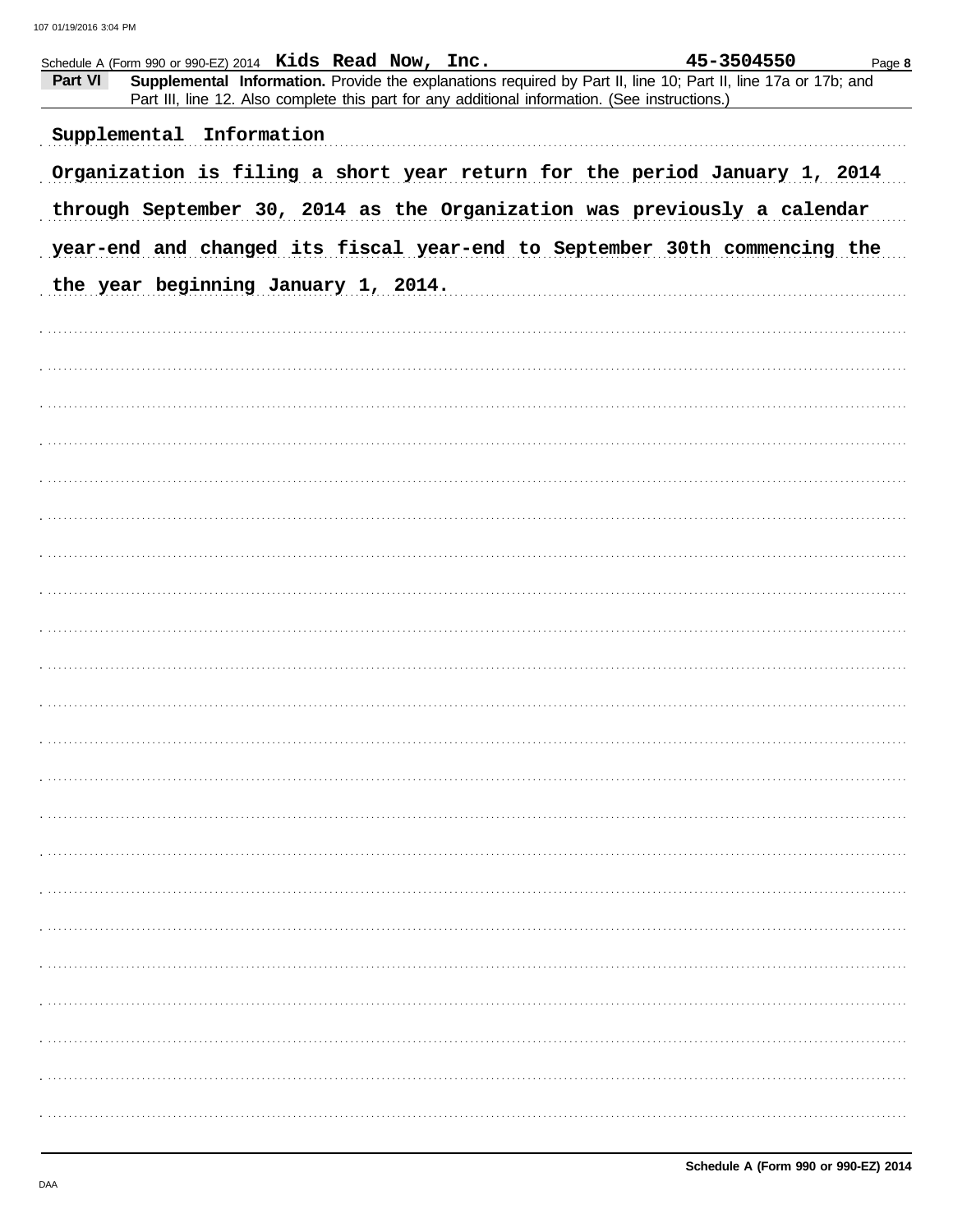| 107 01/19/2016 3:04 PM                                                                                          |                                                                                                                                                                                                      |                                |
|-----------------------------------------------------------------------------------------------------------------|------------------------------------------------------------------------------------------------------------------------------------------------------------------------------------------------------|--------------------------------|
| <b>Schedule B</b><br>(Form 990, 990-EZ,<br>or 990-PF)<br>Department of the Treasury<br>Internal Revenue Service | <b>Schedule of Contributors</b><br>La Attach to Form 990, Form 990-EZ, or Form 990-PF.<br>La Information about Schedule B (Form 990, 990-EZ, 990-PF) and its instructions is at www.irs.gov/form990. | OMB No. 1545-0047<br>2014      |
| Name of the organization                                                                                        |                                                                                                                                                                                                      | Employer identification number |
| Kids Read Now, Inc.                                                                                             |                                                                                                                                                                                                      | 45-3504550                     |
| <b>Organization type</b> (check one):                                                                           |                                                                                                                                                                                                      |                                |
| Filers of:                                                                                                      | Section:                                                                                                                                                                                             |                                |
| Form 990 or 990-EZ                                                                                              | X <br>501(c)<br>) (enter number) organization<br>3                                                                                                                                                   |                                |
|                                                                                                                 | $4947(a)(1)$ nonexempt charitable trust not treated as a private foundation                                                                                                                          |                                |
|                                                                                                                 | 527 political organization                                                                                                                                                                           |                                |
| Form 990-PF                                                                                                     | 501(c)(3) exempt private foundation                                                                                                                                                                  |                                |
|                                                                                                                 | 4947(a)(1) nonexempt charitable trust treated as a private foundation                                                                                                                                |                                |
|                                                                                                                 | $501(c)(3)$ taxable private foundation                                                                                                                                                               |                                |

Check if your organization is covered by the **General Rule** or a **Special Rule. Note.** Only a section 501(c)(7), (8), or (10) organization can check boxes for both the General Rule and a Special Rule. See instructions.

## **General Rule**

For an organization filing Form 990, 990-EZ, or 990-PF that received, during the year, contributions totaling \$5,000 or more (in money or property) from any one contributor. Complete Parts I and II. See instructions for determining a contributor's total contributions.

### **Special Rules**

 $\bm{X}$  For an organization described in section 501(c)(3) filing Form 990 or 990-EZ that met the 33<sup>1</sup>/<sub>3</sub> % support test of the regulations under sections 509(a)(1) and 170(b)(1)(A)(vi), that checked Schedule A (Form 990 or 990-EZ), Part II, line 13, 16a, or 16b, and that received from any one contributor, during the year, total contributions of the greater of **(1)** \$5,000 or **(2)** 2% of the amount on (i) Form 990, Part VIII, line 1h, or (ii) Form 990-EZ, line 1. Complete Parts I and II.

literary, or educational purposes, or for the prevention of cruelty to children or animals. Complete Parts I, II, and III. For an organization described in section  $501(c)(7)$ ,  $(8)$ , or  $(10)$  filing Form 990 or 990-EZ that received from any one contributor, during the year, total contributions of more than \$1,000 exclusively for religious, charitable, scientific,

For an organization described in section 501(c)(7), (8), or (10) filing Form 990 or 990-EZ that received from any one contributor, during the year, contributions exclusively for religious, charitable, etc., purposes, but no such contributions totaled more than \$1,000. If this box is checked, enter here the total contributions that were received during the year for an exclusively religious, charitable, etc., purpose. Do not complete any of the parts unless the General Rule applies to this organization because it received nonexclusively religious, charitable, etc., contributions totaling \$5,000 or more during the year . . . . . . . . . . . . . . . . . . . . . . . . . . . . . . . . . . . . . . . . . . . . . . . . . . . . . . . . . . . . . . . . . . . . . . . . . . . . . . . .

990-EZ, or 990-PF), but it **must** answer "No" on Part IV, line 2, of its Form 990; or check the box on line H of its Form 990-EZ or on its Form 990-PF, Part I, line 2, to certify that it does not meet the filing requirements of Schedule B (Form 990, 990-EZ, or 990-PF). **Caution.** An organization that is not covered by the General Rule and/or the Special Rules does not file Schedule B (Form 990,

**For Paperwork Reduction Act Notice, see the Instructions for Form 990, 990-EZ, or 990-PF.**

 $\triangleright$  \$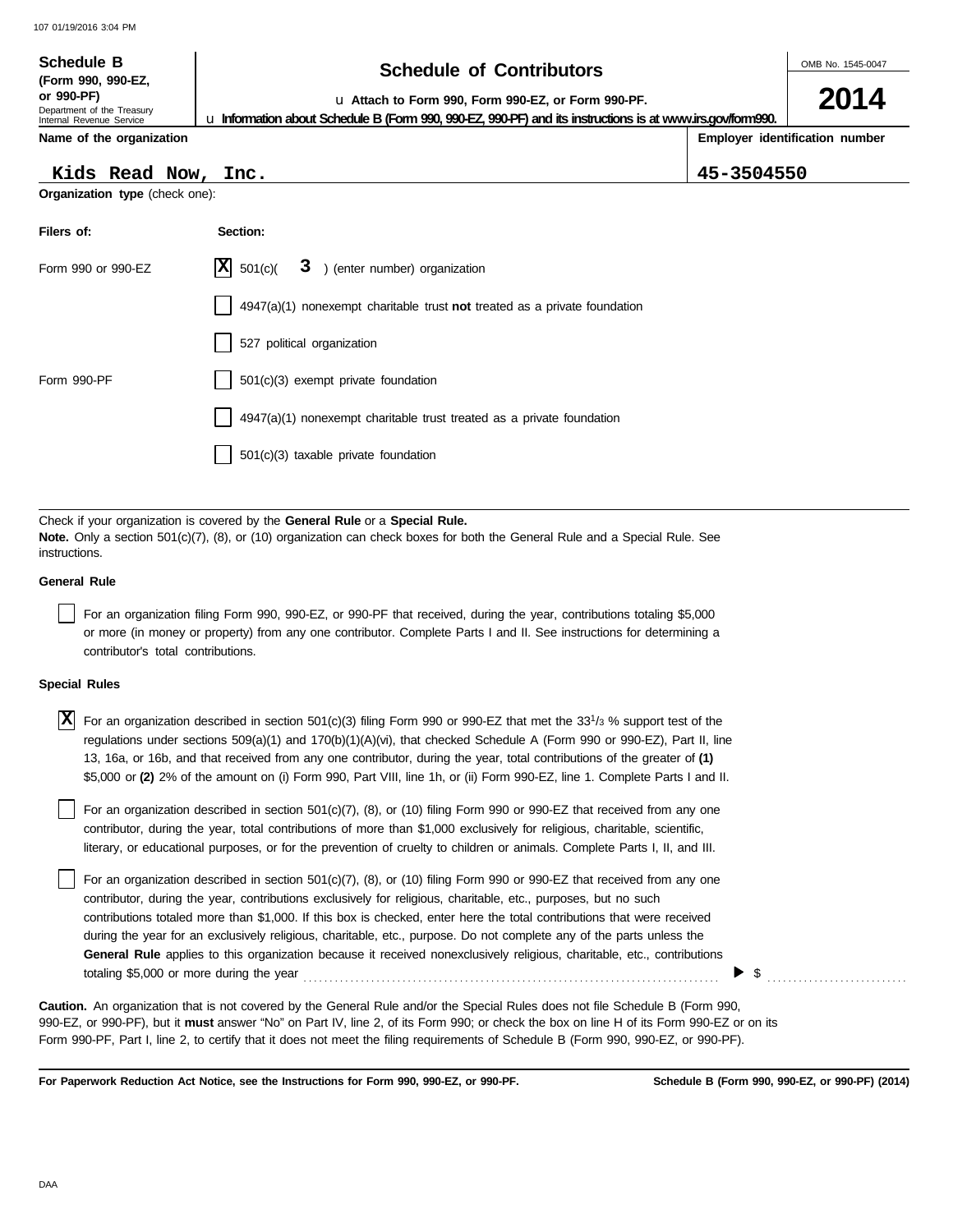. . . . . . . **3**

 $4 \quad .$ 

. . . . . . .

 $6$ ....

|            | Schedule B (Form 990, 990-EZ, or 990-PF) (2014)<br>Name of organization<br>Kids Read Now, Inc.        | Page 1 of 1<br>Page 2<br>Employer identification number<br>45-3504550 |                                                                                                                           |  |
|------------|-------------------------------------------------------------------------------------------------------|-----------------------------------------------------------------------|---------------------------------------------------------------------------------------------------------------------------|--|
| Part I     | <b>Contributors</b> (see instructions). Use duplicate copies of Part I if additional space is needed. |                                                                       |                                                                                                                           |  |
| (a)<br>No. | (b)<br>Name, address, and $ZIP + 4$                                                                   | (c)<br><b>Total contributions</b>                                     | (d)<br>Type of contribution                                                                                               |  |
| $1$        | Troy Area United Way<br>223 S. Market Street<br>Troy OH 45373                                         | 5,000<br>$\mathsf{\$}$                                                | $\overline{\mathbf{x}}$<br>Person<br><b>Payroll</b><br><b>Noncash</b><br>(Complete Part II for<br>noncash contributions.) |  |
| (a)<br>No. | (b)<br>Name, address, and ZIP + 4                                                                     | (c)<br><b>Total contributions</b>                                     | (d)<br>Type of contribution                                                                                               |  |
| 2          | Troy Foundation<br>216 W. Franklin Street<br>$V$ OH 45373<br>Troy                                     | 18,000<br>$\mathsf{\$}$                                               | X<br>Person<br><b>Payroll</b><br><b>Noncash</b><br>(Complete Part II for<br>noncash contributions.)                       |  |
| (a)<br>No. | (b)<br>Name, address, and ZIP + 4                                                                     | (c)<br><b>Total contributions</b>                                     | (d)<br>Type of contribution                                                                                               |  |

**(a) (b) (c) (d) No. Name, address, and ZIP + 4 Type of contribution**

**(a) (b) (c) (d) No. Name, address, and ZIP + 4 Type of contribution**

**(a) (b) (c) (d) No. Name, address, and ZIP + 4 Type of contribution**

OH 45414

. . . . . . . . . . . . . . . . . . . . . . . . . . . . . . . . . . . . . . . . . . . . . . . . . . . . . . . . . . . . . . . . . . . . . . . . . . . . . . . . . . . . . . . . . . . . . . . . . . . . . . . . . . . . . . . . . . . . . . . . . . . . . . . . . . . . . . . . . . . . . . . . . . . . . . . . . .

. . . . . . . . . . . . . . . . . . . . . . . . . . . . . . . . . . . . . . . . . . . . . . . . . . . . . . . . . . . . . . . . . . . . . . . . . . . . . **Dayton OH 45414**

. . . . . . . . . . . . . . . . . . . . . . . . . . . . . . . . . . . . . . . . . . . . . . . . . . . . . . . . . . . . . . . . . . . . . . . . . . . . . . . . . . . . . . . . . . . . . . . . . . . . . . . . . . . . . . . . . . . . . . . . . . . . . . . . . . . . . . . . . . . . . . . . . . . . . . . . . . **Dayton OH 45423-1001**

. . . . . . . . . . . . . . . . . . . . . . . . . . . . . . . . . . . . . . . . . . . . . . . . . . . . . . . . . . . . . . . . . . . . . . . . . . . . . **Fifth Third Bank Trustee**

**Armotte H. Boyer Charitable Trust**

**P.O. Box 630858**

. . . . . . . . . . . . . . . . . . . . . . . . . . . . . . . . . . . . . . . . . . . . . . . . . . . . . . . . . . . . . . . . . . . . . . . . . . . . . . . . . . . . . . . . . . . . . . . . . . . . . . . . . . . . . . . . . . . . . . . . . . . . . . . . . . . . . . . . . . . . . . . . . . . . . . . . . . **Cincinnati OH 45263-0858**

. . . . . . . . . . . . . . . . . . . . . . . . . . . . . . . . . . . . . . . . . . . . . . . . . . . . . . . . . . . . . . . . . . . . . . . . . . . . . **6 Paul G. Duke Foundation**

**Columbus OH 43205**

**1234 E. Broad St.**

. . . . . . . . . . . . . . . . . . . . . . . . . . . . . . . . . . . . . . . . . . . . . . . . . . . . . . . . . . . . . . . . . . . . . . . . . . . . . **5 Mathile Foundation**

**6450 Sand Lake Rd., Ste. 100**

 $\frac{4}{4}$  | Virgina W. Kettering Foundation

**40 N. Main St., Ste. 1480**

(Complete Part II for noncash contributions.)

**Person Payroll Noncash**

(Complete Part II for noncash contributions.)

**X**

**X**

**X**

**X**

(Complete Part II for noncash contributions.)

(Complete Part II for noncash contributions.)

\$ . . . . . . . . . . . . . . . . . . . . . . . . . . . . **5,000**

**Total contributions**

**10,000**

\$ . . . . . . . . . . . . . . . . . . . . . . . . . . . . **10,000**

**Total contributions**

\$ . . . . . . . . . . . . . . . . . . . . . . . . . . . . **10,000**

**Total contributions**

 $\frac{1}{2}$ 

**Person Payroll Noncash**

**Person Payroll Noncash**

**Person Payroll Noncash**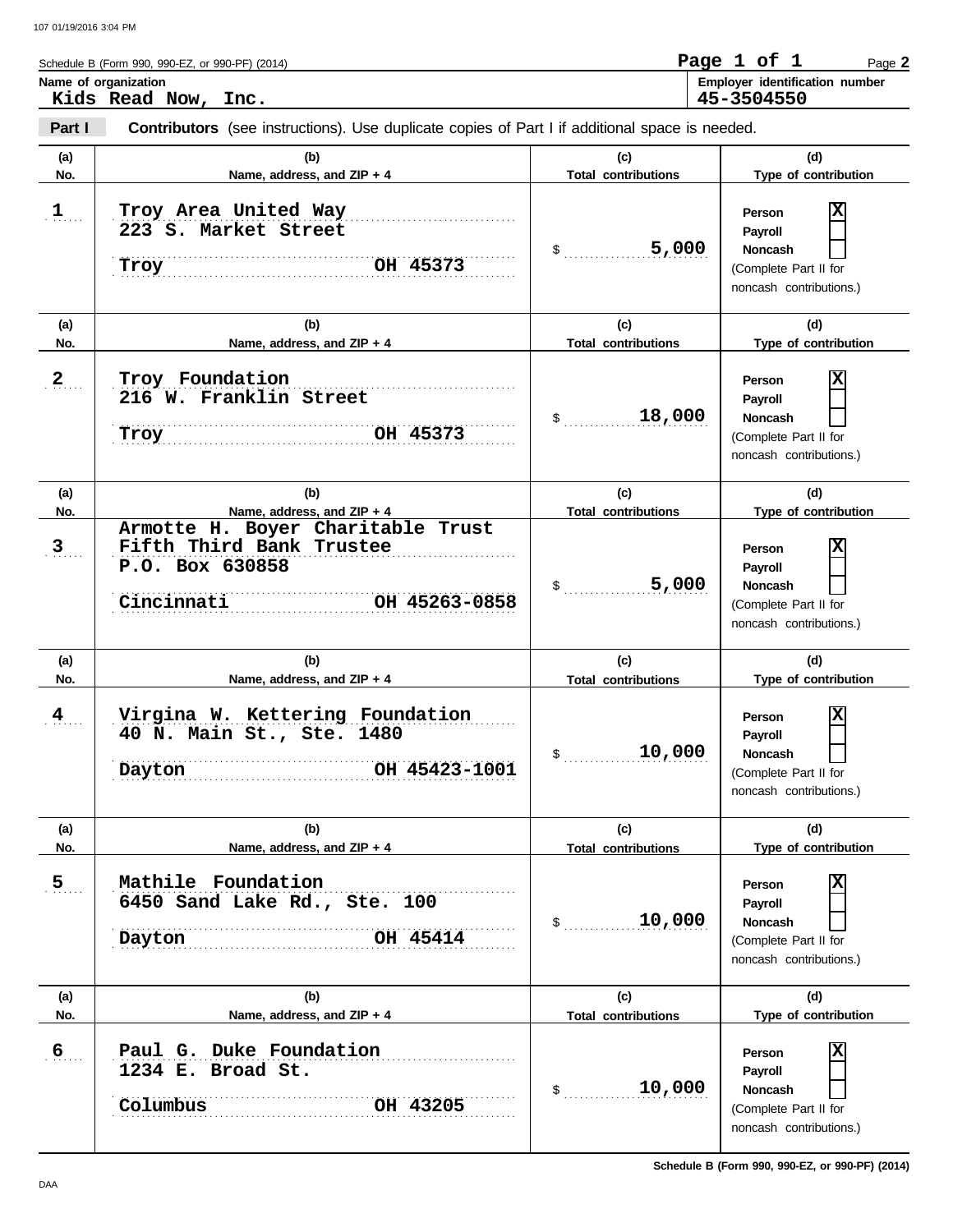**(Form 990)**

Department of the Treasury Internal Revenue Service

# **SCHEDULE D Supplemental Financial Statements**

**Part IV, line 6, 7, 8, 9, 10, 11a, 11b, 11c, 11d, 11e, 11f, 12a, or 12b.** u **Complete if the organization answered "Yes" to Form 990,**

u **Attach to Form 990.**  u **Information about Schedule D (Form 990) and its instructions is at www.irs.gov/form990.**

**2014** OMB No. 1545-0047 **Open to Public Inspection**

**Employer identification number**

|   | Name of the organization                                                                                                                                                                                                                                     |                                                    | Employer identification number  |
|---|--------------------------------------------------------------------------------------------------------------------------------------------------------------------------------------------------------------------------------------------------------------|----------------------------------------------------|---------------------------------|
|   | Kids Read Now, Inc.                                                                                                                                                                                                                                          |                                                    | 45-3504550                      |
|   | Organizations Maintaining Donor Advised Funds or Other Similar Funds or Accounts.<br>Part I                                                                                                                                                                  |                                                    |                                 |
|   | Complete if the organization answered "Yes" to Form 990, Part IV, line 6.                                                                                                                                                                                    |                                                    |                                 |
|   |                                                                                                                                                                                                                                                              | (a) Donor advised funds                            | (b) Funds and other accounts    |
| 1 |                                                                                                                                                                                                                                                              |                                                    |                                 |
| 2 | Aggregate value of contributions to (during year) [1] [1] [1] Aggregate value of contributions to (during year)                                                                                                                                              |                                                    |                                 |
| 3 | Aggregate value of grants from (during year)                                                                                                                                                                                                                 |                                                    |                                 |
| 4 |                                                                                                                                                                                                                                                              |                                                    |                                 |
| 5 | Did the organization inform all donors and donor advisors in writing that the assets held in donor advised                                                                                                                                                   |                                                    |                                 |
|   |                                                                                                                                                                                                                                                              |                                                    | Yes<br>No                       |
|   | Did the organization inform all grantees, donors, and donor advisors in writing that grant funds can be used                                                                                                                                                 |                                                    |                                 |
|   | only for charitable purposes and not for the benefit of the donor or donor advisor, or for any other purpose                                                                                                                                                 |                                                    | Yes                             |
|   | <b>Conservation Easements.</b><br>Part II                                                                                                                                                                                                                    |                                                    | No                              |
|   | Complete if the organization answered "Yes" to Form 990, Part IV, line 7.                                                                                                                                                                                    |                                                    |                                 |
| 1 | Purpose(s) of conservation easements held by the organization (check all that apply).                                                                                                                                                                        |                                                    |                                 |
|   | Preservation of land for public use (e.g., recreation or education)                                                                                                                                                                                          | Preservation of a historically important land area |                                 |
|   | Protection of natural habitat                                                                                                                                                                                                                                | Preservation of a certified historic structure     |                                 |
|   | Preservation of open space                                                                                                                                                                                                                                   |                                                    |                                 |
| 2 | Complete lines 2a through 2d if the organization held a qualified conservation contribution in the form of a conservation                                                                                                                                    |                                                    |                                 |
|   | easement on the last day of the tax year.                                                                                                                                                                                                                    |                                                    | Held at the End of the Tax Year |
| a |                                                                                                                                                                                                                                                              |                                                    | 2a                              |
| b |                                                                                                                                                                                                                                                              |                                                    | 2 <sub>b</sub>                  |
| c | Number of conservation easements on a certified historic structure included in (a) [[[[[[[[[[[[[[[[[[[[[[[[]]]]]]]]                                                                                                                                          |                                                    | 2c                              |
| d | Number of conservation easements included in (c) acquired after 8/17/06, and not on a                                                                                                                                                                        |                                                    |                                 |
|   | historic structure listed in the National Register                                                                                                                                                                                                           |                                                    | 2d                              |
| 3 | Number of conservation easements modified, transferred, released, extinguished, or terminated by the organization during the                                                                                                                                 |                                                    |                                 |
|   | tax year $\mathbf{u}$                                                                                                                                                                                                                                        |                                                    |                                 |
| 4 | Number of states where property subject to conservation easement is located <b>u</b>                                                                                                                                                                         |                                                    |                                 |
| 5 | Does the organization have a written policy regarding the periodic monitoring, inspection, handling of                                                                                                                                                       |                                                    | Yes<br>No                       |
| 6 | Staff and volunteer hours devoted to monitoring, inspecting, and enforcing conservation easements during the year                                                                                                                                            |                                                    |                                 |
|   | u                                                                                                                                                                                                                                                            |                                                    |                                 |
| 7 | Amount of expenses incurred in monitoring, inspecting, and enforcing conservation easements during the year                                                                                                                                                  |                                                    |                                 |
|   | u\$                                                                                                                                                                                                                                                          |                                                    |                                 |
|   | Does each conservation easement reported on line 2(d) above satisfy the requirements of section 170(h)(4)(B)(i)                                                                                                                                              |                                                    |                                 |
|   |                                                                                                                                                                                                                                                              |                                                    | Yes<br>No                       |
| 9 | In Part XIII, describe how the organization reports conservation easements in its revenue and expense statement, and                                                                                                                                         |                                                    |                                 |
|   | balance sheet, and include, if applicable, the text of the footnote to the organization's financial statements that describes the                                                                                                                            |                                                    |                                 |
|   | organization's accounting for conservation easements.                                                                                                                                                                                                        |                                                    |                                 |
|   | Organizations Maintaining Collections of Art, Historical Treasures, or Other Similar Assets.<br>Part III                                                                                                                                                     |                                                    |                                 |
|   | Complete if the organization answered "Yes" to Form 990, Part IV, line 8.                                                                                                                                                                                    |                                                    |                                 |
|   | 1a If the organization elected, as permitted under SFAS 116 (ASC 958), not to report in its revenue statement and balance sheet                                                                                                                              |                                                    |                                 |
|   | works of art, historical treasures, or other similar assets held for public exhibition, education, or research in furtherance of                                                                                                                             |                                                    |                                 |
|   | public service, provide, in Part XIII, the text of the footnote to its financial statements that describes these items.<br><b>b</b> If the organization elected, as permitted under SFAS 116 (ASC 958), to report in its revenue statement and balance sheet |                                                    |                                 |
|   | works of art, historical treasures, or other similar assets held for public exhibition, education, or research in furtherance of                                                                                                                             |                                                    |                                 |
|   | public service, provide the following amounts relating to these items:                                                                                                                                                                                       |                                                    |                                 |
|   |                                                                                                                                                                                                                                                              |                                                    |                                 |
|   |                                                                                                                                                                                                                                                              |                                                    |                                 |
| 2 | If the organization received or held works of art, historical treasures, or other similar assets for financial gain, provide the                                                                                                                             |                                                    |                                 |
|   | following amounts required to be reported under SFAS 116 (ASC 958) relating to these items:                                                                                                                                                                  |                                                    |                                 |
| а |                                                                                                                                                                                                                                                              |                                                    |                                 |
|   |                                                                                                                                                                                                                                                              |                                                    | <b>u</b> \$                     |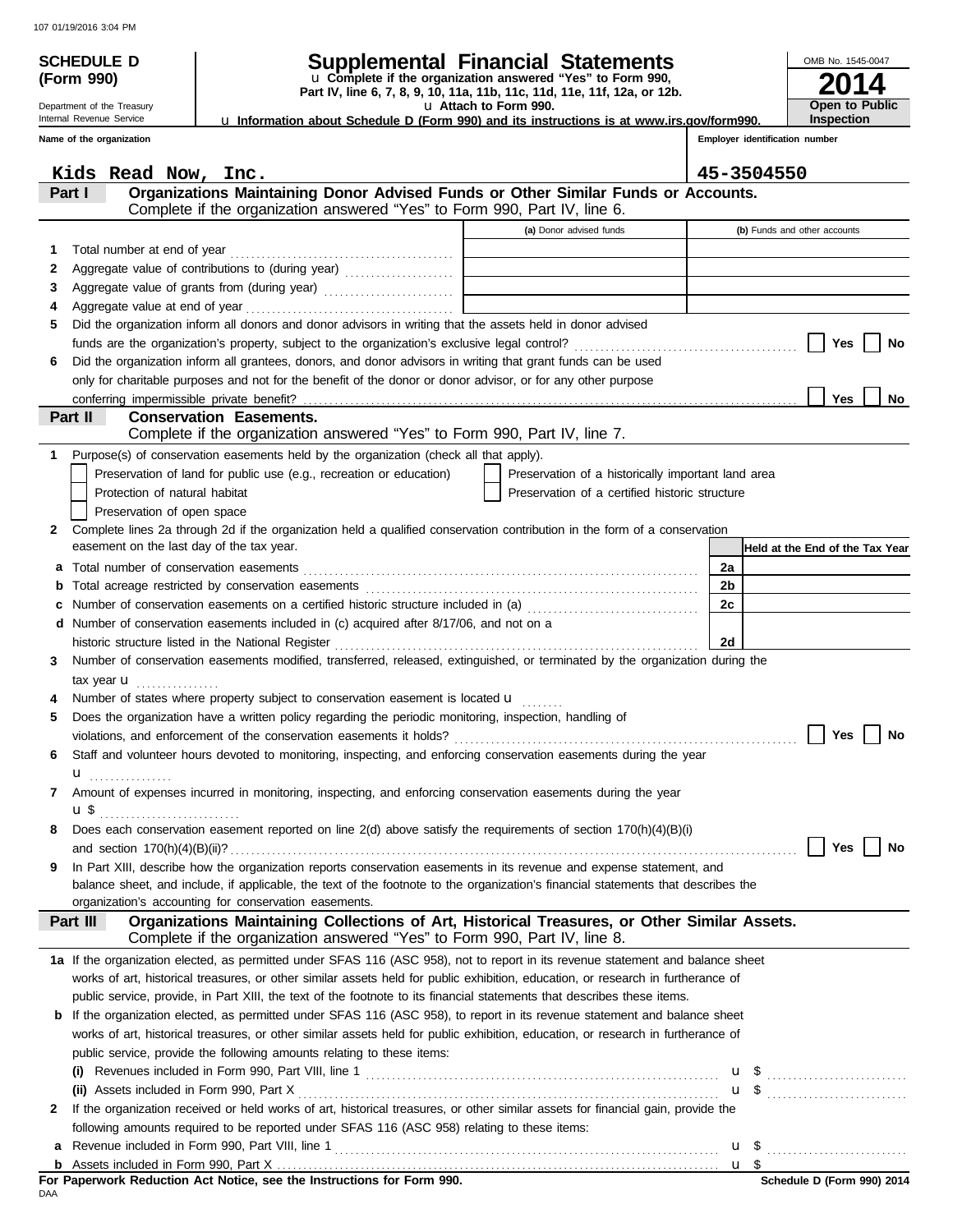|   | Schedule D (Form 990) 2014 $\,$ Kids Read Now, Inc.                                                                                                                                                                                  |                         |                           |                         | 45-3504550      |                      |  |                     |     | Page 2    |
|---|--------------------------------------------------------------------------------------------------------------------------------------------------------------------------------------------------------------------------------------|-------------------------|---------------------------|-------------------------|-----------------|----------------------|--|---------------------|-----|-----------|
|   | Organizations Maintaining Collections of Art, Historical Treasures, or Other Similar Assets (continued)<br>Part III                                                                                                                  |                         |                           |                         |                 |                      |  |                     |     |           |
| 3 | Using the organization's acquisition, accession, and other records, check any of the following that are a significant use of its<br>collection items (check all that apply):                                                         |                         |                           |                         |                 |                      |  |                     |     |           |
| a | Public exhibition                                                                                                                                                                                                                    | d                       | Loan or exchange programs |                         |                 |                      |  |                     |     |           |
| b | Scholarly research                                                                                                                                                                                                                   | е                       |                           |                         |                 |                      |  |                     |     |           |
| c | Preservation for future generations                                                                                                                                                                                                  |                         |                           |                         |                 |                      |  |                     |     |           |
|   | Provide a description of the organization's collections and explain how they further the organization's exempt purpose in Part                                                                                                       |                         |                           |                         |                 |                      |  |                     |     |           |
|   | XIII.                                                                                                                                                                                                                                |                         |                           |                         |                 |                      |  |                     |     |           |
| 5 | During the year, did the organization solicit or receive donations of art, historical treasures, or other similar                                                                                                                    |                         |                           |                         |                 |                      |  |                     |     |           |
|   |                                                                                                                                                                                                                                      |                         |                           |                         |                 |                      |  | <b>Yes</b>          |     | No        |
|   | Part IV<br><b>Escrow and Custodial Arrangements.</b>                                                                                                                                                                                 |                         |                           |                         |                 |                      |  |                     |     |           |
|   | Complete if the organization answered "Yes" to Form 990, Part IV, line 9, or reported an amount on Form                                                                                                                              |                         |                           |                         |                 |                      |  |                     |     |           |
|   | 990, Part X, line 21.                                                                                                                                                                                                                |                         |                           |                         |                 |                      |  |                     |     |           |
|   | 1a Is the organization an agent, trustee, custodian or other intermediary for contributions or other assets not                                                                                                                      |                         |                           |                         |                 |                      |  |                     |     |           |
|   |                                                                                                                                                                                                                                      |                         |                           |                         |                 |                      |  | Yes                 |     | No        |
|   | b If "Yes," explain the arrangement in Part XIII and complete the following table:                                                                                                                                                   |                         |                           |                         |                 |                      |  |                     |     |           |
|   |                                                                                                                                                                                                                                      |                         |                           |                         |                 |                      |  | Amount              |     |           |
|   | c Beginning balance <b>contract to the contract of the contract of the contract of the contract of the contract of the contract of the contract of the contract of the contract of the contract of the contract of the contract </b> |                         |                           |                         |                 | 1c                   |  |                     |     |           |
|   |                                                                                                                                                                                                                                      |                         |                           |                         |                 | 1d                   |  |                     |     |           |
| е |                                                                                                                                                                                                                                      |                         |                           |                         |                 | 1е                   |  |                     |     |           |
| f | Ending balance contains and a contact the contact of the contact of the contact of the contact of the contact of the contact of the contact of the contact of the contact of the contact of the contact of the contact of the        |                         |                           |                         |                 | 1f                   |  |                     |     |           |
|   | 2a Did the organization include an amount on Form 990, Part X, line 21, for escrow or custodial account liability?                                                                                                                   |                         |                           |                         |                 |                      |  | Yes                 |     | <b>No</b> |
|   |                                                                                                                                                                                                                                      |                         |                           |                         |                 |                      |  |                     |     |           |
|   | Part V<br><b>Endowment Funds.</b>                                                                                                                                                                                                    |                         |                           |                         |                 |                      |  |                     |     |           |
|   | Complete if the organization answered "Yes" to Form 990, Part IV, line 10.                                                                                                                                                           |                         |                           |                         |                 |                      |  |                     |     |           |
|   |                                                                                                                                                                                                                                      | (a) Current year        | (b) Prior year            | (c) Two years back      |                 | (d) Three years back |  | (e) Four years back |     |           |
|   | 1a Beginning of year balance                                                                                                                                                                                                         |                         |                           |                         |                 |                      |  |                     |     |           |
|   | <b>b</b> Contributions <b>contributions</b>                                                                                                                                                                                          |                         |                           |                         |                 |                      |  |                     |     |           |
|   | c Net investment earnings, gains, and                                                                                                                                                                                                |                         |                           |                         |                 |                      |  |                     |     |           |
|   |                                                                                                                                                                                                                                      |                         |                           |                         |                 |                      |  |                     |     |           |
|   | d Grants or scholarships<br>e Other expenditures for facilities and                                                                                                                                                                  |                         |                           |                         |                 |                      |  |                     |     |           |
|   |                                                                                                                                                                                                                                      |                         |                           |                         |                 |                      |  |                     |     |           |
|   | f Administrative expenses                                                                                                                                                                                                            |                         |                           |                         |                 |                      |  |                     |     |           |
| g | End of year balance                                                                                                                                                                                                                  |                         |                           |                         |                 |                      |  |                     |     |           |
| 2 | Provide the estimated percentage of the current year end balance (line 1g, column (a)) held as:                                                                                                                                      |                         |                           |                         |                 |                      |  |                     |     |           |
|   | a Board designated or quasi-endowment u                                                                                                                                                                                              |                         |                           |                         |                 |                      |  |                     |     |           |
|   | <b>b</b> Permanent endowment <b>u</b>                                                                                                                                                                                                |                         |                           |                         |                 |                      |  |                     |     |           |
|   | c Temporarily restricted endowment u                                                                                                                                                                                                 | %                       |                           |                         |                 |                      |  |                     |     |           |
|   | The percentages in lines 2a, 2b, and 2c should equal 100%.                                                                                                                                                                           |                         |                           |                         |                 |                      |  |                     |     |           |
|   | 3a Are there endowment funds not in the possession of the organization that are held and administered for the                                                                                                                        |                         |                           |                         |                 |                      |  |                     |     |           |
|   | organization by:                                                                                                                                                                                                                     |                         |                           |                         |                 |                      |  |                     | Yes | No.       |
|   |                                                                                                                                                                                                                                      |                         |                           |                         |                 |                      |  | 3a(i)               |     |           |
|   |                                                                                                                                                                                                                                      |                         |                           |                         |                 |                      |  | 3a(ii)              |     |           |
|   |                                                                                                                                                                                                                                      |                         |                           |                         |                 |                      |  | 3b                  |     |           |
|   | Describe in Part XIII the intended uses of the organization's endowment funds.                                                                                                                                                       |                         |                           |                         |                 |                      |  |                     |     |           |
|   | Part VI<br>Land, Buildings, and Equipment.                                                                                                                                                                                           |                         |                           |                         |                 |                      |  |                     |     |           |
|   | Complete if the organization answered "Yes" to Form 990, Part IV, line 11a. See Form 990, Part X, line 10.                                                                                                                           |                         |                           |                         |                 |                      |  |                     |     |           |
|   | Description of property                                                                                                                                                                                                              | (a) Cost or other basis |                           | (b) Cost or other basis | (c) Accumulated |                      |  | (d) Book value      |     |           |
|   |                                                                                                                                                                                                                                      | (investment)            |                           | (other)                 | depreciation    |                      |  |                     |     |           |
|   |                                                                                                                                                                                                                                      |                         |                           |                         |                 |                      |  |                     |     |           |
|   |                                                                                                                                                                                                                                      |                         |                           |                         |                 |                      |  |                     |     |           |
|   | c Leasehold improvements                                                                                                                                                                                                             |                         |                           |                         |                 |                      |  |                     |     |           |
|   |                                                                                                                                                                                                                                      |                         |                           |                         |                 |                      |  |                     |     |           |
|   |                                                                                                                                                                                                                                      |                         |                           |                         |                 |                      |  |                     |     |           |
|   | Total. Add lines 1a through 1e. (Column (d) must equal Form 990, Part X, column (B), line 10c.)                                                                                                                                      |                         |                           |                         |                 | u                    |  |                     |     |           |

**Schedule D (Form 990) 2014**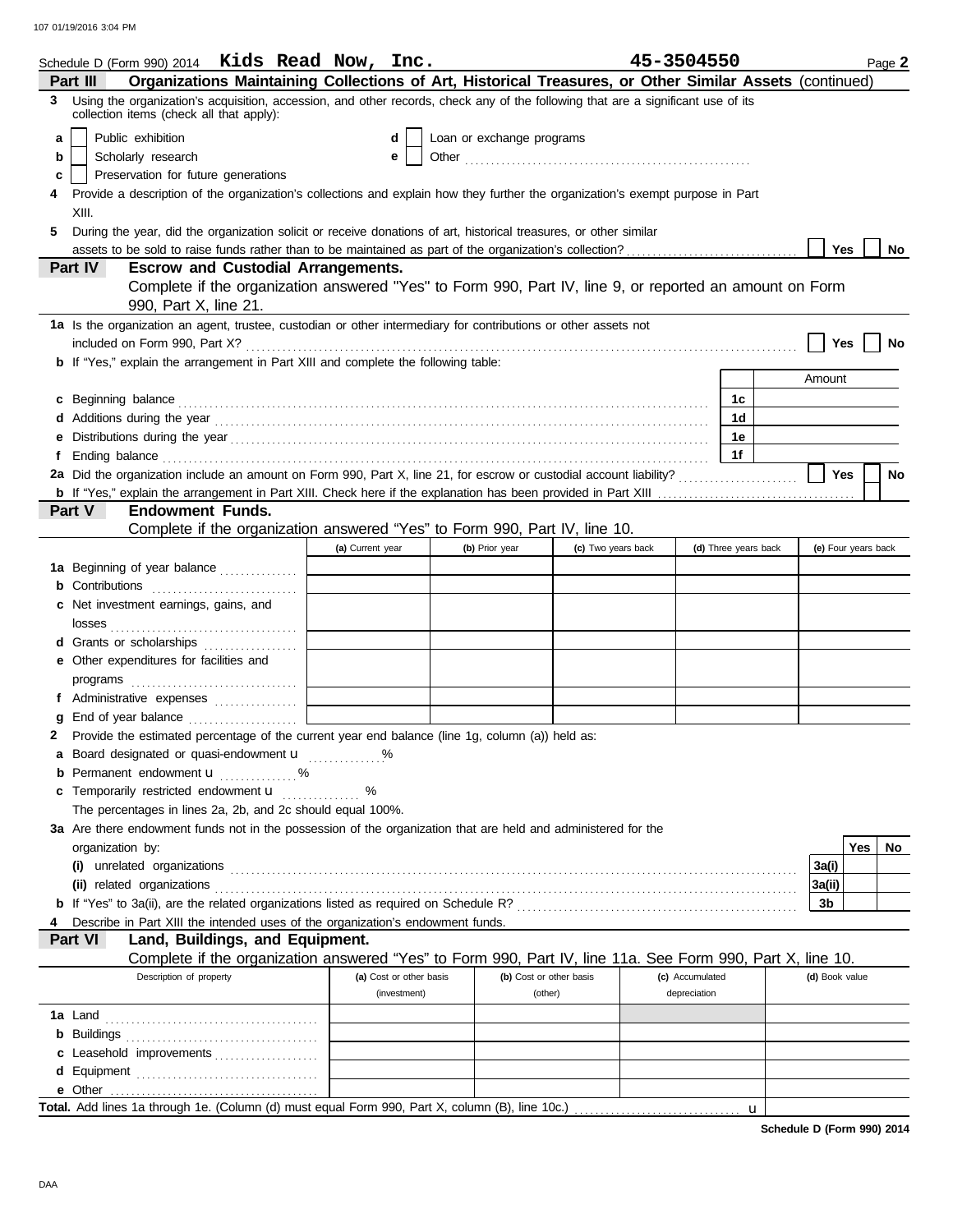|                           | Schedule D (Form 990) 2014 Kids Read Now, Inc.                                                             |                | 45-3504550                       | Page 3         |
|---------------------------|------------------------------------------------------------------------------------------------------------|----------------|----------------------------------|----------------|
| <b>Part VII</b>           | Investments-Other Securities.                                                                              |                |                                  |                |
|                           | Complete if the organization answered "Yes" to Form 990, Part IV, line 11b. See Form 990, Part X, line 12. |                |                                  |                |
|                           | (a) Description of security or category                                                                    | (b) Book value | (c) Method of valuation:         |                |
|                           | (including name of security)                                                                               |                | Cost or end-of-year market value |                |
| (1) Financial derivatives |                                                                                                            |                |                                  |                |
|                           |                                                                                                            |                |                                  |                |
|                           |                                                                                                            |                |                                  |                |
| (3) Other                 |                                                                                                            |                |                                  |                |
| (A)                       |                                                                                                            |                |                                  |                |
| (B)                       |                                                                                                            |                |                                  |                |
| (C)                       |                                                                                                            |                |                                  |                |
| (D)                       |                                                                                                            |                |                                  |                |
| (E)                       |                                                                                                            |                |                                  |                |
| (F)                       |                                                                                                            |                |                                  |                |
| (G)                       |                                                                                                            |                |                                  |                |
| (H)                       |                                                                                                            |                |                                  |                |
|                           | Total. (Column (b) must equal Form 990, Part X, col. (B) line 12.) u                                       |                |                                  |                |
| Part VIII                 | Investments-Program Related.                                                                               |                |                                  |                |
|                           | Complete if the organization answered "Yes" to Form 990, Part IV, line 11c. See Form 990, Part X, line 13. |                |                                  |                |
|                           | (a) Description of investment                                                                              | (b) Book value | (c) Method of valuation:         |                |
|                           |                                                                                                            |                | Cost or end-of-year market value |                |
|                           |                                                                                                            |                |                                  |                |
| (1)                       |                                                                                                            |                |                                  |                |
| (2)                       |                                                                                                            |                |                                  |                |
| (3)                       |                                                                                                            |                |                                  |                |
| (4)                       |                                                                                                            |                |                                  |                |
| (5)                       |                                                                                                            |                |                                  |                |
| (6)                       |                                                                                                            |                |                                  |                |
| (7)                       |                                                                                                            |                |                                  |                |
| (8)                       |                                                                                                            |                |                                  |                |
| (9)                       |                                                                                                            |                |                                  |                |
|                           | Total. (Column (b) must equal Form 990, Part X, col. (B) line 13.) u                                       |                |                                  |                |
| Part IX                   | Other Assets.                                                                                              |                |                                  |                |
|                           | Complete if the organization answered "Yes" to Form 990, Part IV, line 11d. See Form 990, Part X, line 15. |                |                                  |                |
|                           | (a) Description                                                                                            |                |                                  | (b) Book value |
|                           |                                                                                                            |                |                                  |                |
| (1)                       |                                                                                                            |                |                                  |                |
| (2)                       |                                                                                                            |                |                                  |                |
| (3)                       |                                                                                                            |                |                                  |                |
| (4)                       |                                                                                                            |                |                                  |                |
| (5)                       |                                                                                                            |                |                                  |                |
| (6)                       |                                                                                                            |                |                                  |                |
| (7)                       |                                                                                                            |                |                                  |                |
| (8)                       |                                                                                                            |                |                                  |                |
| (9)                       |                                                                                                            |                |                                  |                |
|                           | Total. (Column (b) must equal Form 990, Part X, col. (B) line 15.)                                         |                | u                                |                |
| Part X                    | Other Liabilities.                                                                                         |                |                                  |                |
|                           | Complete if the organization answered "Yes" to Form 990, Part IV, line 11e or 11f. See Form 990, Part X,   |                |                                  |                |
|                           | line 25.                                                                                                   |                |                                  |                |
|                           | (a) Description of liability                                                                               | (b) Book value |                                  |                |
| 1.                        |                                                                                                            |                |                                  |                |
| (1)                       | Federal income taxes                                                                                       |                |                                  |                |
| (2)                       |                                                                                                            |                |                                  |                |
| (3)                       |                                                                                                            |                |                                  |                |
| (4)                       |                                                                                                            |                |                                  |                |
| (5)                       |                                                                                                            |                |                                  |                |
| (6)                       |                                                                                                            |                |                                  |                |
| (7)                       |                                                                                                            |                |                                  |                |

Total. (Column (b) must equal Form 990, Part X, col. (B) line 25.) **u**  $(9)$ 

Liability for uncertain tax positions. In Part XIII, provide the text of the footnote to the organization's financial statements that reports the **2.** organization's liability for uncertain tax positions under FIN 48 (ASC 740). Check here if the text of the footnote has been provided in Part XIII

**X**

(8)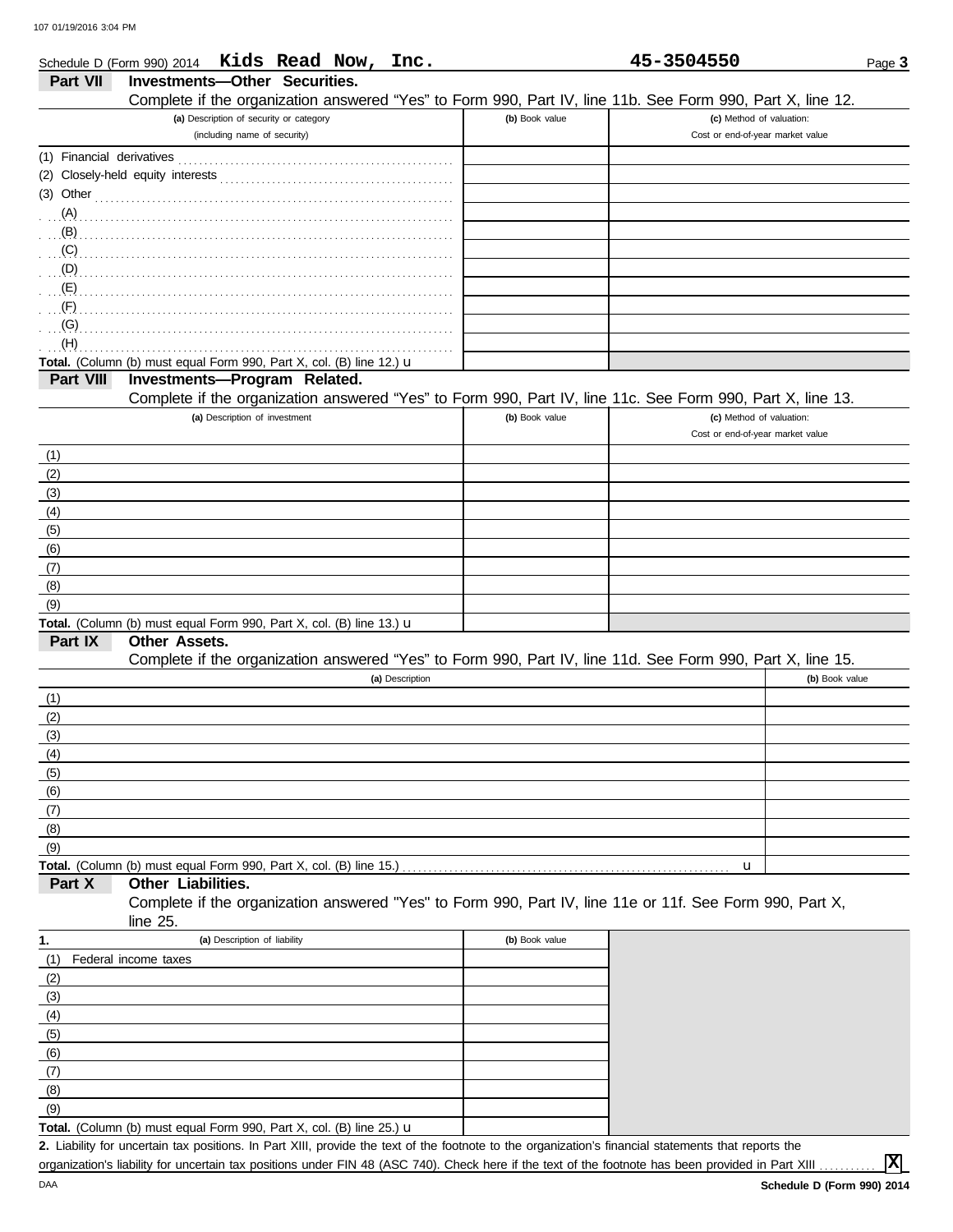|    | Schedule D (Form 990) 2014 Kids Read Now, Inc.                                                                                                                                                                                |                | 45-3504550   | Page 4  |
|----|-------------------------------------------------------------------------------------------------------------------------------------------------------------------------------------------------------------------------------|----------------|--------------|---------|
|    | Reconciliation of Revenue per Audited Financial Statements With Revenue per Return.<br><b>Part XI</b>                                                                                                                         |                |              |         |
|    | Complete if the organization answered "Yes" to Form 990, Part IV, line 12a.                                                                                                                                                   |                |              |         |
| 1  |                                                                                                                                                                                                                               |                | $\mathbf{1}$ | 162,938 |
| 2  | Amounts included on line 1 but not on Form 990, Part VIII, line 12:                                                                                                                                                           |                |              |         |
| a  |                                                                                                                                                                                                                               | 2a             |              |         |
| b  |                                                                                                                                                                                                                               | 2 <sub>b</sub> |              |         |
| c  |                                                                                                                                                                                                                               | 2c             |              |         |
| d  |                                                                                                                                                                                                                               | 2d             |              |         |
| е  | Add lines 2a through 2d [11] Add [12] Add lines 2a through 2d [12] Add lines 2a through 2d [12] Add lines 2a through 2d                                                                                                       |                | 2е           |         |
| 3  |                                                                                                                                                                                                                               |                | 3            | 162,938 |
| 4  | Amounts included on Form 990, Part VIII, line 12, but not on line 1:                                                                                                                                                          |                |              |         |
| а  |                                                                                                                                                                                                                               | 4а             |              |         |
|    |                                                                                                                                                                                                                               | 4b             |              |         |
|    | Add lines 4a and 4b                                                                                                                                                                                                           |                | 4c           |         |
| 5. |                                                                                                                                                                                                                               |                |              | 162,938 |
|    | Reconciliation of Expenses per Audited Financial Statements With Expenses per Return.<br>Part XII                                                                                                                             |                |              |         |
|    | Complete if the organization answered "Yes" to Form 990, Part IV, line 12a.                                                                                                                                                   |                |              |         |
| 1  | Total expenses and losses per audited financial statements                                                                                                                                                                    |                | $\mathbf 1$  | 332,169 |
| 2  | Amounts included on line 1 but not on Form 990, Part IX, line 25:                                                                                                                                                             |                |              |         |
| а  | Donated services and use of facilities [[11][11] contracts: [11] contracts: [11] contracts: [11] contracts: [1                                                                                                                | 2a             |              |         |
|    |                                                                                                                                                                                                                               | 2 <sub>b</sub> |              |         |
| c  |                                                                                                                                                                                                                               | 2c             |              |         |
| d  |                                                                                                                                                                                                                               | 2d             |              |         |
| е  | Add lines 2a through 2d [11] Add [12] Add [12] Add lines 2a through 2d [12] Add lines 2a through 2d [12] Add [12] Add [12] Add [12] Add [12] Add [12] Add [12] Add [12] Add [12] Add [12] Add [12] Add [12] Add [12] Add [12] |                | 2e           |         |
| 3  | Subtract line 2e from line 1                                                                                                                                                                                                  |                | 3            | 332,169 |
| 4  | Amounts included on Form 990, Part IX, line 25, but not on line 1:                                                                                                                                                            |                |              |         |
| а  |                                                                                                                                                                                                                               | 4a             |              |         |
|    |                                                                                                                                                                                                                               | 4b             |              |         |
|    | Add lines 4a and 4b                                                                                                                                                                                                           |                | 4c           |         |
|    |                                                                                                                                                                                                                               |                |              | 332,169 |

### **Part XIII Supplemental Information.**

Provide the descriptions required for Part II, lines 3, 5, and 9; Part III, lines 1a and 4; Part IV, lines 1b and 2b; Part V, line 4; Part X, line 2; Part XI, lines 2d and 4b; and Part XII, lines 2d and 4b. Also complete this part to provide any additional information.

Part X - FIN 48 Footnote

Accounting for uncertainty in income taxes - the Organization has adopted accounting rules that prescribe when to recognize, and how to measure the financial statement effects of income tax postiions taken, or expected to be taken, on its income tax return. These rules require management to evaluate the likelihood that, upon examination by relevant taxing jurisdictions, those income tax positions would be sustained. Based on To the extent that all or a portion of the benefits of an income tax that evaluation the Organization only recognizes teh maximum benefit of each income tax position that is more tyhan 50% likely of being sustained. position are not recognized, a liability would be recognized for the unrecognized beneifts, along with any interest and penalties that would interest be incurred, they would be recognized as operating expenses. result from disallowance of the position. should any such penalties and Based on its review, management does not believe the Organization has taken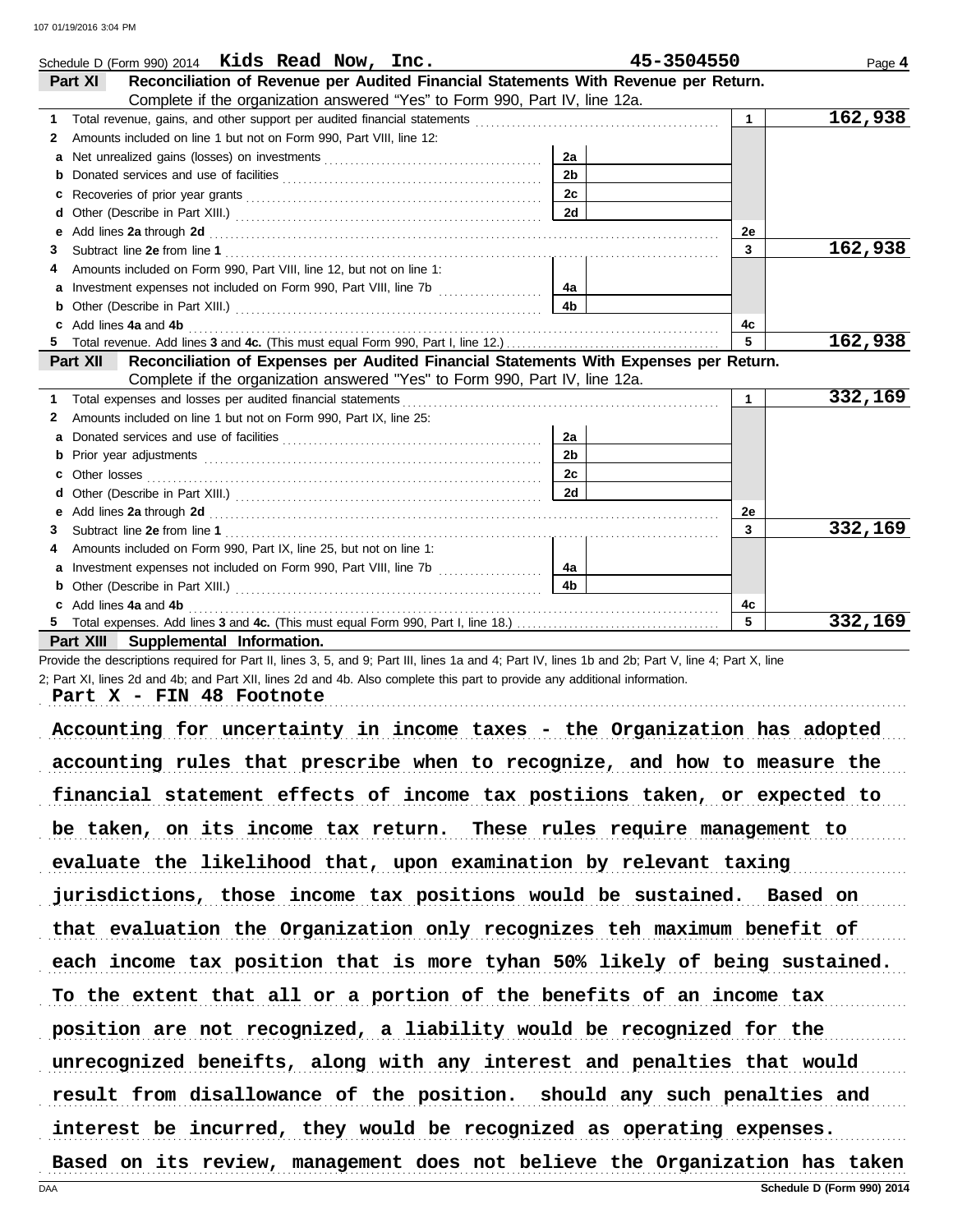| Schedule D (Form 990) 2014 Kids Read Now, Inc. |                                      |  |  |                                                         |  | 45-3504550                                                              | Page 5 |
|------------------------------------------------|--------------------------------------|--|--|---------------------------------------------------------|--|-------------------------------------------------------------------------|--------|
| Part XIII                                      | Supplemental Information (continued) |  |  |                                                         |  |                                                                         |        |
|                                                |                                      |  |  |                                                         |  | any material uncertain tax positions, including any position that would |        |
|                                                |                                      |  |  | place teh Organization's tax exempt status in jeopardy. |  |                                                                         |        |
|                                                |                                      |  |  |                                                         |  |                                                                         |        |
|                                                |                                      |  |  |                                                         |  |                                                                         |        |
|                                                |                                      |  |  |                                                         |  |                                                                         |        |
|                                                |                                      |  |  |                                                         |  |                                                                         |        |
|                                                |                                      |  |  |                                                         |  |                                                                         |        |
|                                                |                                      |  |  |                                                         |  |                                                                         |        |
|                                                |                                      |  |  |                                                         |  |                                                                         |        |
|                                                |                                      |  |  |                                                         |  |                                                                         |        |
|                                                |                                      |  |  |                                                         |  |                                                                         |        |
|                                                |                                      |  |  |                                                         |  |                                                                         |        |
|                                                |                                      |  |  |                                                         |  |                                                                         |        |
|                                                |                                      |  |  |                                                         |  |                                                                         |        |
|                                                |                                      |  |  |                                                         |  |                                                                         |        |
|                                                |                                      |  |  |                                                         |  |                                                                         |        |
|                                                |                                      |  |  |                                                         |  |                                                                         |        |
|                                                |                                      |  |  |                                                         |  |                                                                         |        |
|                                                |                                      |  |  |                                                         |  |                                                                         |        |
|                                                |                                      |  |  |                                                         |  |                                                                         |        |
|                                                |                                      |  |  |                                                         |  |                                                                         |        |
|                                                |                                      |  |  |                                                         |  |                                                                         |        |
|                                                |                                      |  |  |                                                         |  |                                                                         |        |
|                                                |                                      |  |  |                                                         |  |                                                                         |        |
|                                                |                                      |  |  |                                                         |  |                                                                         |        |
|                                                |                                      |  |  |                                                         |  |                                                                         |        |
|                                                |                                      |  |  |                                                         |  |                                                                         |        |
|                                                |                                      |  |  |                                                         |  |                                                                         |        |
|                                                |                                      |  |  |                                                         |  |                                                                         |        |
|                                                |                                      |  |  |                                                         |  |                                                                         |        |
|                                                |                                      |  |  |                                                         |  |                                                                         |        |
|                                                |                                      |  |  |                                                         |  |                                                                         |        |
|                                                |                                      |  |  |                                                         |  |                                                                         |        |
|                                                |                                      |  |  |                                                         |  |                                                                         |        |
|                                                |                                      |  |  |                                                         |  |                                                                         |        |
|                                                |                                      |  |  |                                                         |  |                                                                         |        |
|                                                |                                      |  |  |                                                         |  |                                                                         |        |
|                                                |                                      |  |  |                                                         |  |                                                                         |        |
|                                                |                                      |  |  |                                                         |  |                                                                         |        |